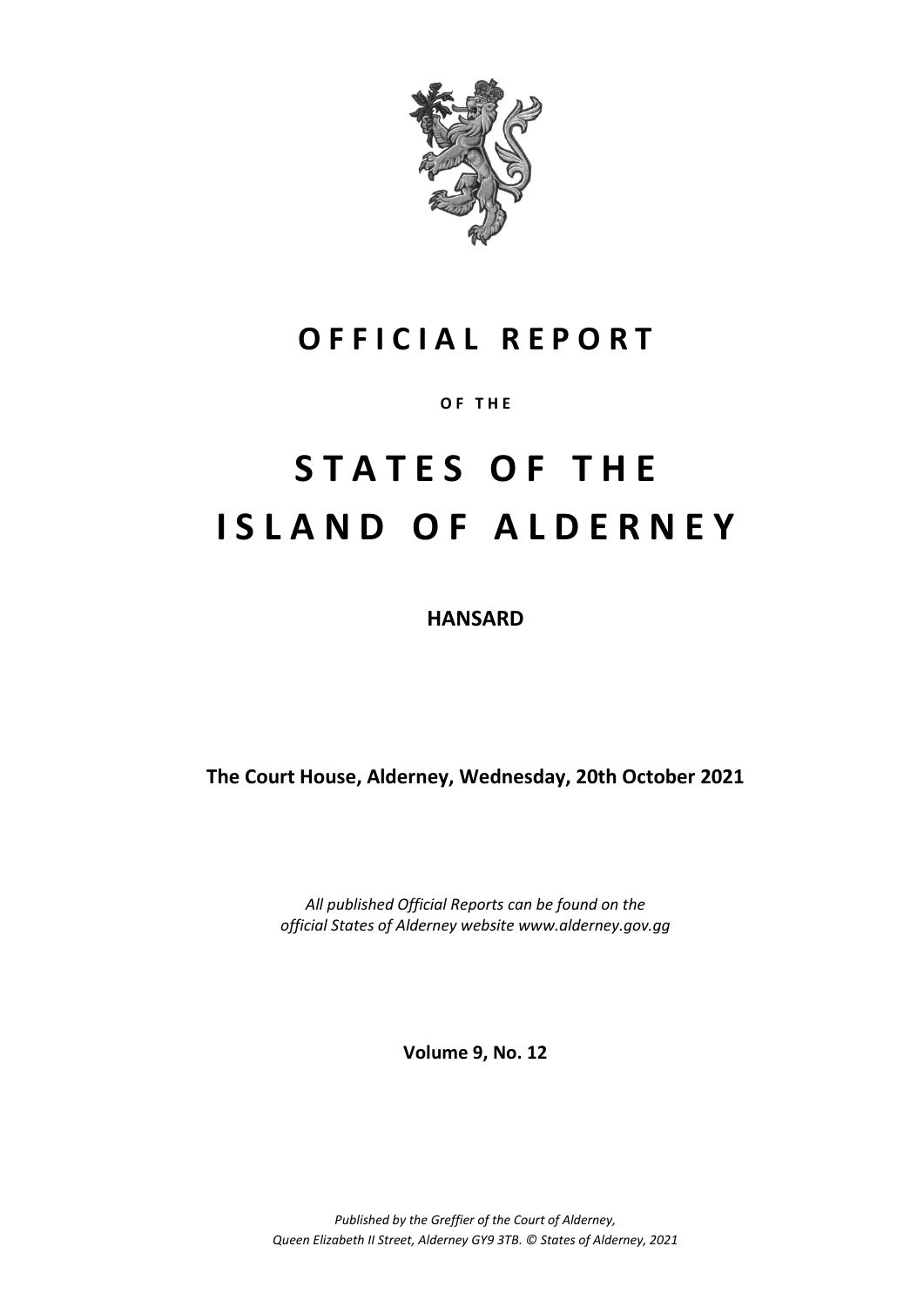#### **Present:**

# **Mr William Tate, President**

#### **Members**

Mr Bill Abel Ms Annie Burgess Mr Ian Carter Mr Kevin Gentle Mr Christian Harris Mr Boyd Kelly Mr Graham McKinley, OBE Mr Steve Roberts Mr Alexander Snowdon

# **The Greffier of the Court**

Mr David Knight

# **Business transacted**

|                                                                             | Welcome to His Excellency the Lieutenant-Governor and Lady Corder  4                                                                                                                                                                                                                                                                                                                                                                                                                                                                                                                                                                                                                                                                                                                                                           |  |  |  |  |
|-----------------------------------------------------------------------------|--------------------------------------------------------------------------------------------------------------------------------------------------------------------------------------------------------------------------------------------------------------------------------------------------------------------------------------------------------------------------------------------------------------------------------------------------------------------------------------------------------------------------------------------------------------------------------------------------------------------------------------------------------------------------------------------------------------------------------------------------------------------------------------------------------------------------------|--|--|--|--|
|                                                                             | Convenor's Report of the People's Meeting held on 4th October 2021 4                                                                                                                                                                                                                                                                                                                                                                                                                                                                                                                                                                                                                                                                                                                                                           |  |  |  |  |
|                                                                             |                                                                                                                                                                                                                                                                                                                                                                                                                                                                                                                                                                                                                                                                                                                                                                                                                                |  |  |  |  |
| Billet d'État for Wednesday, 20th October 2021…………………………………………………………………………5 |                                                                                                                                                                                                                                                                                                                                                                                                                                                                                                                                                                                                                                                                                                                                                                                                                                |  |  |  |  |
|                                                                             | I. Emergency Powers (Coronavirus) (General Provision) (Bailiwick of Guernsey) (No.8)<br>Regulations, 2021; III. Emergency Powers (Coronavirus) (General Provision) (Bailiwick of<br>Guernsey) (No.9) Regulations, 2021; IV Emergency Powers (Coronavirus) (General Provision)<br>(Bailiwick of Guernsey) (No.9) (Amendment) Regulations, 2021; V Emergency Powers<br>(Coronavirus) (General Provision) (Bailiwick of Guernsey) (No.9) (Amendment) (No. 2)<br>Regulations, 2021; VI Emergency Powers (Coronavirus) (Vaccine) (Limitation of Liability)<br>(No.9) (Bailiwick of Guernsey) Regulations, 2021; VII Emergency Powers (Coronavirus)<br>(General Provision) (Bailiwick of Guernsey) (No.10) Regulations, 2021; VIII Emergency<br>Powers (Coronavirus) (General Provision) (Bailiwick of Guernsey) (No.10) (Amendment) |  |  |  |  |
|                                                                             | II. Emergency Powers (Coronavirus) (Vaccine) (Limitation of Liability) (No.8) (Bailiwick of<br>Guernsey) Regulations, 2021; VI. Emergency Powers (Coronavirus) (Vaccine) (Limitation of<br>Liability) (No.9) (Bailiwick of Guernsey) Regulations, 2021; IX. Emergency Powers<br>(Coronavirus) (Vaccine) (Limitation of Liability) (No.10) (Bailiwick of Guernsey) Regulations,                                                                                                                                                                                                                                                                                                                                                                                                                                                 |  |  |  |  |
|                                                                             | X. Emergency Powers (Coronavirus) (General Provision) (Bailiwick of Guernsey) (No. 11)                                                                                                                                                                                                                                                                                                                                                                                                                                                                                                                                                                                                                                                                                                                                         |  |  |  |  |
|                                                                             | XI. The Human Rights (Bailiwick of Guernsey) Law, 2000 - Amendment of Legislation -                                                                                                                                                                                                                                                                                                                                                                                                                                                                                                                                                                                                                                                                                                                                            |  |  |  |  |
|                                                                             |                                                                                                                                                                                                                                                                                                                                                                                                                                                                                                                                                                                                                                                                                                                                                                                                                                |  |  |  |  |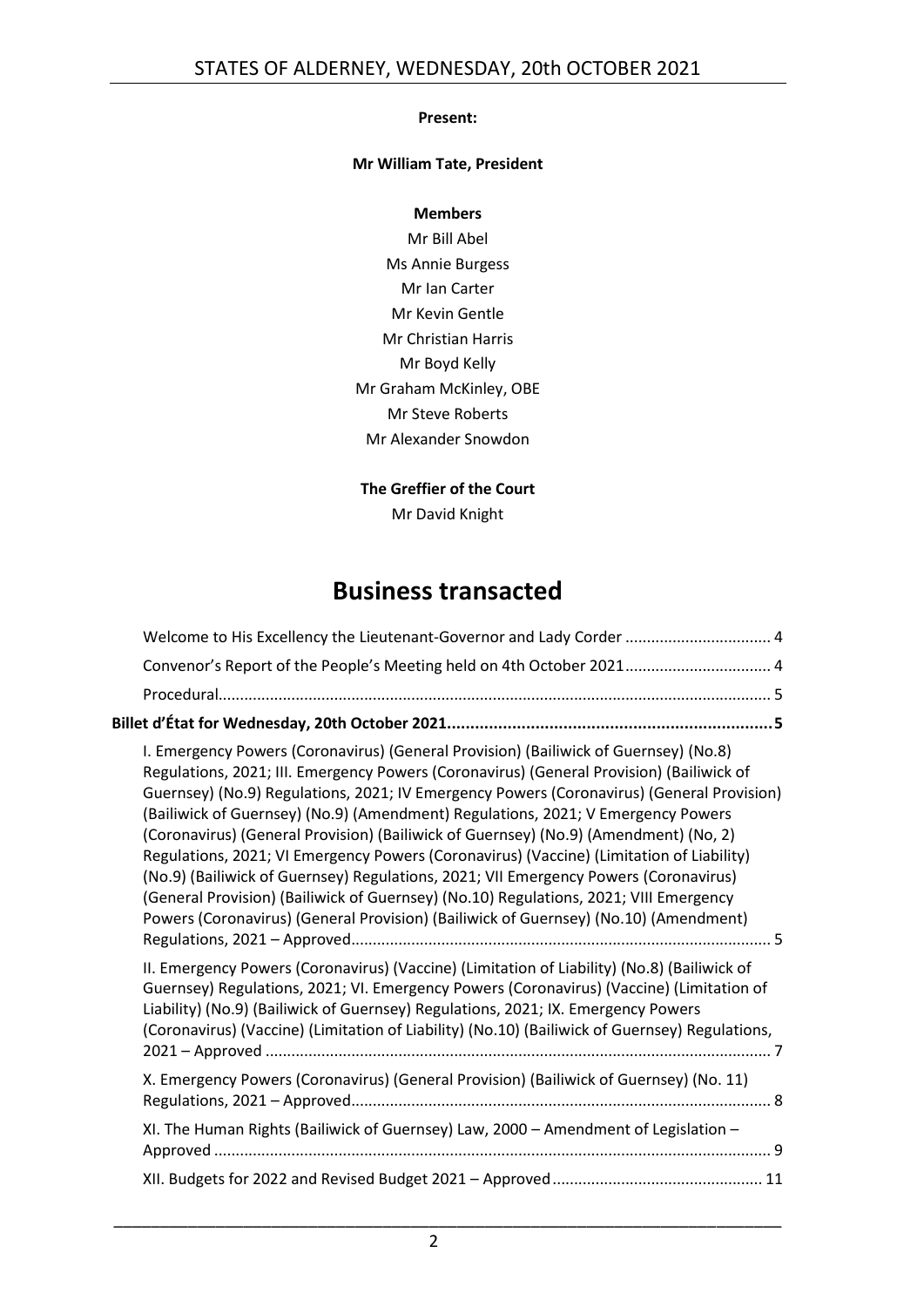# STATES OF ALDERNEY, WEDNESDAY, 20th OCTOBER 2021

| XIII. Questions and Reports – Eight questions for verbal reply and one Report21   |  |
|-----------------------------------------------------------------------------------|--|
|                                                                                   |  |
| Alderney Commission for Renewable Energy (ACRE) - Review of role and mandate24    |  |
|                                                                                   |  |
|                                                                                   |  |
| Harbour Review and Harbour Plan - Progress and public involvement27               |  |
|                                                                                   |  |
|                                                                                   |  |
|                                                                                   |  |
|                                                                                   |  |
|                                                                                   |  |
|                                                                                   |  |
|                                                                                   |  |
|                                                                                   |  |
| Farewell to the Lieutenant Governor Vice Admiral Sir Ian Corder KBE, CB40         |  |
| Farewell address of the Lieutenant Governor Vice Admiral Sir Ian Corder KBE, CB41 |  |
|                                                                                   |  |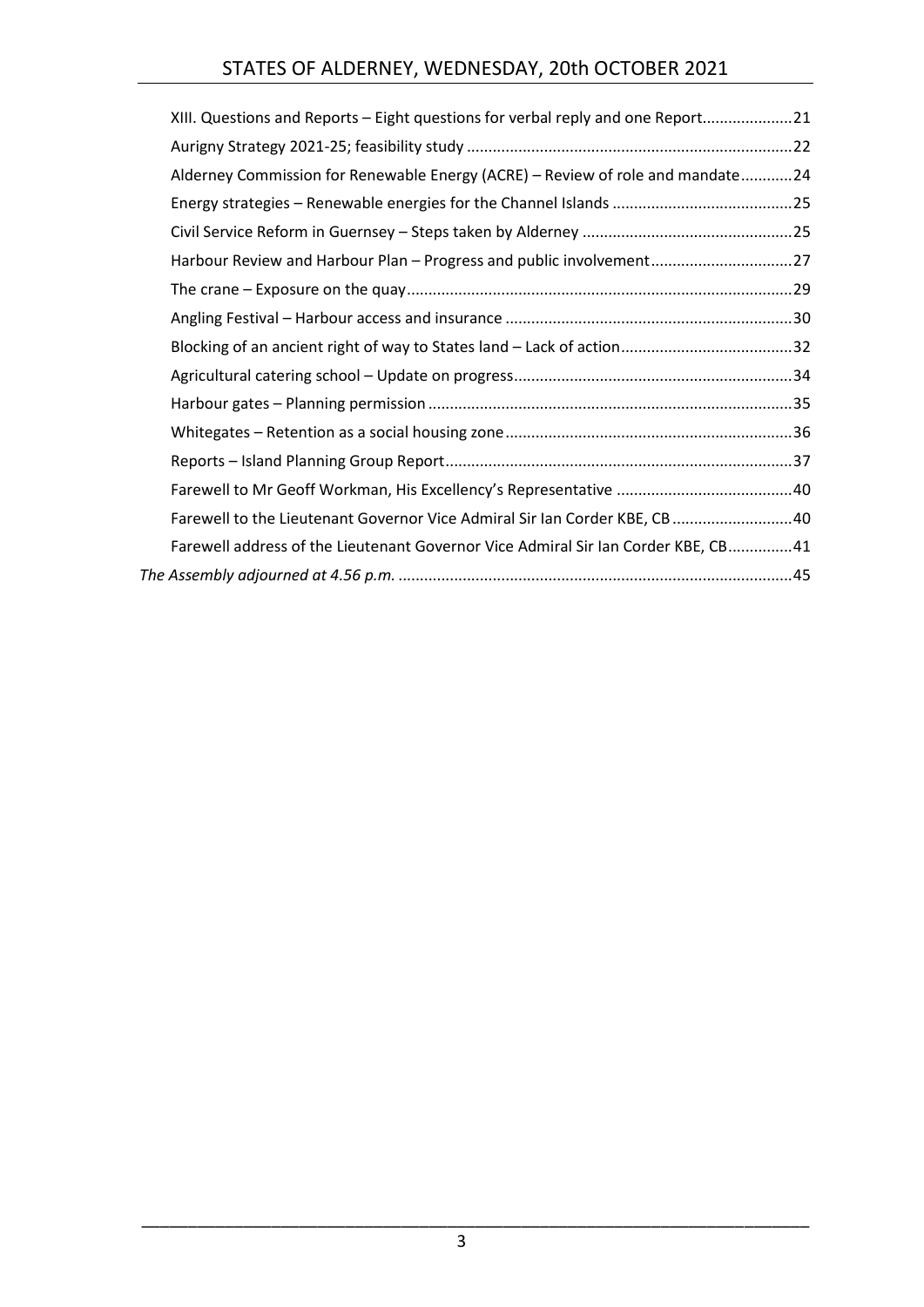# States of Alderney

*The States met at 2.30 p.m. in the presence of His Excellency the Lieutenant-Governor, Vice Admiral Sir Ian Corder KBE CB, of the Bailiwick of Guernsey and Lieutenant G T Workman RN (Rtd), a representative of His Excellency the Lieutenant-Governor of the Bailiwick of Guernsey*

[THE PRESIDENT *in the Chair*]

**PRAYERS**

*The Greffier*

#### **ROLL CALL**

*The Greffier*

# **Welcome to His Excellency the Lieutenant-Governor and Lady Corder**

<span id="page-3-0"></span>**The President:** Before we proceed to this afternoon's business, it gives me great pleasure to welcome for the first, and for my part, the last occasion that His Excellency will be attending our meeting because, as I am sure you all know, His Excellency's term of office comes to end in 5 November and during the course of my two and a half years we have been defeated by the weather and by Medivac on a number of occasions.

But I am delighted that he is here today, together with Lady Corder. So there is a tinge of disappointment that this will be his last meeting but, as I say, I am delighted to welcome them both.

#### **Convenor's Report of the People's Meeting held on 4th October 2021**

<span id="page-3-1"></span>10 **The President:** So, can we proceed to the details of the attendees at the People's Meeting please, Mr Harris?

**Mr Harris:** Your Excellency, Mr President, and fellow colleagues.

- I was the Convenor of the People's Meeting, I was assisted by the Head of Finance and the 15 Finance Manager. There were six States Members in attendance, excluding the Convenor, 13 members of the public, four members of the press, and you yourself were present, sir. We received apologies from the Chief Executive, Mr Jenkins, Mr Roberts and Mr Snowdon. Thank you.
- 20 **The President:** Thank you very much indeed, Mr Harris.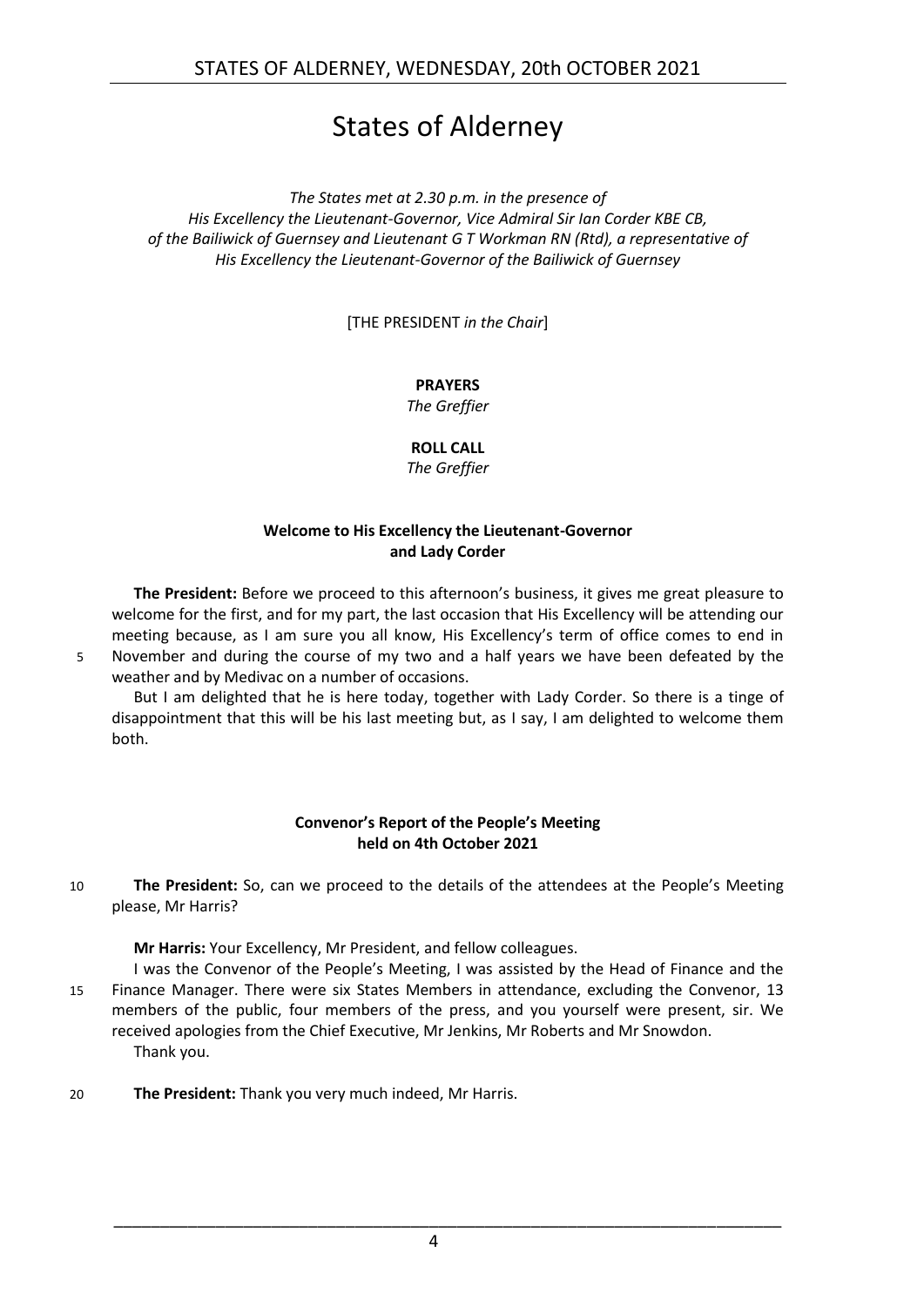### **Procedural**

<span id="page-4-0"></span>**The President:** Now, dealing with the Items on the Billet , Mr Greffier, I think that as a result of conversations that have taken place between yourself, Mr Abel and myself, we have a way of dealing with the COVID regulations which might short circuit the proceedings.

25

### **The Greffier:** Yes, Mr President.

<span id="page-4-1"></span>If we can deal with Items I-IX together and we will then split them in their subsections of general provisions and then move on to the matters of limitation of liability.

# Billet d'État for Wednesday, 20th October 2021

<span id="page-4-2"></span>**I. Emergency Powers (Coronavirus) (General Provision) (Bailiwick of Guernsey) (No.8) Regulations, 2021;**

**III. Emergency Powers (Coronavirus) (General Provision) (Bailiwick of Guernsey) (No.9) Regulations, 2021;**

**IV Emergency Powers (Coronavirus) (General Provision) (Bailiwick of Guernsey) (No.9) (Amendment) Regulations, 2021;**

**V Emergency Powers (Coronavirus) (General Provision) (Bailiwick of Guernsey) (No.9) (Amendment) (No, 2) Regulations, 2021;**

**VI Emergency Powers (Coronavirus) (Vaccine) (Limitation of Liability) (No.9) (Bailiwick of Guernsey) Regulations, 2021;**

**VII Emergency Powers (Coronavirus) (General Provision) (Bailiwick of Guernsey) (No.10) Regulations, 2021;**

**VIII Emergency Powers (Coronavirus) (General Provision) (Bailiwick of Guernsey) (No.10) (Amendment) Regulations, 2021 –**

### **Approved**

*Item I:*

*The States of Alderney is asked not to annul "The Emergency Powers (Coronavirus) (General Provision) (Bailiwick of Guernsey) (No.8) Regulations, 2021"*

*Item III:*

*The States of Alderney is asked not to annul "The Emergency Powers (Coronavirus) (General Provision) (Bailiwick of Guernsey) (No.9) Regulations, 2021"*

*Item IV:* 

*The States of Alderney is asked not to annul "The Emergency Powers (Coronavirus) (General Provision) (Bailiwick of Guernsey) (No.9) (Amendment) Regulations, 2021" Item V:*

*The States of Alderney is asked not to annul "The Emergency Powers (Coronavirus) (General Provision) (Bailiwick of Guernsey) (No.9) (Amendment) (No.2) Regulations, 2021" Item VII:*

*The States of Alderney is asked not to annul "The Emergency Powers (Coronavirus) (General Provision) (Bailiwick of Guernsey) (No.10) Regulations, 2021" Item VIII:*

*The States of Alderney is asked not to annul "The Emergency Powers (Coronavirus) (General Provision) (Bailiwick of Guernsey) (No.10) (Amendment) Regulations, 2021"*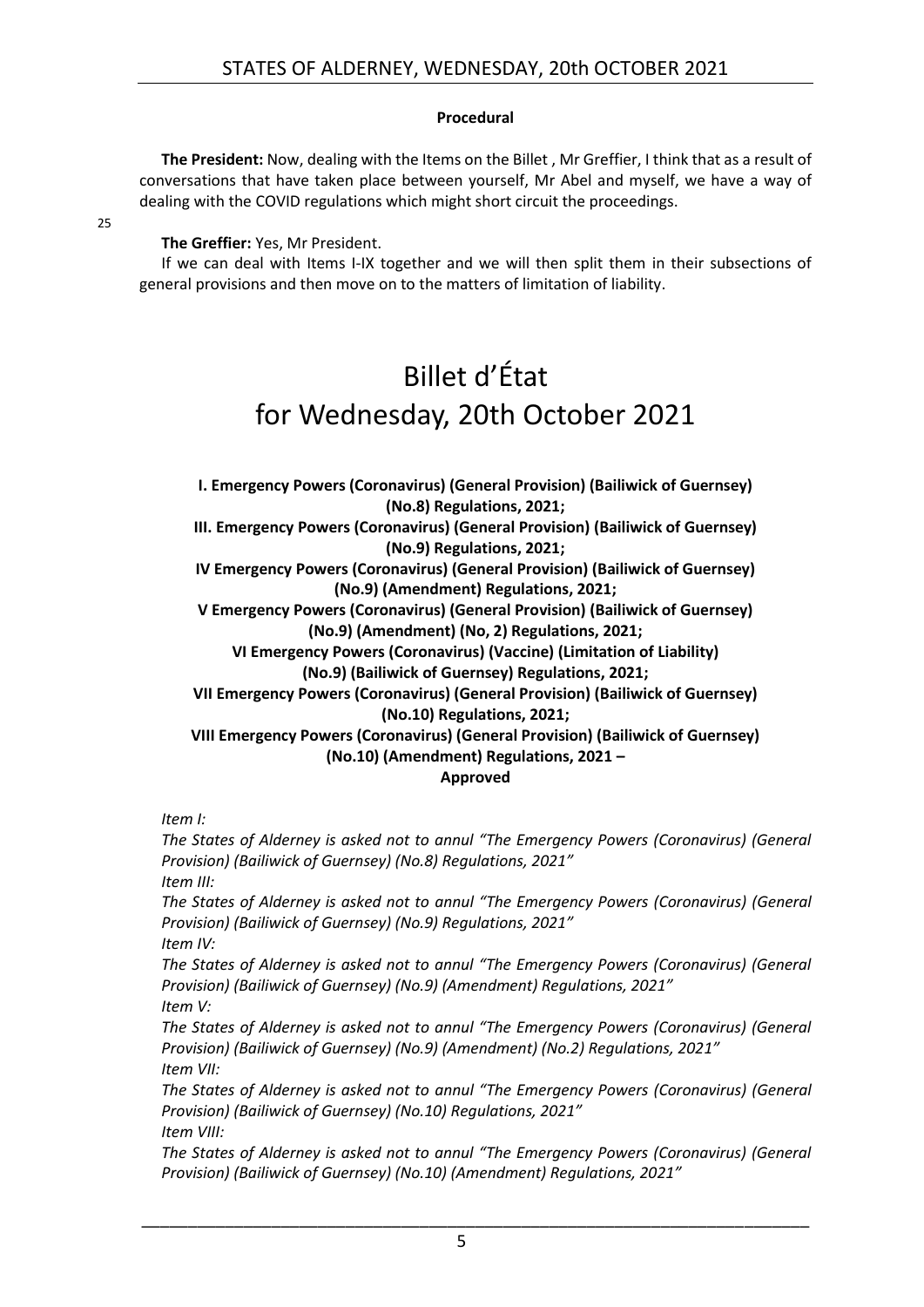**The Greffier:** So if we deal first with Item I, which is the Emergency Powers (Coronavirus) 30 (General Provision) (Bailiwick of Guernsey) (No.8) Regulations, 2021; then Item III, which is the Emergency Powers (Coronavirus) (General Provision) (Bailiwick of Guernsey) (No.9) Regulations, 2021; then Item IV, Emergency Powers (Coronavirus) (General Provision) (Bailiwick of Guernsey) (No.9) (Amendment) Regulations, 2021; Item V, Emergency Powers (Coronavirus) (General Provision) (Bailiwick of Guernsey) (No.9) (Amendment) (No, 2) Regulations, 2021; Item VII,

35 Emergency Powers (Coronavirus) (General Provision) (Bailiwick of Guernsey) (No.10) Regulations, 2021; Item VIII, which is the Emergency Powers (Coronavirus) (General Provision) (Bailiwick of Guernsey) (No.10) (Amendment) Regulations, 2021. And so the States of Alderney is asked not to annul the seven Emergency Powers (Coronavirus) General Provisions.

# 40 **The President:** Thank you very much indeed.

Now, Mr Harris, at the People's Meeting you took all these Items together, and I think that there were a couple of generic questions, if I can put it that way. So rather than you having to get up 10 individual times, perhaps you would care to give us your report at this stage?

45 **Mr Harris:** Thank you, sir, Your Excellency, Mr President and colleagues.

As mentioned, the above emergency regulations were tabled as one Item. It was questioned that the booster jab is making people quite ill in the UK, does this affect the liability? Mr Abel advised that the liability covers the people who administer the vaccines.

It was also queried how long is 'not to annul'. Mr Abel stated that each regulation expires after 50 30 days and not to annul is a formality as these laws are already in force when they come to the States of Alderney. No. 11 Regulations do coincide with the changes for the Bailiwick for the end of October. The limitation for liability is now being managed by HSC. The CCA are still in session and will continue until further notice. Thank you.

55

**The President:** Thank you, Mr Harris.

Now, Mr Abel, you are going to propose this Item.

**Mr Abel:** Yes, thank you, Mr President. Your Excellency, Mr President, and colleagues, thank 60 you, Mr Greffier, for summarising those particular Items because to deal with them one by one may make a very long day, as the President rightly pointed out.

In terms of Items I, III, IV, V, VII and VIII, if I have got them right, which apply to the Emergency Powers (Coronavirus) (General Provision)(Bailiwick of Guernsey) Regulations numbered 8, 9 and 10 on the amendments for Regulations No. 9 and Regulations No. 10, I propose that the States of 65 Alderney is asked not to annul these Regulations, which have been revoked and re-enacted with modifications.

Thank you.

**The President:** Thank you very much, Mr Abel.

70 Mr Snowdon, I think you are going to second these Propositions.

**Mr Snowdon:** Happy to second the Item, sir, thank you.

# **The President:** Thank you very much indeed.

75 Do any of the Members have any questions or a statement? No. Thank you, Mr Abel. Well, I think in those circumstances unless anybody gainsay those are passed.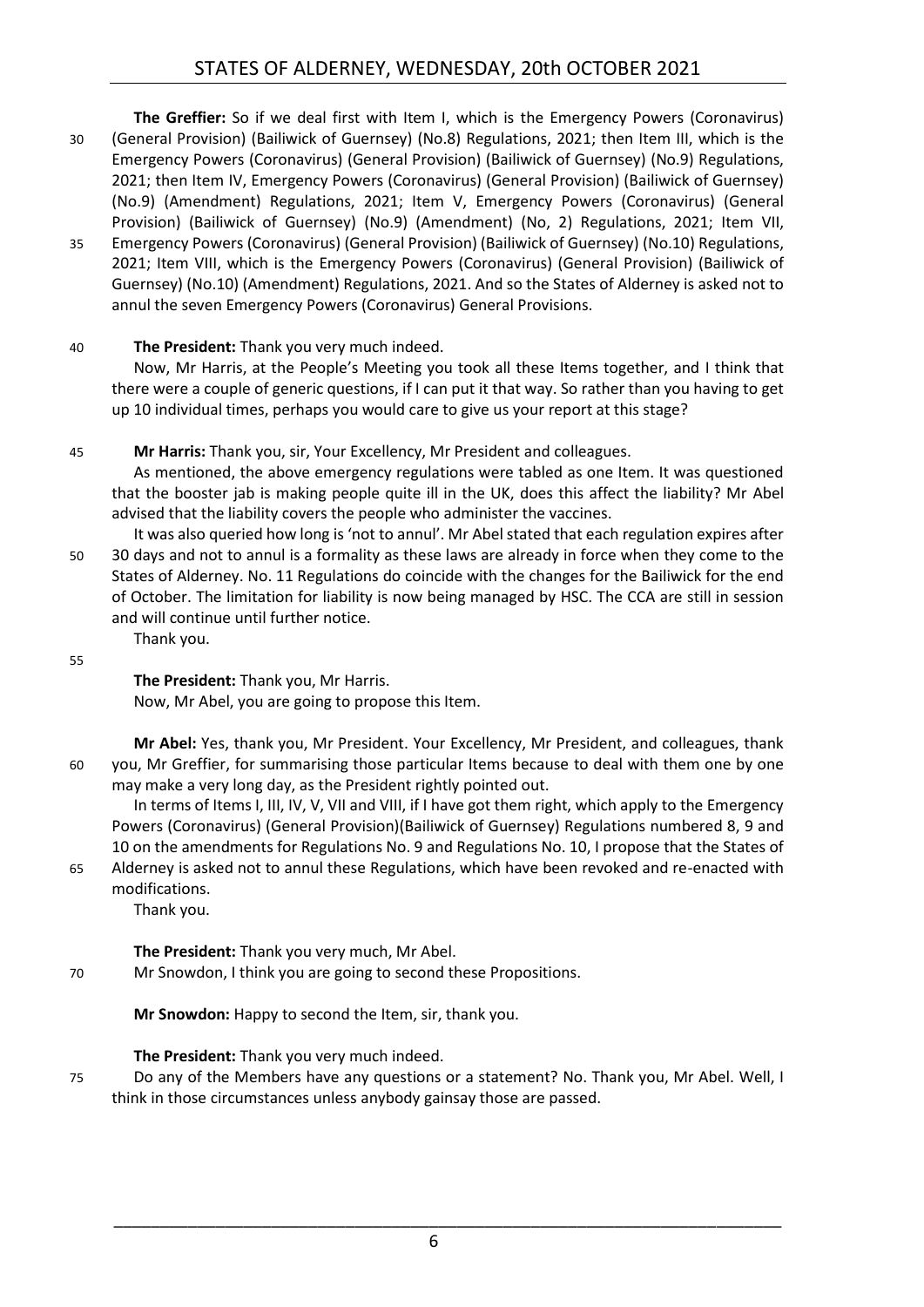### <span id="page-6-0"></span>**II. Emergency Powers (Coronavirus) (Vaccine) (Limitation of Liability) (No.8) (Bailiwick of Guernsey) Regulations, 2021; VI. Emergency Powers (Coronavirus) (Vaccine) (Limitation of Liability) (No.9) (Bailiwick of Guernsey) Regulations, 2021; IX. Emergency Powers (Coronavirus) (Vaccine) (Limitation of Liability) (No.10) (Bailiwick of Guernsey) Regulations, 2021 – Approved**

*Item II:*

*The States of Alderney is asked not to annul "The Emergency Powers (Coronavirus) (Vaccine) (Limitation of Liability) (No.8) (Bailiwick of Guernsey) (Regulations, 2021" Item VI:* 

*The States of Alderney is asked not to annul "The Emergency Powers (Coronavirus) (Vaccine) (Limitation of Liability) (No.9) (Bailiwick of Guernsey) (Regulations, 2021" Item IX:*

*The States of Alderney is asked not to annul "The Emergency Powers (Coronavirus) (Vaccine) (Limitation of Liability) (No.10) (Bailiwick of Guernsey) (Regulations, 2021"*

**The Greffier:** And the remaining matters, Mr President, are the Vaccine Limitation of Liability Regulations, that is Item II, Item VI and Item IX and the States of Alderney is asked not to annul 80 the Emergency Powers (Coronavirus) (Vaccine) (Limitation of Liability) Regulations.

# **The President:** Thank you.

Again, Mr Abel, you are going to propose this Item.

### 85 **Mr Abel:** Thank you, Mr President.

Your Excellency, Mr President and colleagues, in terms of Items II, VI and IX of the Billet, Emergency Powers (Coronavirus) (Vaccine) (Limitation of Liability) (Bailiwick of Guernsey) Regulations, 2021, Numbers 8, 9 and 10, I propose that the States of Alderney is asked not to annul these Regulations, which have been revoked and are provided for by the Medicines (Human

90 and Veterinary) (Bailiwick of Guernsey) Law (Amendment) Ordinance, 2021, which was enacted on 7th October 2021.

Thank you.

#### **The President:** Thank you.

95 Again, Mr Snowdon.

**Mr Snowdon:** Happy to second, sir, thank you.

#### **The President:** Thank you.

100 Does any Member wish to speak on this Item or these Items? Then can we say these are also passed.

Thank you.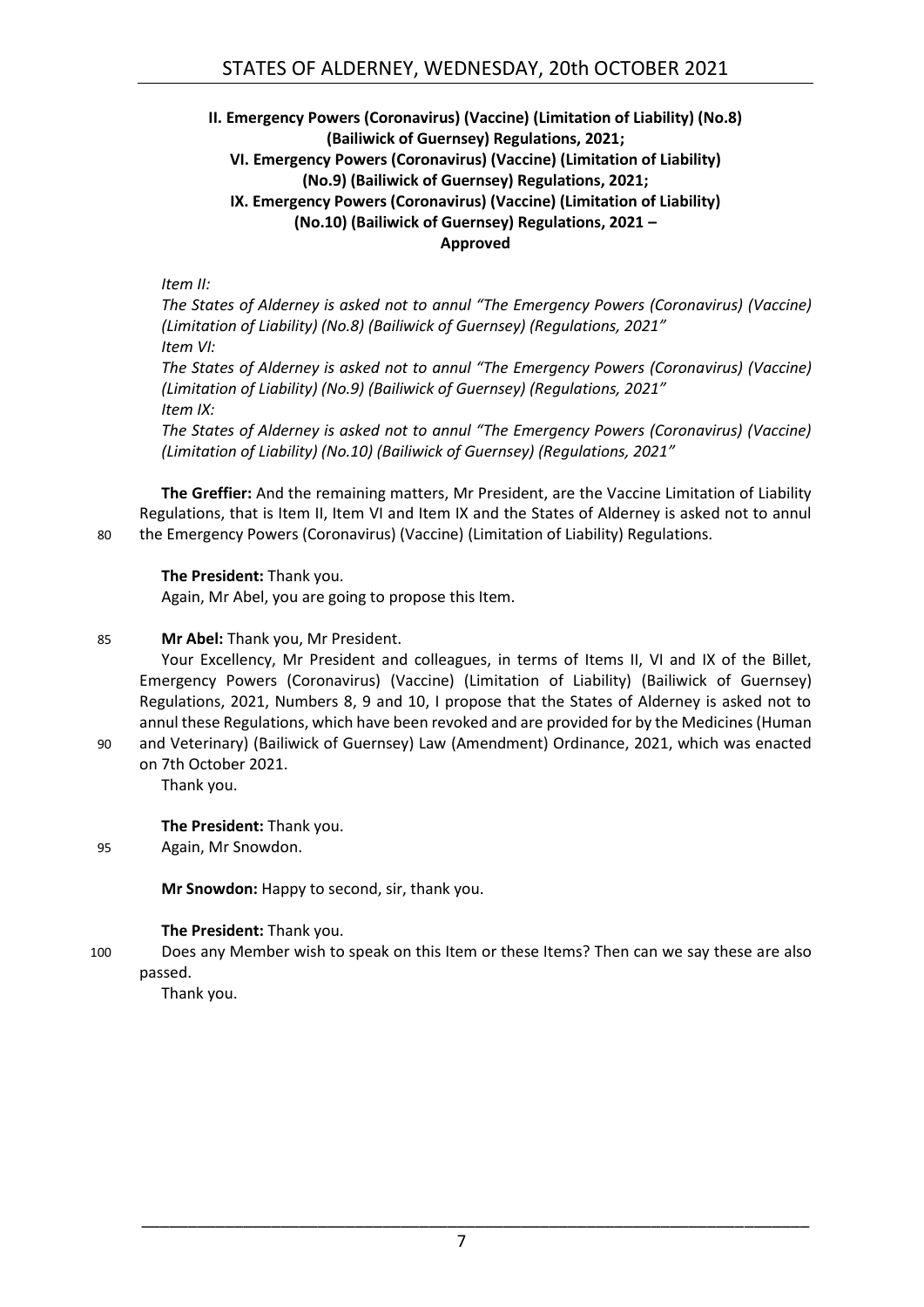### **X. Emergency Powers (Coronavirus) (General Provision) (Bailiwick of Guernsey) (No. 11) Regulations, 2021 – Approved**

#### <span id="page-7-0"></span>*Item X:*

*The States of Alderney is asked not to annul "The Emergency Powers (Coronavirus) (General Provision) (Bailiwick of Guernsey) (No.11) Regulations, 2021"*

**The Greffier:** The next Item, Mr President, is Item X, the Emergency Powers (Coronavirus) 105 (General Provision) (Bailiwick of Guernsey) (No. 11) Regulations, 2021. The States of Alderney is asked not to annul the Emergency Powers (Coronavirus) (General Provision) (Bailiwick of Guernsey) (No. 11) Regulations, 2021, proposed by Mr Abel, seconded by Mr Snowdon.

#### **The President:** Mr Abel.

#### 110

**Mr Abel:** Thank you, Mr President.

Your Excellency, Mr President, colleagues, in terms of this particular Regulation which is still in force, I thought I would remind everybody of some of the details with regard to the Regulations.

These Regulations are emergency regulations made by the Civil Contingencies Authority under 115 Part 3 of the Civil Contingencies (Bailiwick of Guernsey) Law, 2012. They are made on the occurrence of an emergency within the meaning of the Law in the Bailiwick arising from the urgent need to prevent, control or mitigate the spread of the virus, Severe Acute Respiratory Syndrome Coronavirus 2 and the disease caused thereby, COVID-19.

They are prefaced with a statement by the Civil Contingencies Authority, as required by section 120 12(2) of the Law. COVID-19 was made a notifiable disease for the purposes of the Public Health Ordinance, 1936 on 10th February 2020.

These Regulations revoke and re-enact, with modifications, Regulations No. 10, and came into force on 4th October 2021, and shall have temporary effect only in accordance with the provisions of section 16 of the Law. These Regulations are made by the Civil Contingencies Authority in

125 respect of the coronavirus pandemic and provide detail in Part 1, covering screening, assessment and powers to detain with regulated schedules and regulations and Part 2, covering miscellaneous and final items with related schedules and regulations.

Here is to note in terms of Regulation 11, Schedule 2 to these Regulations, which is given effect by Regulation 5, provides for reduced, or no self-isolation to be undertaken by persons who arrive

130 from a place specified as a Green List Country or a Red List Country as specified on the States of Guernsey website, and those persons can elect to comply with or not with the testing requirements set out therein.

Green List countries and Red List countries replace the numbered country categories in previous iterations of these Regulations, and arrivals from Green List countries are treated 135 differently depending on whether they have a full vaccination history within the meaning of the Regulations.

This Part also provides for 'Blue Arrivals', that is persons, including children, arriving in the Bailiwick from within the Common Travel Area and they are to be free from self-isolation on arrival. This Part also provides that a person, other than a child under the age of five, who does 140 not wish to undergo any testing on arrival has to self-isolate for 10 days on arrival. Further details are provided in the Billet documentation.

Your Excellency, Mr President, colleagues, I propose that the States of Alderney is asked not to annul the Emergency Powers (Coronavirus) (General Provision) (Bailiwick of Guernsey) (No.11) Regulations, 2021.

145 Thank you, Mr President.

**The President:** Thank you, Mr Abel.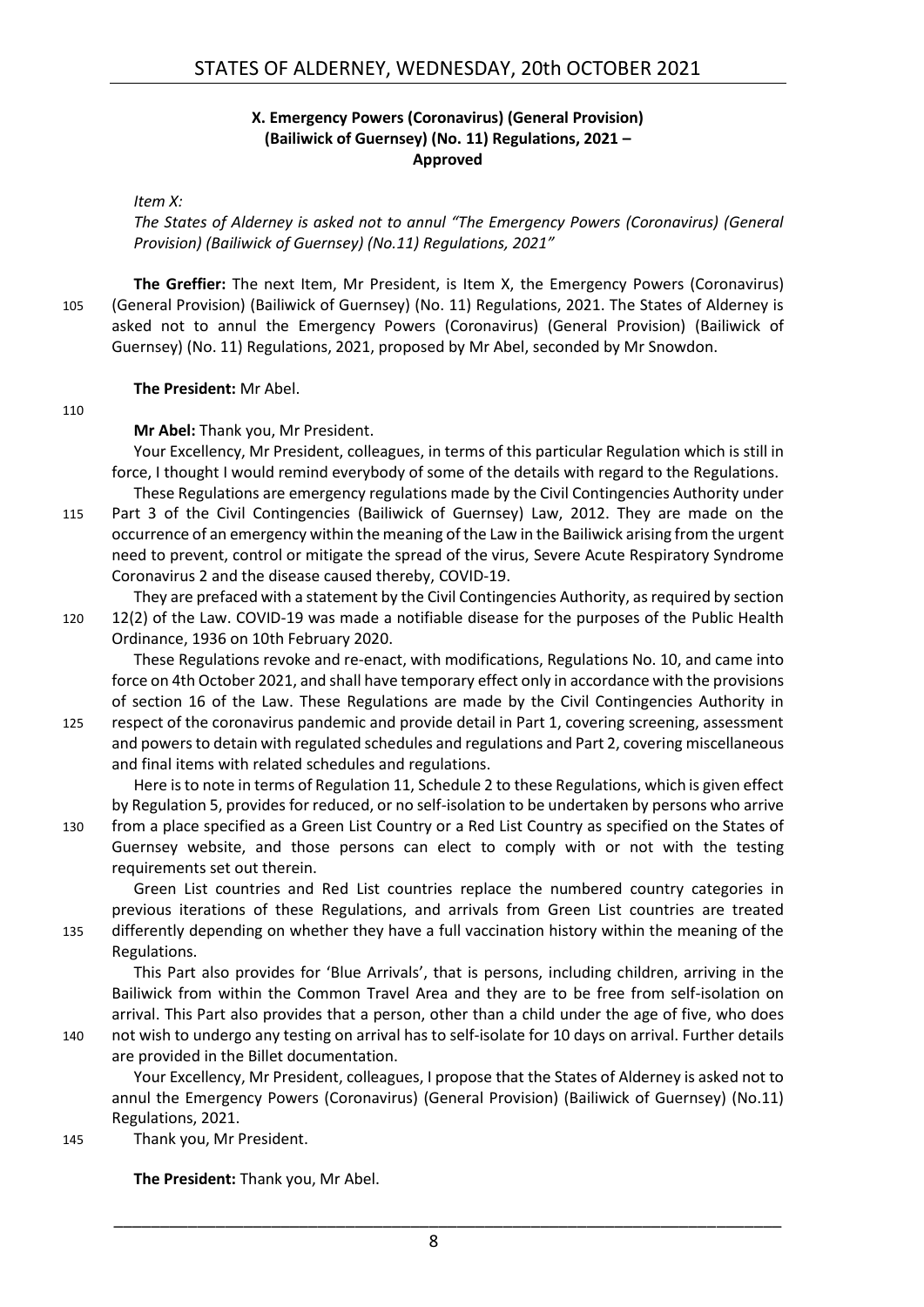Again, Mr Snowdon, you are seconding this Proposition.

150 **Mr Snowdon:** Happy to second, sir, thank you.

**The President:** Thank you very much indeed. Would any Member wish to speak on this Item? I am assuming you are content with this Item passing.

<span id="page-8-0"></span>Thank you very much indeed.

#### **XI. The Human Rights (Bailiwick of Guernsey) Law, 2000 – Amendment of Legislation – Approved**

*Item XI:*

*The States of Alderney is asked to decide:-*

*Whether after consideration of the Policy Letter entitled "The Human Rights (Bailiwick of Guernsey) Law, 2000 – amendment of legislation" dated 4th August, 2021 from the States of Guernsey Policy and Resources Committee, they are of the opinion:-*

*1. To agree to amend section 9(2) of the Human Rights (Bailiwick of Guernsey) Law, 2000, to enable a court to award compensation to a person in respect of a judicial act done in good faith, in the circumstances set out in paragraph 2.5 of that Policy Letter; and*

*2. To agree the preparation of such legislation as may be necessary to give effect to the above decision.*

155 **The Greffier:** Item XI, Mr President, the Human Rights (Bailiwick of Guernsey) Law, 2000, Amendment of legislation, the States of Alderney is asked to decide whether after consideration of the Policy Letter entitled the Human Rights (Bailiwick of Guernsey) Law, 2000 – amendment of legislation, dated 4th August, 2021 from the States of Guernsey Policy & Resources Committee, they are of the opinion to agree to amend section 9(2) of the Human Rights (Bailiwick of Guernsey)

- 160 Law, 2000, to enable a court to award compensation to a person in respect of a judicial act done in good faith, in the circumstances set out in paragraph 2.5 of that Policy Letter; and to agree the preparation of such legislation as may be necessary to give effect to the above decision. Proposed by Mr Abel and seconded by Mr Snowdon.
- 165 **The President:** And I think there was a question asked, Mr Harris, at the People's Meeting.

**Mr Harris:** Thank you, sir, Your Excellency, Mr President and fellow colleagues.

Yes, there was a comment. Mr Abel clarified the Item for the public, referring to the Hammerton case in the UK.

170

**The President:** Which I suspect he is now going to refer to again! Over to you, Mr Abel.

**Mr Abel:** Thank you, Mr President.

Your Excellency, Mr President and colleagues, at the Policy and Finance Committee meeting of 175 20th May 2021, the Committee resolved to agree to the proposed amendment to section 9(2) of the Human Rights (Bailiwick of Guernsey) Law, 2000, and agreed for the same Policy Letter, once finalised by the Policy & Resources Committee, to be considered by the States of Alderney.

The Policy Letter included as part of this Billet has been received from the States of Guernsey Policy & Resources Committee. This sets out the background as to why the amendment of the Law 180 has been proposed for consideration by the States of Alderney.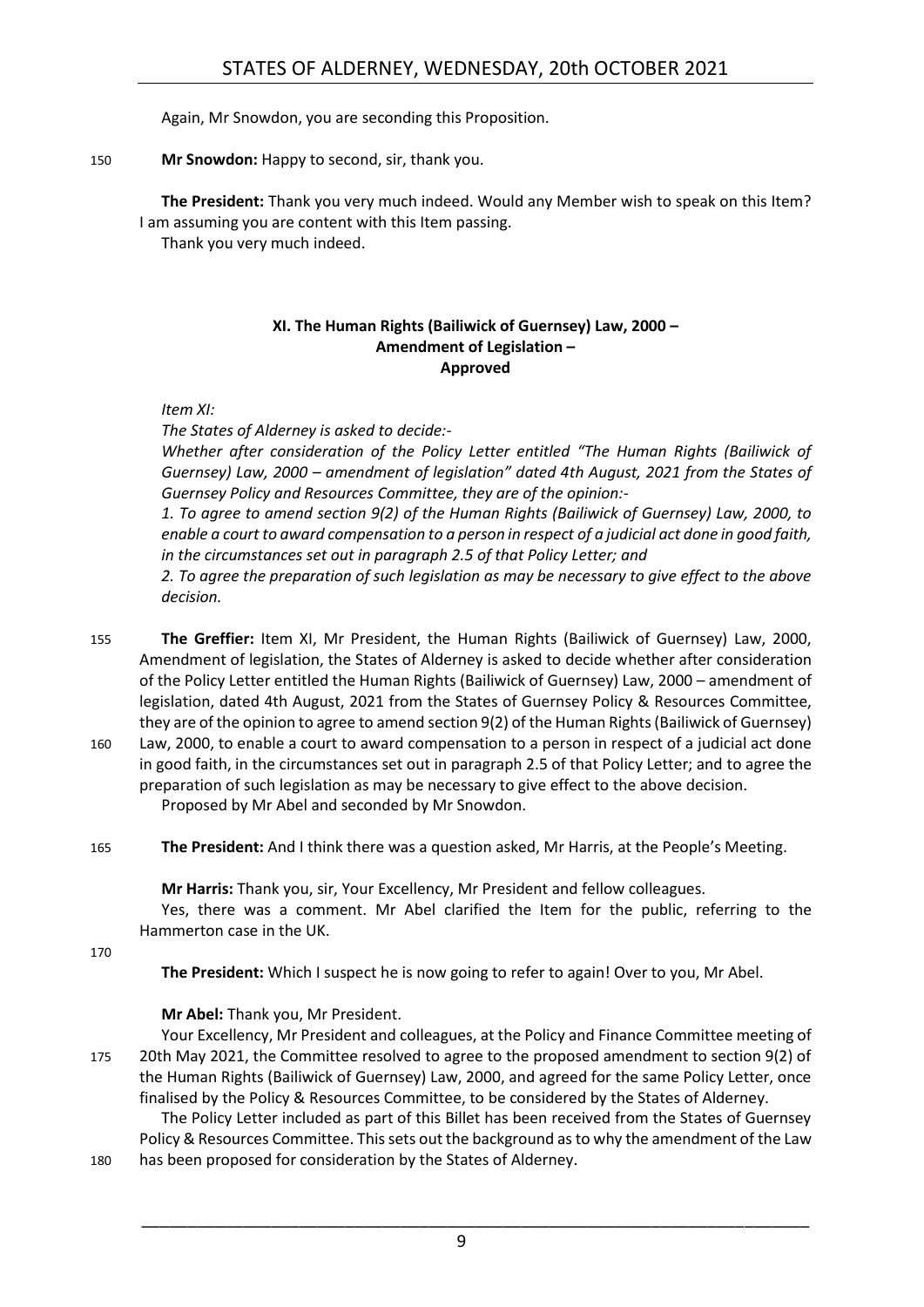In summary, if I may, from one of the attached documents, the requirement for this matter to be placed before the States of Alderney is based on the 2016 judgement in the case of Hammerton versus the UK where the European Court of Human Rights found that the UK had breached certain rights of the applicant, Mr Hammerton, under the European Convention of Human Rights. The

185 breach related to a statutory bar in the Human Rights Act 1998, the UK legislation, which prevented damages being awarded in the circumstances of a judicial act done in good faith, except to compensate a person in respect of any deprivation of liberty. The UK, under the terms of the Convention and as a member of the Council of Europe, is obliged to implement judgement in cases to which it is a party. Accordingly, the UK government has now amended the Human Rights Act 190 1998 to address the lack of domestic remedy available.

The Bailiwick legislation largely mirrors the UK legislation and, in a similar way, includes a statutory bar against the provision of damages being awarded in the circumstances arising in the Hammerton case. The UK government has invited the Bailiwick authorities to consider amending its domestic human rights legislation in a similar way to the UK to ensure compliance.

195 The Policy & Resources Committee recommends that the required legislative changes should be made to fulfil these obligations for Guernsey. As the legislation applies to the Bailiwick, Alderney has been consulted and needs to agree that the legislative changes should be made.

Your Excellency, Mr President and colleagues, I propose that the States of Alderney agree to the Propositions tabled by the Greffier.

200 Thank you.

**The President:** Thank you very much indeed. Mr Snowdon, anything to add?

205 **Mr Snowdon:** Happy to second, nothing to add, and thank you to Mr Abel.

**The President:** Thank you very much indeed.

Does anybody wish to speak on this Item? Can we take a vote then on this one, Mr Greffier, or two votes in fact.

210

**The Greffier:** If we first take a vote on number 1, to agree to amend section 9(2) of the Human Rights (Bailiwick of Guernsey) Law, 2000, to enable a court to award compensation to a person in respect of a judicial act done in good faith, in the circumstances set out in paragraph 2.5 of that Policy Letter.

#### 215

*A vote was taken and the results were as follows:*

| <b>FOR</b>  | <b>AGAINST</b> | <b>ABSTAINED</b> |
|-------------|----------------|------------------|
| Mr Abel     | None           | None             |
| Ms Burgess  |                |                  |
| Mr Carter   |                |                  |
| Mr Gentle   |                |                  |
| Mr Harris   |                |                  |
| Mr Kelly    |                |                  |
| Mr McKinley |                |                  |
| Mr Roberts  |                |                  |
| Mr Snowdon  |                |                  |

**The Greffier:** That passes unanimously, Mr President.

And then to move on to item 2, to agree the preparation of such legislation as may be necessary to give effect to the above decision.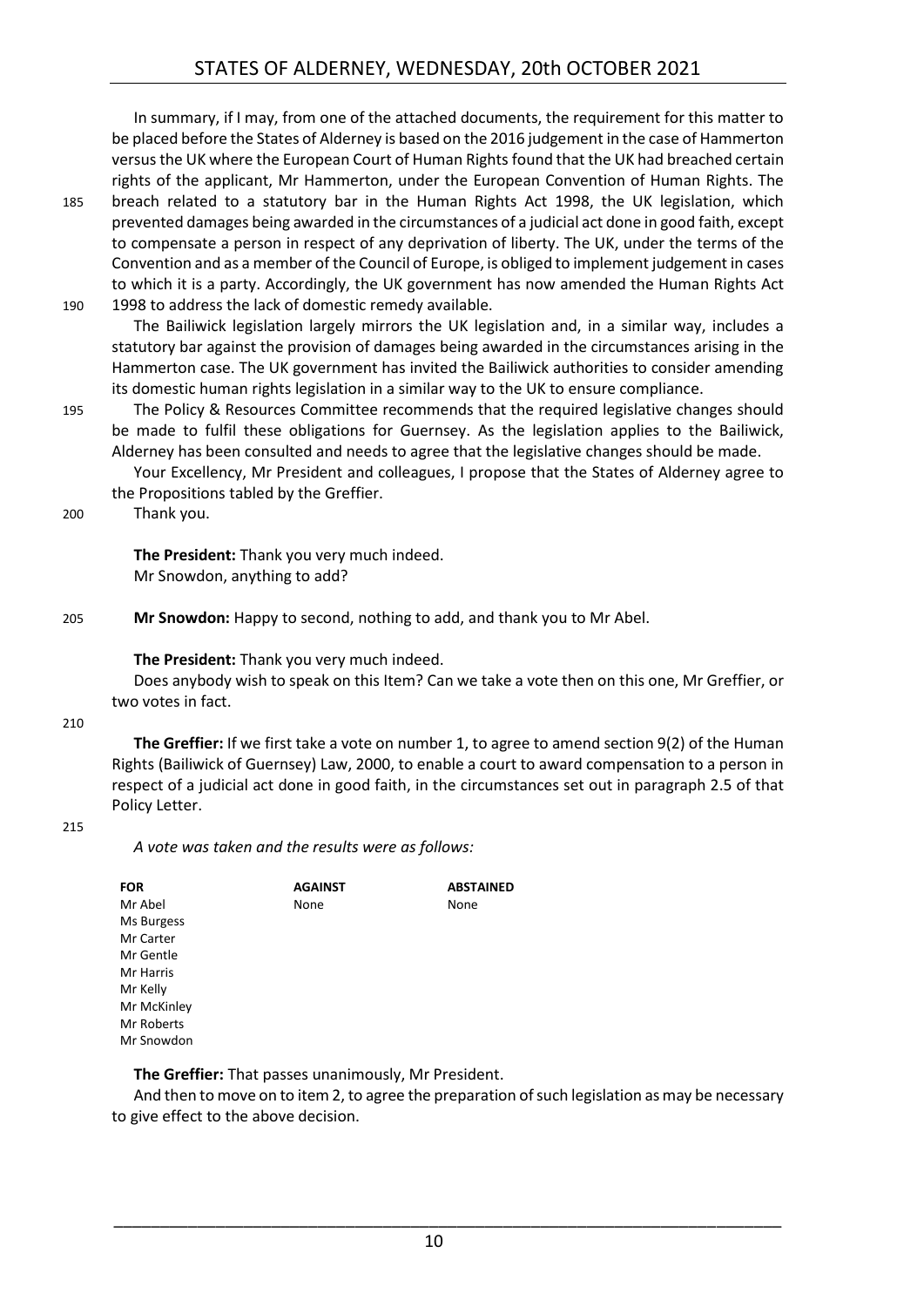*A vote was taken and the results were as follows:*

| <b>FOR</b>  | <b>AGAINST</b> | <b>ABSTAINED</b> |
|-------------|----------------|------------------|
| Mr Abel     | None           | None             |
| Ms Burgess  |                |                  |
| Mr Carter   |                |                  |
| Mr Gentle   |                |                  |
| Mr Harris   |                |                  |
| Mr Kelly    |                |                  |
| Mr McKinley |                |                  |
| Mr Roberts  |                |                  |
| Mr Snowdon  |                |                  |

**The Greffier:** Both parts pass unanimously, Mr President.

220

**The President:** Thank you very much indeed.

# **XII. Budgets for 2022 and Revised Budget 2021 – Approved**

<span id="page-10-0"></span>*Item XII:*

*After consideration of the Budget Report, the States of Alderney is asked to:-*

*(a) Note the States of Alderney Revenue and Capital Budgets and Revised Budgets for 2021*

*(b) As per the Budget Strategy note that Fuel Duty will be kept consistent with the States of Guernsey for 2022*

*(c) Note that Document Duty will be maintained at existing levels for 2022*

*(d) Note the Reserve Strategy as detailed on page 5 of the Budget Report*

*(e) Approve an increase of June 2021 RPIX (2.3%) on all Alderney Property Tax tariffs for the year of charge 2022*

*(f) Approve the States of Alderney Revenue and Capital Budgets for 2022.*

*(g) Note the States of Alderney Water Board Revenue and Capital Revised Budgets for 2021*

*(h) Note that the Water Rates for 2022 will be maintained at 2021 rates of charge*

*(i) Approve the States of Alderney Water Board Revenue and Capital Budgets for 2022*

**The Greffier:** The next Item is Item XII, Budgets for 2022 and Revised Budget 2021. After consideration of the Budget, the States of Alderney is asked: (a) Note the States of Alderney Revenue and Capital Budgets and Revised Budgets for 2021; (b) As per the Budget Strategy note 225 that Fuel Duty will be kept consistent with the States of Guernsey for 2022; (c) Note that Document Duty will be maintained at existing levels for 2022; (d) Note the Reserve Strategy as detailed on page 5 of the Budget Report; (e) Approve an increase of June 2021 RPIX (2.3%) on all Alderney Property Tax tariffs for the year of charge 2022; (f) Approve the States of Alderney Revenue and Capital Budgets for 2022; (g) note the States of Alderney Water Board Revenue and 230 Capital Revised Budgets for 2021; (h) note that the Water Rates for 2022 will be maintained at 2021 rates of charge; and finally (i) to approve the States of Alderney Water Board Revenue and Capital Budgets for 2022.

235

Mr President, again, I think this is in two halves so items (a), (b), (c), (d), (g), (h) and (i) are simply for this House to note and items (e), (f) and (i) are to approve.

**The President:** Thank you very much indeed. And again, proposed by Mr Abel and seconded by Mr Harris. Mr Harris, as the Convenor, were there any comments by members of the community at the People's Meeting?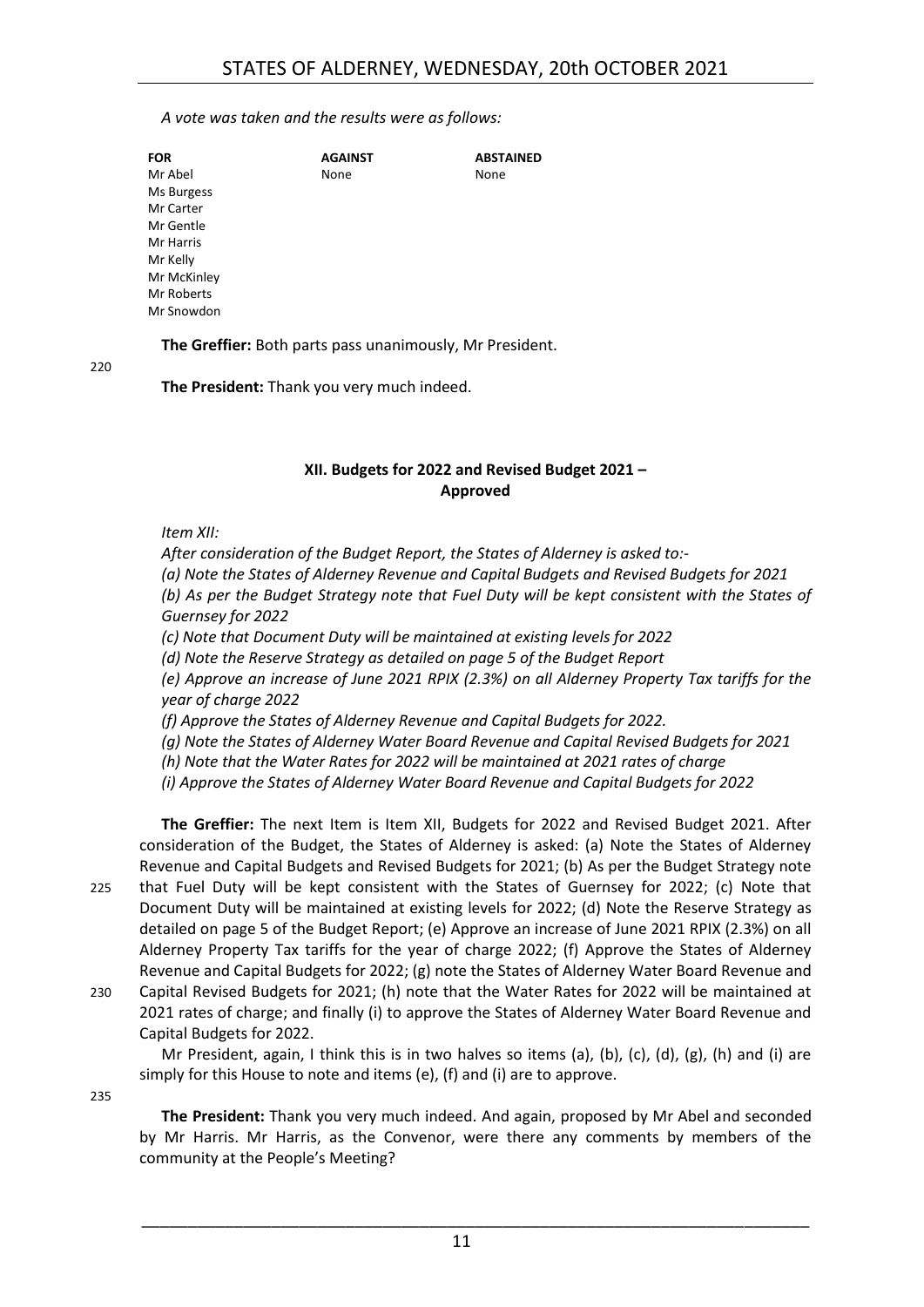#### 240 **Mr Harris:** Thank you, sir, there were plenty.

Your Excellency, Mr President and fellow colleagues, it was queried why the numismatic and philatelic profits are not split within the accounts, as requested earlier in the year. The Head of Finance advised that a commitment to split this income further could not be given at this time due to the information being commercially sensitive and subject to contract. It was also stated by a

245 member of the public that Alderney deserves a much better deal on stamps. The Convenor advised that the CEO of Guernsey Post will be invited to a future finance committee meeting to review the existing stamp contract.

It was asked if the ability to redeem Alderney coins could be advertised in a press release for six months before the change in the reserve fund. The Head of Finance advised that the proposed 250 reduction in the coin reserve fund did not preclude a member of the public from redeeming coins in the same way as they have always done.

Regarding BDCC expenditure, confirmation in regard to the current process relating to works inspections, start date and completion date was requested. It was asked if the procedure is applied to all building applications. Mr Gentle stated that he would clarify the process and advise 255 accordingly.

Another comment was made stating that planning approval used to have start and finish dates applied, perhaps property taxes could be applied to assist in completion of timeframes. The GSC vehicle replacement programme, a query was raised as to why the budgeted capital expenditure on vehicles was considerably higher in 2022. It was stated that there were a number of high value 260 items that require replacement in 2022, which is reflected in the 2022 Budget. This is partially the

result of some delayed purchases from previous years. Mr Kelly advised that he would confirm if the old dust cart is still on the Island.

It was queried if the monies have been recuperated for the removal of the bus and boat at Telegraph Tower. The Head of Finance advised that whilst she was unable to comment on any 265 specific cases, it is standard practice to recharge such works back to the owners.

Regarding the water taxi and mooring fees, this was free last year which was very positive, if this could be done again this would stimulate the economy, increasing business and trade on-Island. It was noted that Dielette advertised 50% off mooring fees for September and October. This is something that Alderney could perhaps look at. Mr Kelly again stated he would take this to 270 GSC for further discussion.

Regarding the capital programme, Mouriaux to Platte Saline, £220,000 for 2022, the Head of Finance advised that this is an ongoing project which has been budgeted for a number of years. Due to further investigations into the Fort Doyle sewer proposal it had been concluded that this was not a suitable option and therefore this project had now been closed and combined with the 275 Mouriaux to Platte Saline project. The funding included preliminary works and an estimated sum

for Phase 2. The Convenor also clarified the current status of the Fort Doyle project. Regarding the Energy Group initiative it was queried what this funding was for. Mr Abel implies

that it is provision to advance renewable energy projects for next year. Currently the Group are looking at the creation of an energy policy for the States of Alderney.

280

#### **The President:** Thank you very much indeed.

Now, I suspect, Mr Harris, you were pleased to get through the first sentence of that. (**Mr Harris:** Yes, sir.) Mr Abel.

285 **Mr Abel:** Thank you, Mr President.

Your Excellency, Mr President and colleagues, the Budget Reports for 2021 and 2022 are attached as part of this Billet and provide a full explanation relating to the States of Alderney and the States of Alderney Water Board income and expenditures, it meets the requirements of section 58 of the Government of Alderney, Law 2004.

290 In 2021 the States of Alderney were once again in a position to report good news as the impact of COVID-19 on Alderney's finances has been much less than in other jurisdictions and costs have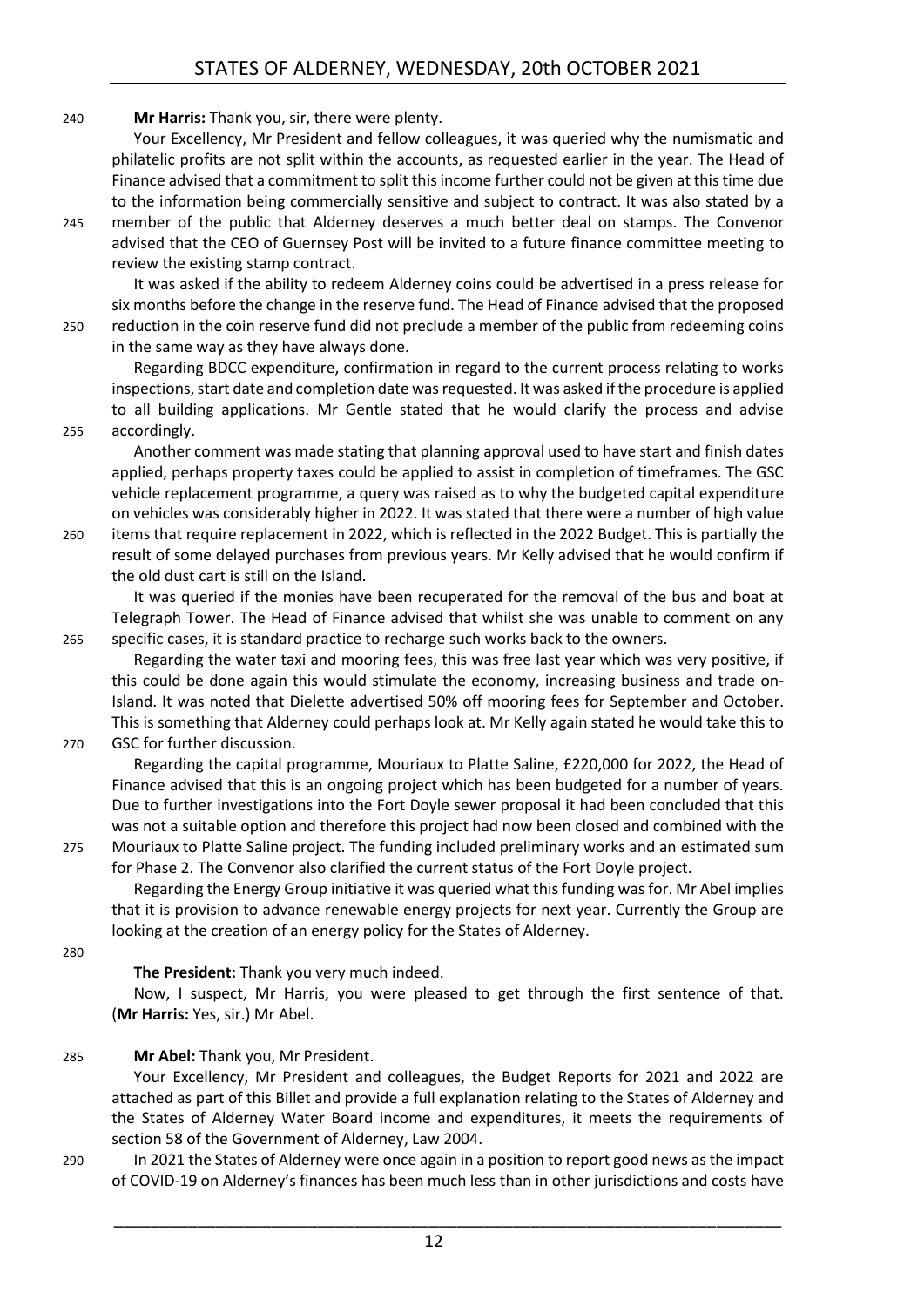been managed and contained. Sadly, COVID-19 will remain with us, and this is recognised in our budgeting strategy.

Document Duty has been a significant revenue stream with a surge in the property market in 295 Alderney for this first year where we are able to retain all our incomes.

The main points from the 2021 and 2022 Budget Reports are as follows: in terms of the cost of services, the Budget for 2021 was some £3.11 million. The revised Budget now stands at £3.29 million. The Budget for 2022, in comparison, is some £3.07 million. The surplus at year-end for those three Budgets, the original 2021 Budget projected a £136,000 surplus, and in fact with 300 the surge in the property market we now stand at a surplus projected at some £547,000. The Budget for 2022 stands, in terms of the surplus, at £164,000. So as it stands we are managing to contain and hold our expenses going forward.

The 2021 revised Budget, the points to note are the continued pressures of COVID-19 has led to increased costs and lower revenues, which were significantly offset by the Document and 305 Property Transfer Duty, as mentioned. The costs directly attributable to the pandemic stand at some £125,000 for the year, with the majority of costs relating to the testing and Welcome Centre and Welcome Team staff costs. For the 2021 revised Budget the points to note are the Budget has been prepared in line with the agreed Budget process to achieve a prudent and sensible outcome. It has also built on the positive outcomes from the 2021 revised Budget and has continued

- 310 emphasis on value for money, challenging the existing budgets and delivering efficiencies to contain and reduce costs. Alderney Property Tax, Fuel Duty and Document Duty income is being retained by the States of Alderney and income from these areas is estimated to be such that the loss of the 2021 Guernsey grant of £300,000 is considered to be manageable in 2022.
- It is recognised that the future is always uncertain and that the last two years have shown that 315 anything can change, with very little notice. As the States of Alderney are now in a position to retain any revenue surplus the Committee has considered and agreed a reserve strategy, an amount of £850,000, equivalent to three months' expenditure, which is considered to be prudent, has been set aside in 2021 and is included in the 2021 revised Budget.
- The capital programme is mainly funded by the Alderney Gambling Control Commission (AGCC) 320 and its surpluses together with local raised income from asset sales. The gross Alderney Gambling Control Commission distributions for 2021 are expected to be in the region of £2.1 million and the increase on the revised income from 2021 of some £1.85 million. Alderney eGambling Limited is funded to the tune of some £500,000 from the Alderney Gambling Control Commission distributions. The increased levels of Alderney Gambling Control Commission income for both
- 325 2020 and 2021 are very welcome, considering our concerns in previous years. Discussions early in the year with the AGCC – and I will summarise because I keep tripping over my tongue, Mr President, if you will excuse me – with the Gambling Control Commission now indicate a more positive picture going forward.

Capital expenditure for 2021 is projected to be marginally down to some £2.02 million due to 330 the continued COVID-19 delays. Budget expenditure for 2022 is projected as some £2.86 million, with major expenditure on the Connaught extension and projected expenditure on items such as road resurfacing and the sewage pipelines covered in this number.

The Water Board income balances the annual cost and with the £117,000 contribution to reserves has been revised to £742,000 in 2022. The original number of £742,000 is referring to

- 335 2021 and the budget for 2022 has been set at a similar level as in 2021. Expenditures on the Water Board capital programme are estimated at £290,000 and £425,000 for the 2021 revised Budget and for 2022 respectively. States of Alderney funding of the capital programme for 2021 totals some £175,000 and for 2022 is budgeted at £325,000 with additional funding provided from Water Board reserves.
- 340 In summary, it is acknowledged that the current property sales trend is unlikely to continue but this year's performance has given us an unexpected opportunity, in year one of the new financial relationship with Guernsey, to make a major contribution to our target of built-in strategic reserve for the longer term. However, we must keep pace with rising costs alongside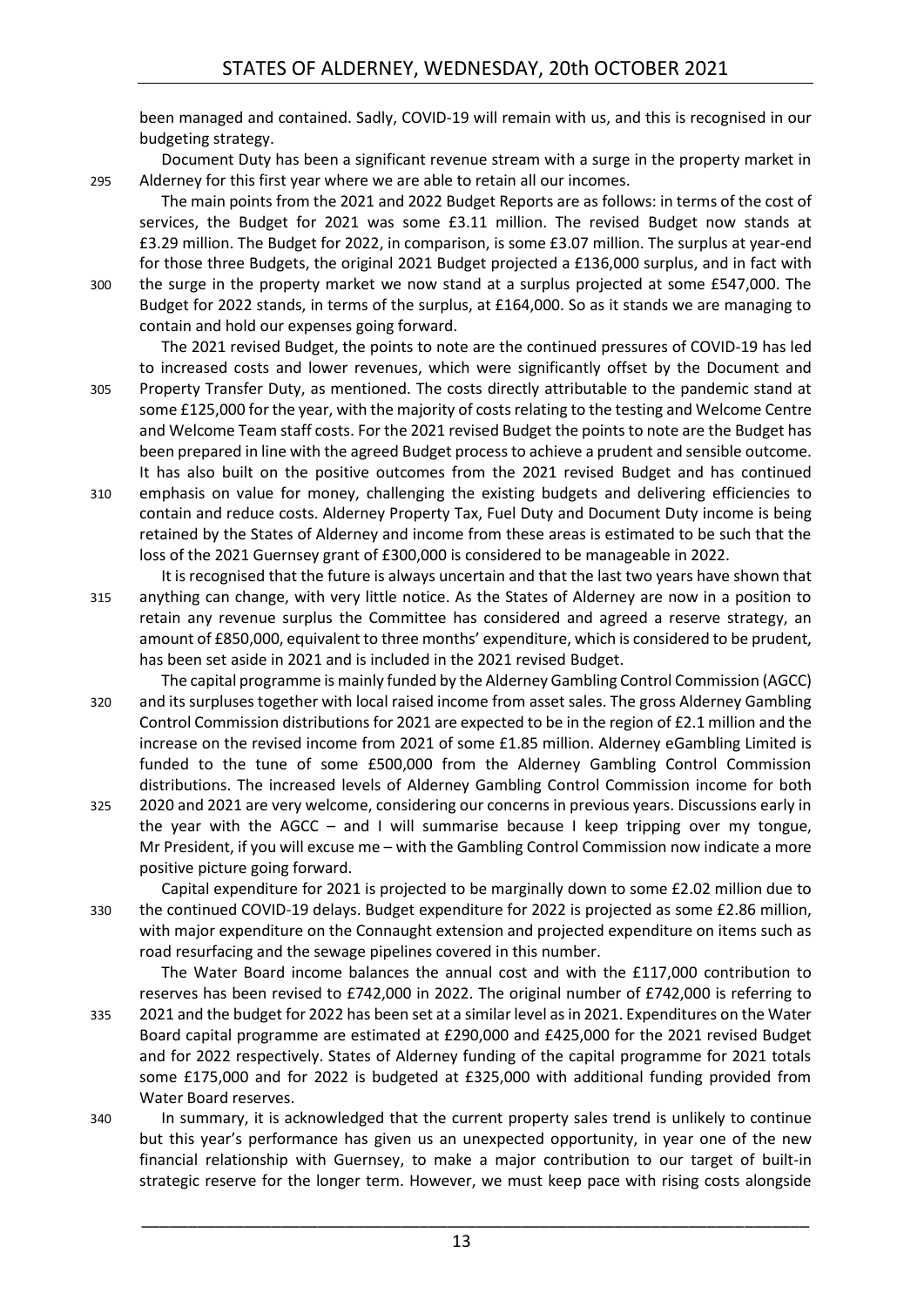creating sensible reserves. Our Budget proposal to increase the Alderney Property Tax (APT) by 345 RPIX, based on June of this year to a sum of 2.3% is considered to be the minimum increase to

APT, while continuing to recognise the everyday struggles of our hardworking population. Document Duty and Water Rates will be maintained at 2021 levels and Fuel Duty will be kept consistent with the States of Guernsey for 2022.

We continue to face the ever-present issue of a lack of affordable housing, social and key-350 worker housing and rental property. In 2022 options for streamlining the current document duty and congé rates will be assessed to determine how this may be used to incentivise first-time buyers.

This year we were faced with the issues caused by the requirement for further funding for the Connaught extension. Global prices for materials caused an almost exponential increase in the 355 cost of this project. The increase is allowed for in the revised 2021 Budget and funds are available

to allow the project to continue as planned. The importance of providing facilities for our increasing ageing population and for social care needs to be addressed with the greatest of urgency.

The key priority for States Members in 2022 is the development and approval of our Island 360 Plan. This is essential for identifying and prioritising our financial needs and links strategic implementation and financial plans. I am happy to report that the revised 2021 Budget and 2022 Budget present much more positive reading than could have been anticipated following the events of the last two years.

Your Excellency, Mr President, colleagues, after consideration of the Budget Reports I would 365 request that the States of Alderney acknowledges the points noted and approves the Propositions for the Budget as tabled by the Greffier.

Thank you, Mr President.

**The President:** Thank you, Mr Abel.

370 Mr Harris, you are going to second this one.

**Mr Harris:** Thank you, sir, I would like to reserve my right to speak.

**The President:** Thank you very much indeed. 375 Who would like to speak on this Item? Mr Snowdon.

#### **Mr Snowdon:** Your Excellency

Thank you. I am going to start off actually with something that I think I have highlighted in this Chamber a number of times and publically and I just thank the Treasury for spending time with 380 me going through all the bits of detail this morning.

The capital programme is mainly funded by the AGCC cash, and I thank Mr Abel for highlighting that the revenue streams are very strong and that is really good to see. A question that I would like to put to this Chamber is what happens if AGCC cash is not there in the future. I really hope that is not going to be the situation; *however* I feel that we do need to start looking at Plan B for

- 385 replacement if that funding capital is not there because our capital programmes are so heavily reliant on the gambling revenue coming in that it really does concern me. So I think moving forward we need to look at new revenue streams as a priority as we have actually become too reliant on the gambling money. I do thank everyone involved in the gambling, it is fantastic that the States of Alderney gets that sort of cash in but I do think there is quite a high risk factor maybe
- 390 in five or 10 years' time, I do not know what the timeline will be, but we need to start moving to looking at what our Plan B is.

I would also like to thank the States of Guernsey with a £300,000 grant that they basically gave us when we took back control of setting Property Tax, I think that was good. I think we hopefully seem to be managing it quite well so far so that seems quite positive. I have gone through the 395 Report in quite a lot of detail. I would also particularly like to say thank you to Visit Alderney and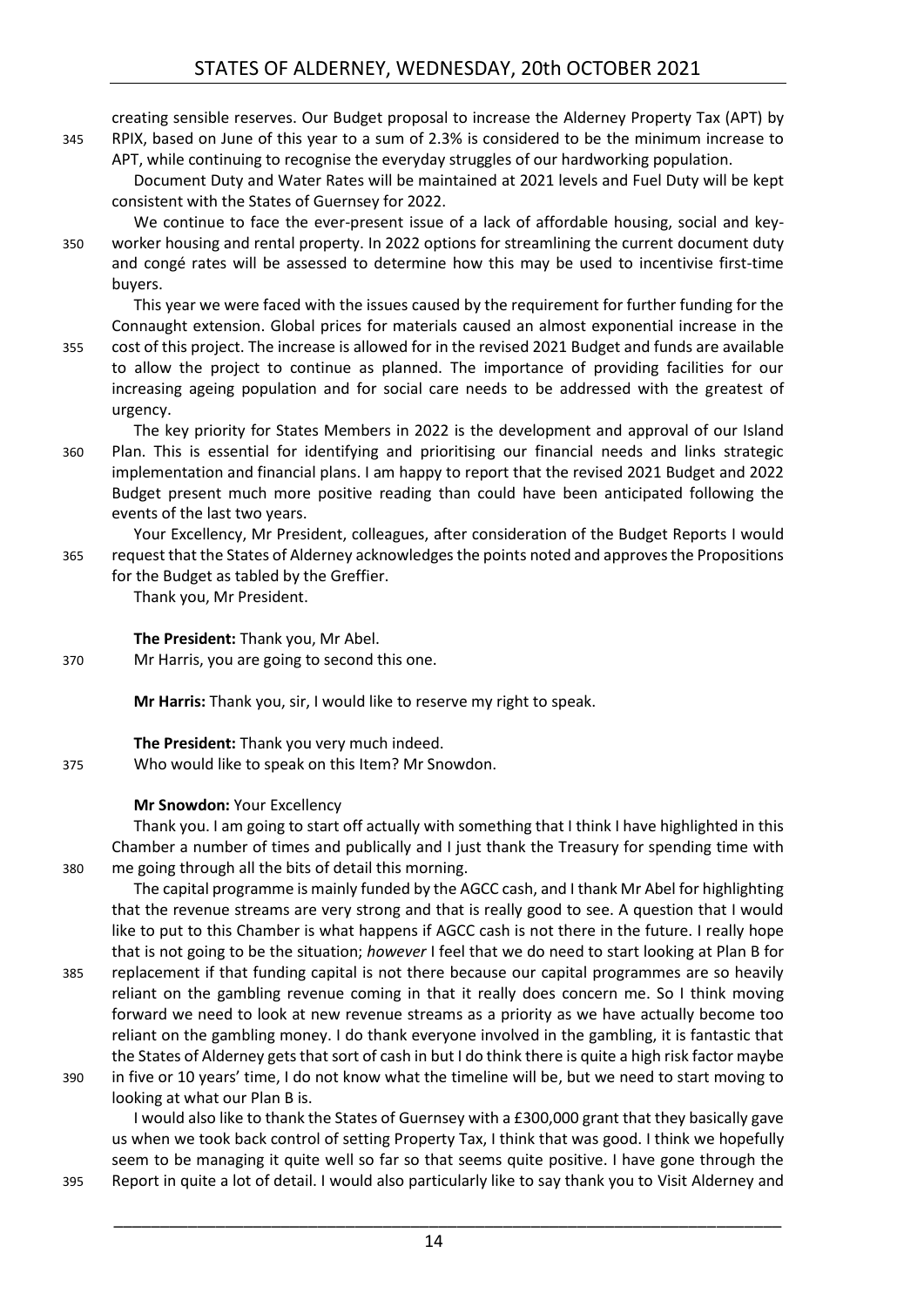all the volunteers involved with the Odeon, which is referred to in the Report, that is a really good heritage site and hopefully there will be some more heritage projects on the way.

The company register; illustrations for company returns, I believe in 2021 the income is £35,000; 2022, projected to be £15,000. I think it is worth us noting, and I have not got the figures 400 for company returns in Guernsey and other places, but £61 return fee, £100 Document Duty, personally I think we should be maybe looking at ways of increasing that, maybe if a company has got a turnover worth more than £1 million, we have got over 300 companies registered in Alderney so I think, personally, that is quite a low fee. However, I am willing to listen to consultation on that one.

405 I think Mr Abel has highlighted the tremendous property sales that we have recently had, with an estimate this year being £1,325,000, which is a tremendous amount of money, and I think the projection for 2022 is £705,000. I actually had a question down here but I think the Chairman has kindly answered it for me as to what action we are doing to take first-time buyers – which I know Mr Jenkins, who is unfortunately not here today, would be asking probably as well, and when will

410 that review be put forward. Because I think if we are getting that sort of money in from the property market it is important we try and rebalance it for those people that may be struggling to get onto the property ladder, if they can find a property at the current time as well in their price range.

Duty free: I do not know quite what is going on with the duty free stuff. It is referred to in the 415 Report but are we going out for tender? Is there a contract in place with anyone? What is the future with duty free? I cannot quite understand what is moving forward with that one.

I know it is raised quite a lot but, coins and stamps, are we happy we are getting the right deal? Are we actually getting the revenue streams that we should be getting? Do we need a bit of outside professional advice to say that we are happy with the advice that we are receiving? I have

- 420 got nothing against the advice that we are receiving but I am just a little bit concerned that maybe some independent person, body or whatever you want to call it could actually say this is a good deal, keep going with it. I am not quite sure we have actually got that at the moment but I do thank everyone involved in it. But I would just like a bit of reassurance that we are getting the right deals because this conversation seemed to come quite a lot.
- 425 I think the reserve fund which Treasury have put together is a very good idea which, as the Chairman has highlighted, is £850,000, hopefully, it will build up to £850,000 reserve funds that would fund the States of Alderney for three months. My question being once you have reached that £850,000 would you still be looking at putting increases or are you happy and content that when you do reach that £850,000 goal. I would just like to understand the strategy with that 430 moving forward.

The Water Board, that we are noting in here, I think the infrastructure has improved a lot but I think we do need to start looking a little bit at the funding of the Water Board. I know it is referred to in the Report a few times. The reserves stood at £867,000 at the end of 2020. My understanding is that they will hopefully be self-funding in the future, not needing funding from the States of 435 Alderney. I do not know if that goal is to have a million pounds worth of reserve funds, then they

- can start paying for their own infrastructure upgrades. I would just be interested to understand if there was a Water Board review happening and when that will take place and the outcomes of that going forward.
- I am going to refer to this one, because I actually think it is quite important –I get told off for 440 talking about it – the new pontoon, 2021 it states £25,000, 2022 the Budget states £25,000 for investigation of the future pontoon. However, somewhere it states, and it might be in the GSC minutes, that the replacement, potentially, will take place in 2022 to 2023 but I do not see any budget for the replacement of the pontoon if it is going to take place in 2022. So I would just like clarification about what is happening with the pontoon, are we going to be revamping the one we
- 445 have got or are we going to be buying a new one? If we are going to be buying or commissioning a new one what are the costs associated? Because I think it probably should be highlighted a little bit more in this plan.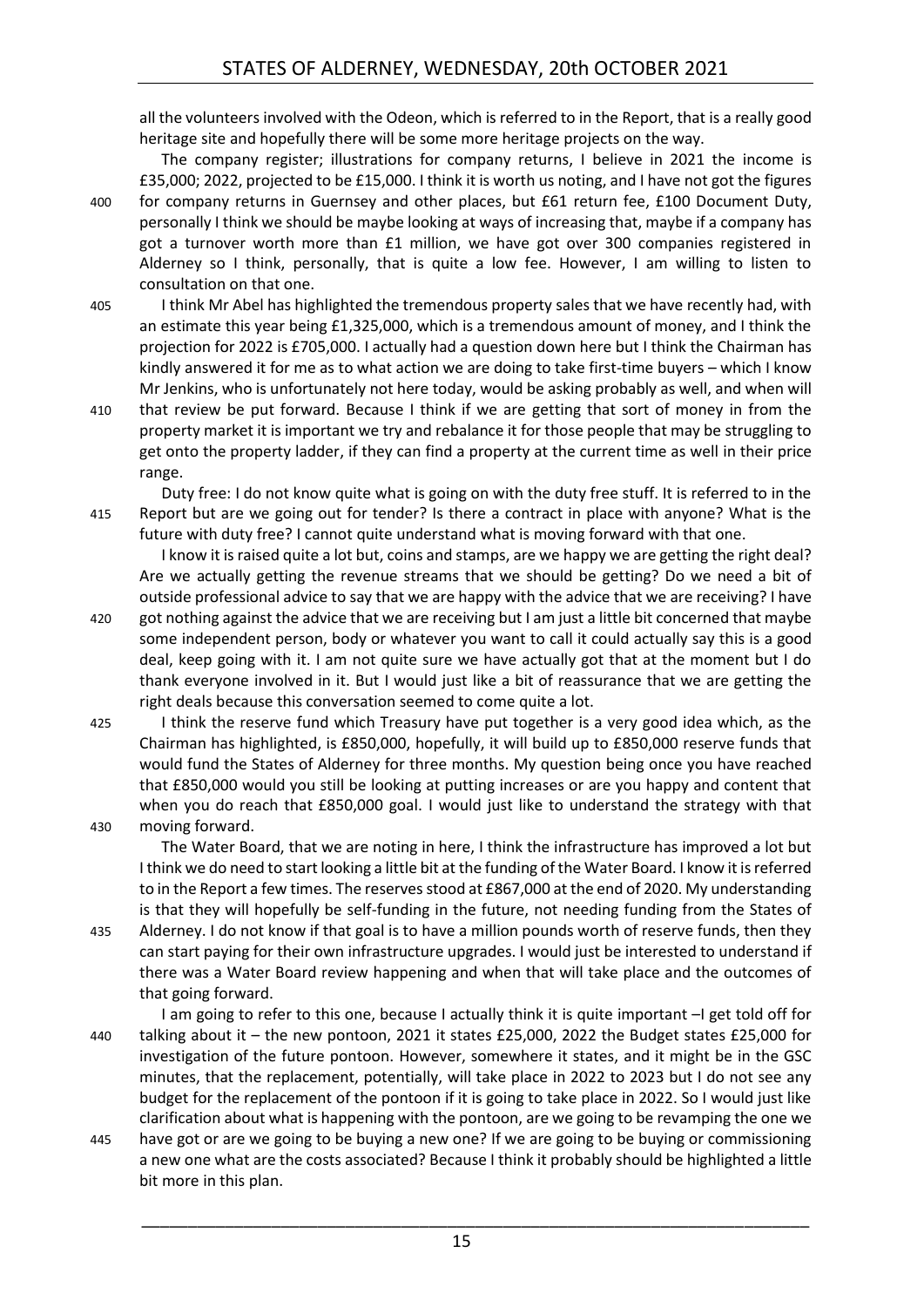It also refers to the harbour development plan, and I think we are probably going to come on to that a bit later with questions in Q&A at the States of Alderney; however, what is that looking 450 at? You have got the Harbour House, you have got marina ideas, does that incorporate all of those different areas? I would just like to understand what we are actually potentially spending that money on, but I think that will be answered later on or maybe during this debate, and I look forward to the answers.

I do understand peoples' concerns that the States of Alderney seems to keep increasing the 455 single property tax year after year and I know people are struggling and they are finding it hard. However, I think this is a small increase. I know we do not like increases at all but it is a small increase and I think we have to give a confidence to our Treasury with the budgeting that they are doing to give them confidence to go forward, so I will be supporting all the items in front of us today.

460 I would also like to say special thanks to Treasury for the amount of hard work they have taken to put this report together, I know it has been a lot of work. And again, special thanks to Penny Oakman, who retired in June this year, for all of the hard work she has done in a number of years in Treasury.

So just to sum up, I think we need to probably look at quite a lot of things in detail. I thank 465 everyone for their time in putting this all together but it leaves me with quite a lot of questions for clarification and ways that we look forward in addressing stuff. But I will just go back to the first point: the gambling revenues do concern me that we do not have a Plan B, unless I have missed something, and I think it is important we actually look at our Plan B because we may need it one day.

470 Thank you.

**The President:** Thank you, Mr Snowdon. Would any other Member wish to speak on this Item? Mr Carter.

475 **Mr Carter:** Thank you, Mr President.

I will try not to compete too much with the motor mower outside and I am sure His Excellency will be able to hear that but hear me as well.

Budgets, they are funny things; some people love them, others see them as the black arts in numbers; I think I sit somewhere in between. But the one thing I do know is that if you are trying 480 to execute any capital project you need to plan, you need to plan well ahead and you need to ensure that that planning is as accurate as you can make it.

Now, having sat on the Finance Committee this year, again I would thank all those in the finance department for helping me understand what goes on. Inane questions, I find them quite useful, playing the fool does actually get the answers.

485 I would absolutely agree with Mr Snowdon about the issue that we have with regard to capital expenditure and where the money for that capital expenditure comes from, and it comes back to planning. Ten years ahead, Mr Snowdon mentioned that we should be thinking about; I wonder whether five years ahead might be something a little bit more appropriate. When you have a capital programme you have to plan well ahead. We have a Connaught Care Home extension.

- 490 Members of this particular body will have proposed it, probably three or four years ago, and there is the lead-in time to have it built. We now know that it is full the day that it is opened. We are also told by the manager that actually you could double the size of it and that would be full the day that would be opened. So what concerns me with regard to capital projects is that we do not appear to have what I would see as a timed approach in terms of the lead-in times for the things
- 495 that we actually need for the Island. Hence the focus, as Mr Abel said, on an Island Plan. Why don't we have those particular projects lined up? Yes, we have 40 projects, I think, cited in this particular budget document which are subject to, as it says, PLUMP planning and specific budget planning. But what we should have, perhaps, are those budget plans already in place so that we can actually decide what is the priority and take those forward at an appropriate time. But we are not going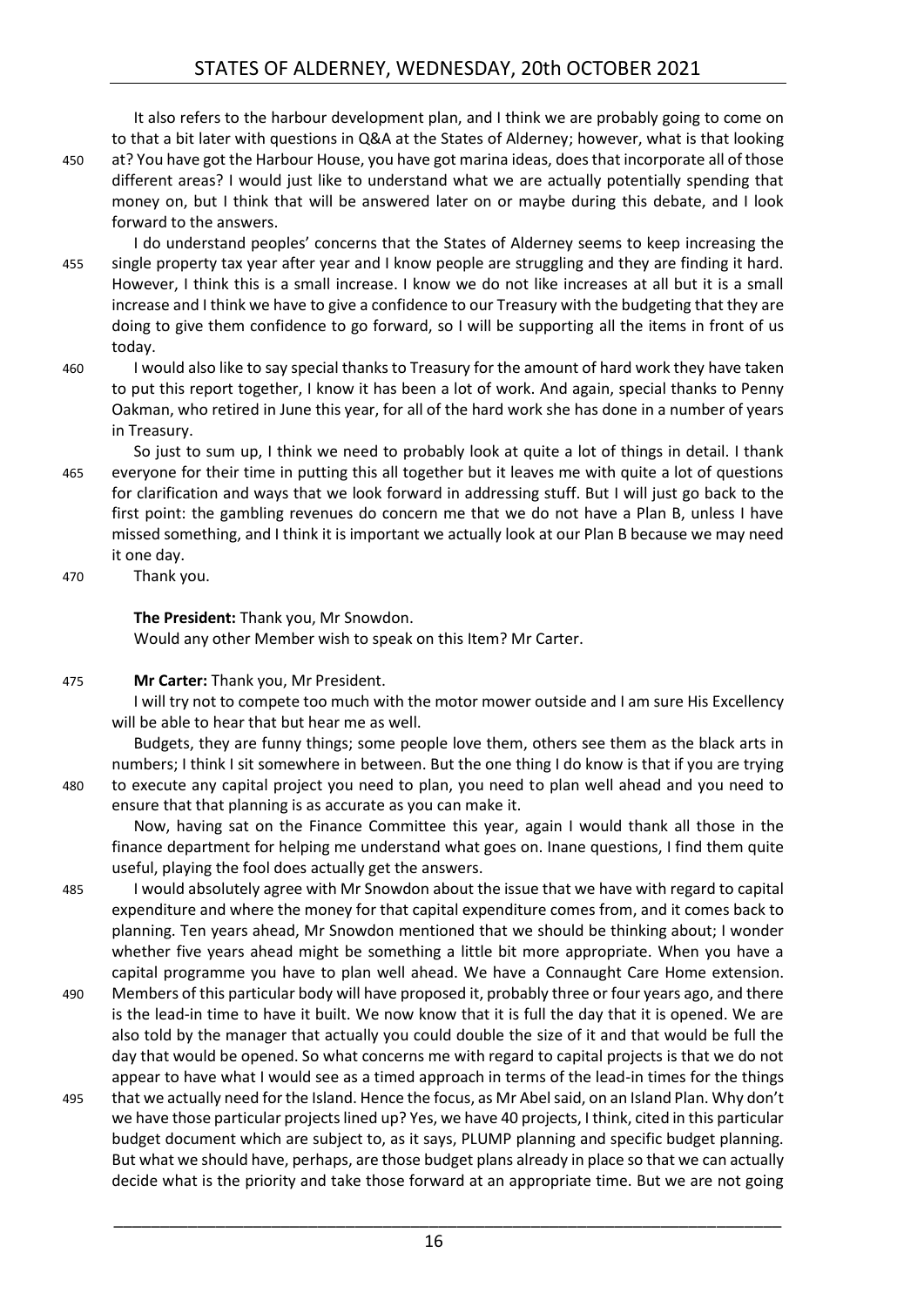500 to be in that situation where, I daresay, in two years' time, when the Connaught extension is completed, there will be the question, 'Well, where does my aunt go? Where does my mother go?' There is nowhere because there was a gap in planning.

One thing I would ask that we do or we think about for next year when this particular budget is re-tabled is that rather than just some aspirational plans of things we would like to do there are 505 fully budgeted plans so that we could actually instigate them and we could actually go forward with them. That takes time, it takes expertise. Whether we have it on the Island at the moment or not I do not know, but I think we need to have the plans in place. In what is perhaps my naïve way, those lead-in times, as I say, for major projects just are not there at the moment and it is something that I think we do need to focus upon.

510 Mr Roberts helped me immensely when I joined the States. He had the very pithy comment, which resonated with me ever since, and he said, 'Just remember, Ian …' Forgive, me, Mr President, for using a first name but this is a quote, he said, 'Just remember, Ian, if six people put their hands up they can stop or start anything in the States.' Now, if that is the case then I would hope that six hands will go up for ensuring that we do have a proper, planned capital 515 programme, properly funded and again, taking Mr Snowdon's point on board, that we do have that Plan B.

We are now in a much more financially independent position and along with that comes responsibility for those finances. I would also hope that in that planning we start to think about maybe, rather than just being accountable to the States of Alderney law, that we do actually 520 actively consider the pros and cons of proper international accounting standards. They may actually cause some investors to think, yes, this is a place that they want to invest in.

So I would commend this Budget, this series of budgets, to you but I would ask that you do think very carefully for next year about international accounting standards and a properly funded and positive capital projects programme.

525 Thank you.

**The President:** Thank you very much indeed, Mr Carter. Would anybody else like to speak on this Item? Mr Kelly.

530 **Mr Kelly:** Thank you, sir.

Your Excellency, Mr President, just to answer Mr Snowdon's first point in relation to the pontoon – the cursed pontoon. The budget for this year is to ensure that we have had the research to make sure that what is left of the piles and the pontoon structure is capable for servicing our immediate needs next year, rather than to stumble into it, as occurred this year, we are saying,

535 'Well, it was okay last year, it will do again.' When, of course it did not do again did it? It broke down. So we are going to have the research this year to make sure that it will be okay for next year. The money for next year's project is to do the scoping for a new pontoon area, not a replacement for this one. Hopefully one that is capable of taking a much larger craft.

In relation to your questions concerning the Harbour review, I will answer that in my reply to 540 your questions.

One final thing, sir, as a member, together with Mr Harris, I have the pleasure of being a director of Alderney eGambling Limited (AeGL), that is the company that is responsible for marketing the jurisdiction as an eGaming jurisdiction. I agree, that we should broaden our capital income but I would hate it to be thought that that is in jeopardy at the moment. We are aware,

545 the people who work for us are confident in the immediate to medium future. I would hate the members of the press to go away thinking that there is a problem, sir; there is not a problem at the moment.

Thank you.

# 550 **The President:** Thank you for that clarification, Mr Kelly.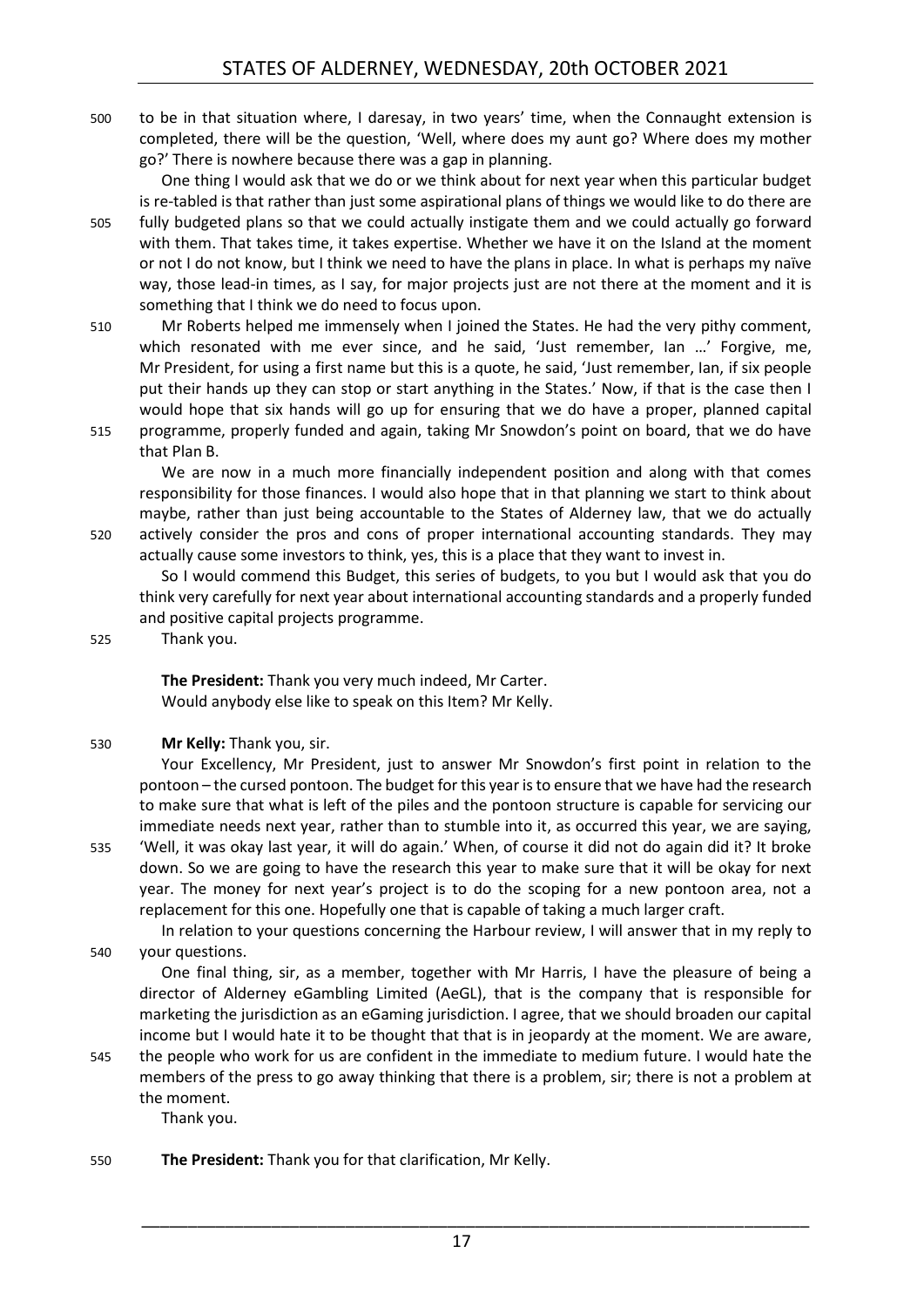Would any other Member like to speak to this Item? No, then, Mr Abel, do you want to exercise …? Sorry, Mr Harris, you do?

**Mr Harris:** Yes, sorry, I beg your pardon, sir.

555 Your Excellency, Mr President, colleagues, thank you to all of my colleagues for their comments up to this point, many of which I agree with.

I am going to read some of the conclusion I have put together for the Budget Report, and I apologise if I repeat anything that Mr Abel may have said. But last year, in this very report, we described 2020 as unprecedented, which it absolutely was due to a worldwide pandemic and 560 thankfully this year has been slightly less so, but not without its own COVID related problems. However, we are once again in a position to report good news as the impact from COVID-19 on Alderney's finances has been much less than other jurisdictions and we have survived and continue to survive without too many negative repercussions. Of course, this has obviously been helped by our fiscal union and wider relationship with Guernsey and it is the Bailiwick's finances

- 565 that on the whole have suffered. However, we as the States of Alderney have a responsibility to produce a prudent and sensible Budget, words again mentioned by Mr Abel there, and we have managed to do that so far for 2022 by building on our positive outcomes from the 2021 Budget, reprioritising some of our capital projects, seeking to operate more efficiently and looking for savings in all service areas where this does not compromise delivery quality and the commitment
- 570 to developing new income streams, and I think hopefully Mr Snowdon as a member of the Economic Development Committee along with several others of our membership will be contributing to that in the future. So, yes, I agree that we do need to branch out as much as possible.
- We mentioned last year about the introduction of the Alderney Property Tax, together with 575 Document and Fuel Duty changes could only be good for the Island and we are obviously delighted that APT was implemented smoothly at the start of this year, thanks to prompt payment by property owners, collection rates are currently on budget. It should be noticed that if we had remained with TRP with Guernsey we would have had a 4% rise instead of an RPIX increase of 2.3%, so I think that was also rather good to report.
- 580 In this first year where we were able to retain all document duties we have benefited significantly from a surge in the property market. As a result we have seen our surplus for the year swell beyond budgeted expectation, as detailed by Mr Abel. We acknowledge, however, that the current property trend is unlikely to last very long but this year's performance has given us an unexpected opportunity in year one of the new financial relationship with Guernsey to make a
- 585 major contribution to our target of building a strategic reserve for the longer term. Or budget proposal is noted and therefore to increase the APT by RPIX of 2.3%, which was using June 2021 rates, whilst keeping Document Duty rates the same as 2020. Next year we will also be looking at options for streamlining the current Document Duty and congé rates and how this might be used to incentivise first-time buyers. I think that is very important that we address that issue head on
- 590 as much as we can.

Obviously, in a perfect world, there would be no raising of any taxes at all but this minimal increase to APT is considered to be the bare minimum we could implement whilst continuing to recognise the everyday struggles of our hard-working population.

Of course, whilst money in the bank for congé etc. is always hugely welcomed, we continue to 595 face the ever present issue of a lack of affordable housing, rental property, social and key-worker housing and so forth. We must not forget our community and we must address these issues head on as the greatest of priorities.

I am happy to confirm that we will once again maintain Water Rates at 2020 levels, which is a fantastic result and testament to the hard work and diligent budgeting of the Water Board team, 600 and we of course thank them for all their hard work in this and previous years. As mentioned by Snowdon, the intention over the coming years is for the Water Board to be self-funding, without requiring any further input from the States regarding any finance.

18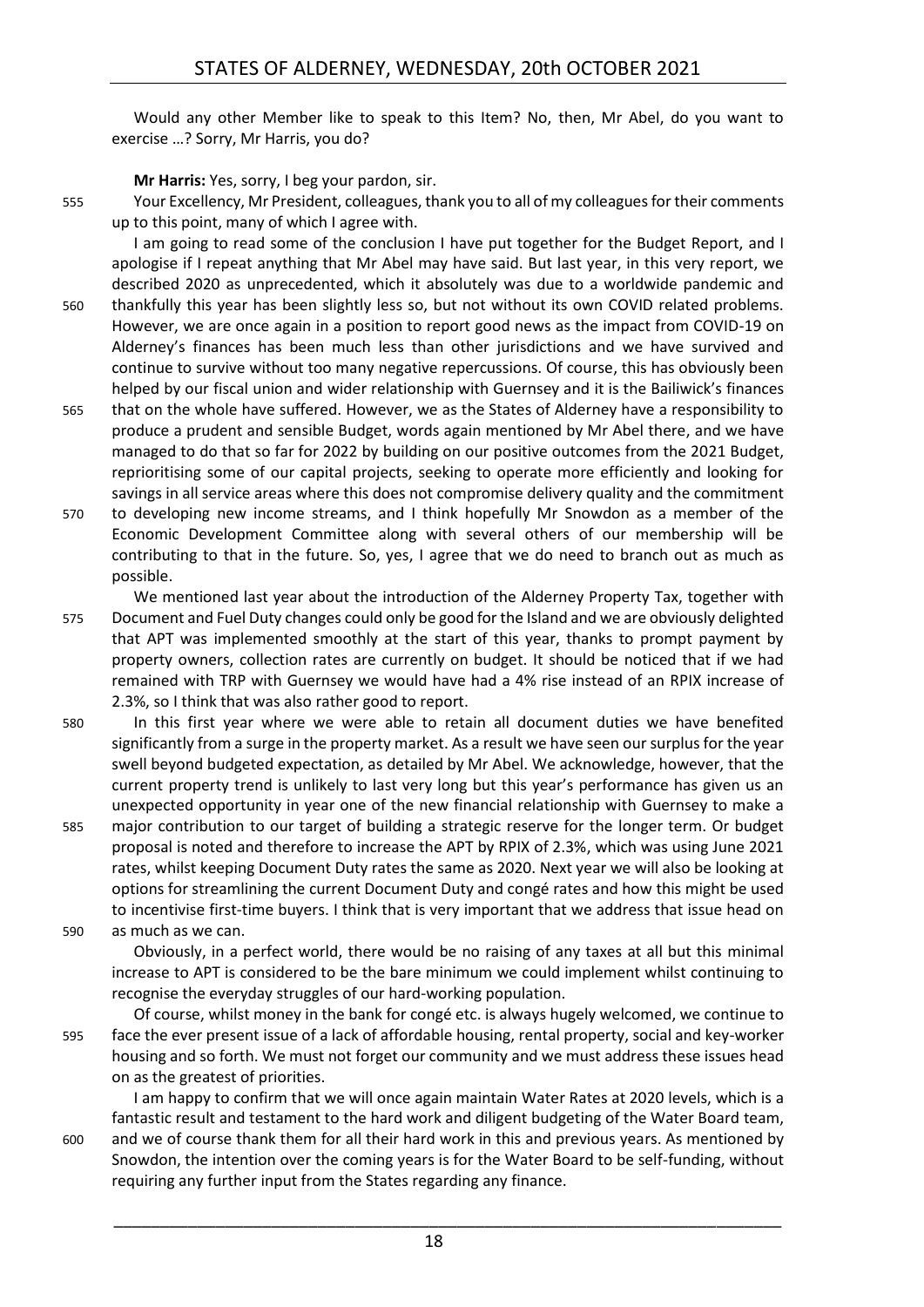Last year we had the issue of the Harbour deficit due to COVID and the impact of that pandemic. This obviously remains a matter for scrutiny. We will be discussing the Harbour in 605 greater detail in the question part of this meeting but we will continue to seek ways of reducing that deficit over time.

This year we were faced with the issue caused by the requirement for further funding for the Connaught extension. Global prices for materials and so forth caused the cost of this project to sky rocket but thankfully funds were budgeted for and were available and the project continues

610 as planned. We all know the importance of providing facilities for our increasing ageing population and we need to address this issue as a whole going forward. I appreciate Mr Carter's comments as well that obviously the current extension is merely just a drop in the ocean, I think, regarding the larger issue that is coming down the line.

However, 2021 has seen our Bailiwick relations continue to thrive and we have again welcomed 615 staycationers throughout the year, and together with the return of our UK visitors we have seen our hospitality sector thrive. New attractions such as the reopening of the Odeon have seen our tourism product increase and we hope to continue with such projects in the coming years. We thank everyone involved for their hard work and their dedication has been welcomed by Islanders and visitors alike, so special thanks to Visit Alderney and all involved in that project. Which I have 620 to say, personally, is fantastic.

And finally, I would like to thank our Treasury team, led by the Head of Finance, Liz Morris, supported by Steven Taylor, our strategic financial advisor, for their exceptional hard work throughout the year. Again, facing many of those difficulties experienced in 2020. In particular, our thanks go to Elanja O'Toole, who during Liz's maternity leave worked above and beyond to

- 625 assist the Finance Committee and the States. Special thanks also go to Penny Oakman who retired from the Treasury department earlier in the summer, and we thank her for the many years dedicated to her role – she did not want to mention how many years she had been working for the States, so 'many years' will have to suffice! We do, however, wish her all the very best in her well-deserved retirement.
- 630 In conclusion, I give enormous thanks to all involved in preparing this Budget and once again I am happy to report that it presents much more positive reading than could have been anticipated following the events of the last two years. And from that we can approach the coming years with a continued strength in Alderney's future.

Thank you, sir.

635

**The President:** Thank you very much indeed. Any other contributions? Ms Burgess? (**Ms Burgess:** No, sir.) Do you wish to respond?

640 **Mr Abel:** If I may please, Mr President.

**The President:** Please do.

**Mr Abel:** Thank you, Mr President.

645 I think to start off with the easy ones before I get to Mr Snowdon's lengthy set of questions. Just to say thank you to Mr Harris for his summing up or conclusions, it is much appreciated and certainly I think all States' Members would endorse his comments with regard to the hard work being put in by the Finance department and also to pass our thanks on to them. Without you would we battle? Probably yes would be the answer, thank you very much indeed.

650 I think in terms of Mr Harris he also confirmed some of Mr Carter's comments on the provision of good capital planning.

With regard to Mr Kelly I would like to thank him for his answering of some of Mr Snowdon's questions and to anticipate some more answers for other questions to come up for Mr Snowdon.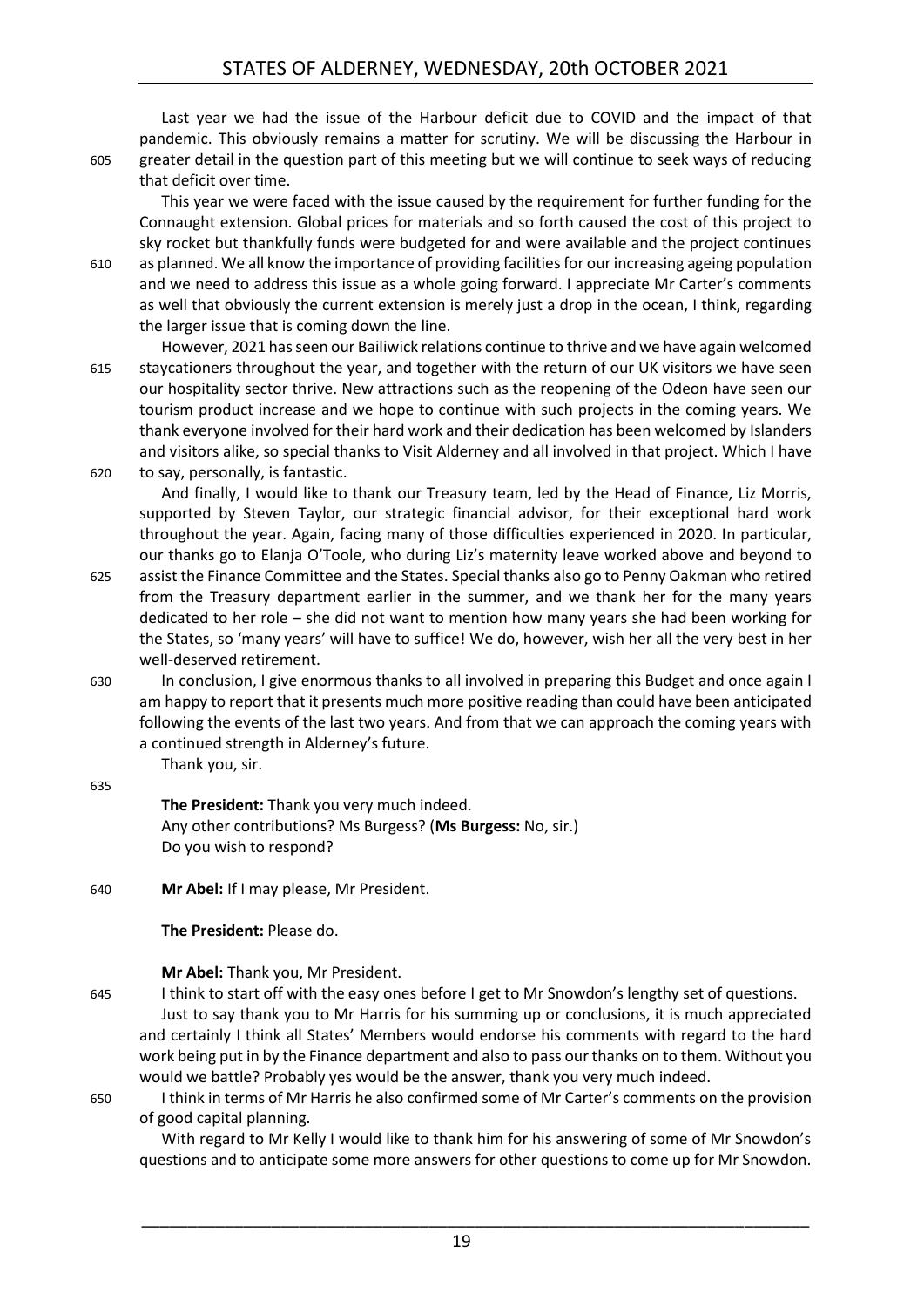With regard to Mr Carter I think his comments are very valuable and again, link back to the 655 Island Plan process that we are engaged in and the report that he will present a little bit later on. I would agree with him and support and we are also progressing, I think, moving towards a better set of public service accounting … I am trying to think of the acronym, the public service accounting principles, is it? I cannot quite think of it, anyway, we will get it right at some time, Mr President. But basically we are looking at that and I do agree with him, the States needs to reflect itself with 660 competent and understandable accounts going forward. Certainly capital planning is key to any success and the Island needs to start thinking about its future not just tomorrow.

With regard to Mr Snowdon's – I nearly ran out of paper, Mr President – certainly Mr Snowdon has highlighted the need to have a Plan B and it is certainly something we need to deal with because for some years we have nodded but done nothing so I think that needs to be taken away 665 and considered in more detail.

I think his thanks going to the Visit Alderney team is well placed and needs to be concerned by colleagues. Certainly they have had a successful couple of years and we can now peer out of the Odeon with some confidence of not falling out of the Odeon as we visit it, and they should be thanked for pushing that ahead.

670 In terms of the company registration those numbers I have not seen before or actually pulled them out and certainly I know that the Economic Development Committee is starting to look at the Companies Law and what it means for Alderney in terms of both residents and in terms of its reputation.

With regard to property taxes and with regard to being able to facilitate first-time buyers, that 675 I think, is a valid comment and certainly is an item that has been discussed internally in terms of changing the focus of the Document Duty and the Congé going forward.

With regard to the reserves, just to point out that we actually have now budgeted in 2021 for the total amount of £850,000 what it means there in future budgeting will be for us to consider whether that level is still appropriate for the risks we face and if it is sufficient. Obviously any 680 surplus should be able to be put back into offsetting some of the budget increases we need to accommodate, so there is some positiveness there by having this reserve now in place.

In terms of the Water Board, that certainly has been in discussion in terms of the level of reserves and the ability for the Water Board to fund itself, and I know GSC is reviewing that and is taking that in hand.

- 685 The new pontoon, I am glad you have floated that, if I can use the word, and certainly there will be plenty of debate over that coming forward. The Harbour development plan is certainly important to us as it does not just focus on some of the operational issues, which is one part of the review programme for the Harbour but also focusses a bit more broadly on how best to utilise the total Braye Bay area. So it is a bit broader than just looking at the Harbour in this particular
- 690 case, but again that project needs to develop, terms of reference need to be drawn up and debated within P&F and possibly even at the States level.

I think, Mr President, I have covered the majority of the issues that have been tabled and I would like to thank Members for those questions because it is always of use to everybody around the table and in the Public Gallery to understand some of the questions which I would like to say 695 I have not hidden in the detail of the Budget but are not as apparent, thank you for those

# questions.

Thank you, Mr President.

# **The President:** Thank you, Mr Abel.

700 Now, in terms of the voting on this, Mr Greffier, I get the sense that the Members are all in favour of all of these Propositions. That being the case, Mr Greffier, I think unless anybody has any further thing to say on that we could say all these are passed, those are noted which need to be noted and those approved which need to be approved.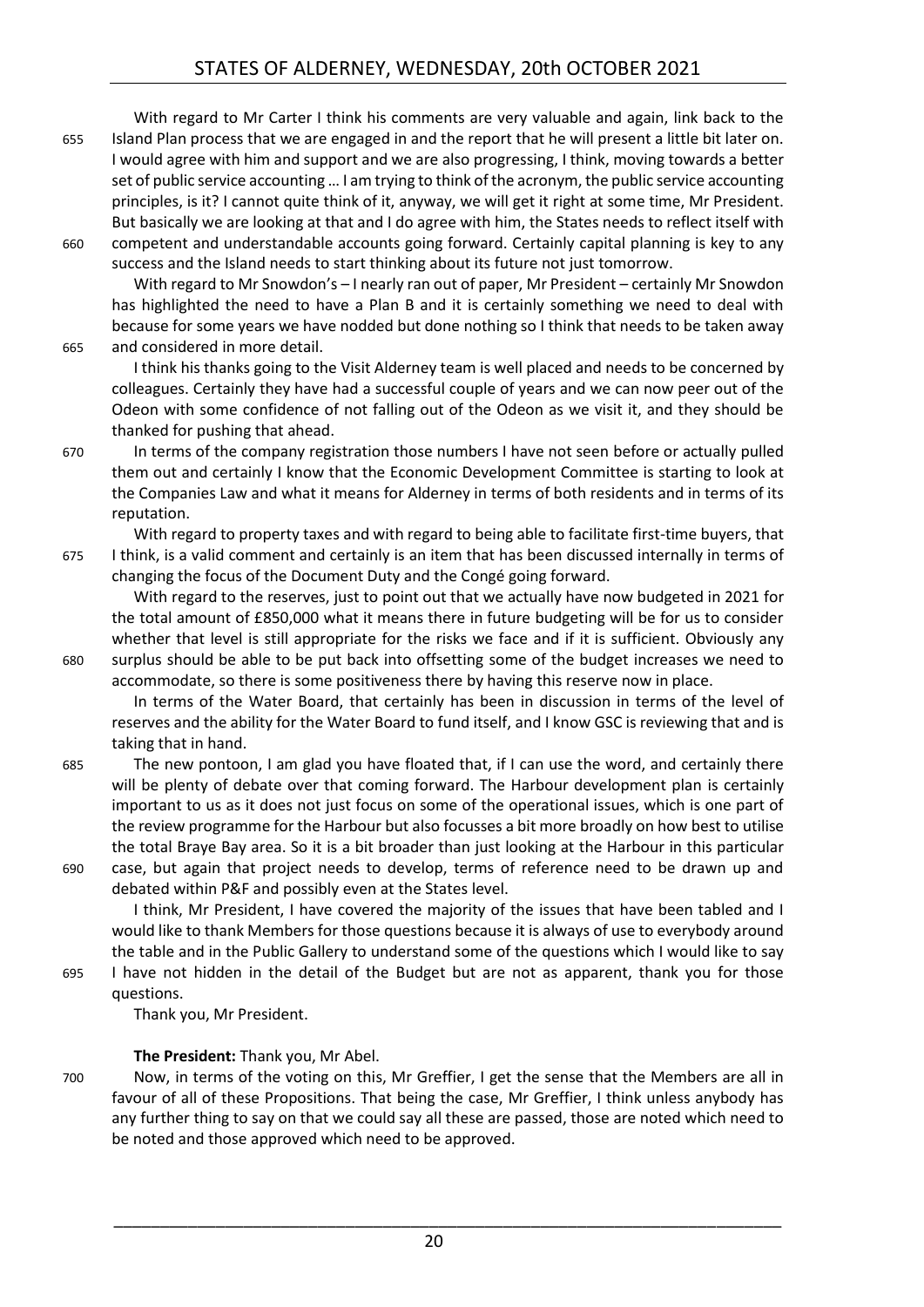705 **The Greffier:** Yes, Mr President. That means the items (e), (f), and (i) are approved and the remaining letters are merely noted.

### **XIII. Questions and Reports – Eight questions for verbal reply and one Report**

<span id="page-20-0"></span>*Item XIII. The following questions had been received:*

*Four question from Mr Snowdon for the Chairman of the Policy and Finance Committee: (1) Could the Chairman outline Alderney's support for the 'Aurigny strategy 2021-2025', also do we know when the feasibility study will be concluded and public engagement? (2) Should the States of Alderney be reviewing ACRE's role and new mandate for the regulator? (3) The President of Guernsey's Committee for Environment & Infrastructure has recently highlighted being keen to talk with Alderney over energy strategies, should the Channel Islands be working together on securing renewable energies?*

*(4) Following the 'Civil Service Reform' in Guernsey, is Alderney taking the same steps?*

*One question from Mr Snowdon for the Chairman of the General Services Committee: (1) Can the Chairman outline progress with the Harbour Management Review and Harbour Plan, will members of the public be able to feed into the review and plan?*

*Three questions received from Mr Roberts for the Chairman of General Services Committee: (1) Will the chairman explain why the crane remains exposed on the quay when it could be stored by the shed as repeated requests still remain ignored?*

*(2) At the recent fishing competition access was promised to visiting anglers. Banned in the name of health and safety. Was extra insurance taken in case of an incident, or is that already in place?*

*(3) Can the chairman of GSC explain the lack of action on the recent blocking of an ancient right of way to States land and why does he continuously fail to forward this important issue and take the lead as Chairman's as I do not agree he is conflicted?*

*Three questions received from Mr Roberts for the Chairman of Building and Development Control Committee:*

*(1) Could the chairman of BDCC please give an update on progress of the agricultural catering school, an economic enabler for Alderney?*

*(2) Could the Chairman please advise was planning permission granted for the Harbour gates, when and what date it was given please?*

*(3) Can the Chairman please assure every effort will be made to retain Whitegates as a social housing zone?*

*The following Report was delivered by Mr Carter: Island Planning Group Report.*

**The Greffier:** The next Item on the Billet is Item XIII, which is Questions and Reports. We first have questions from Mr Snowdon for the Chair of the Policy and Finance Committee and then for 710 the Chairman of the General Services Committee followed by questions from Mr Roberts for the Chairman of the General Services Committee and for the Chairman of the Building and Development Control Committee.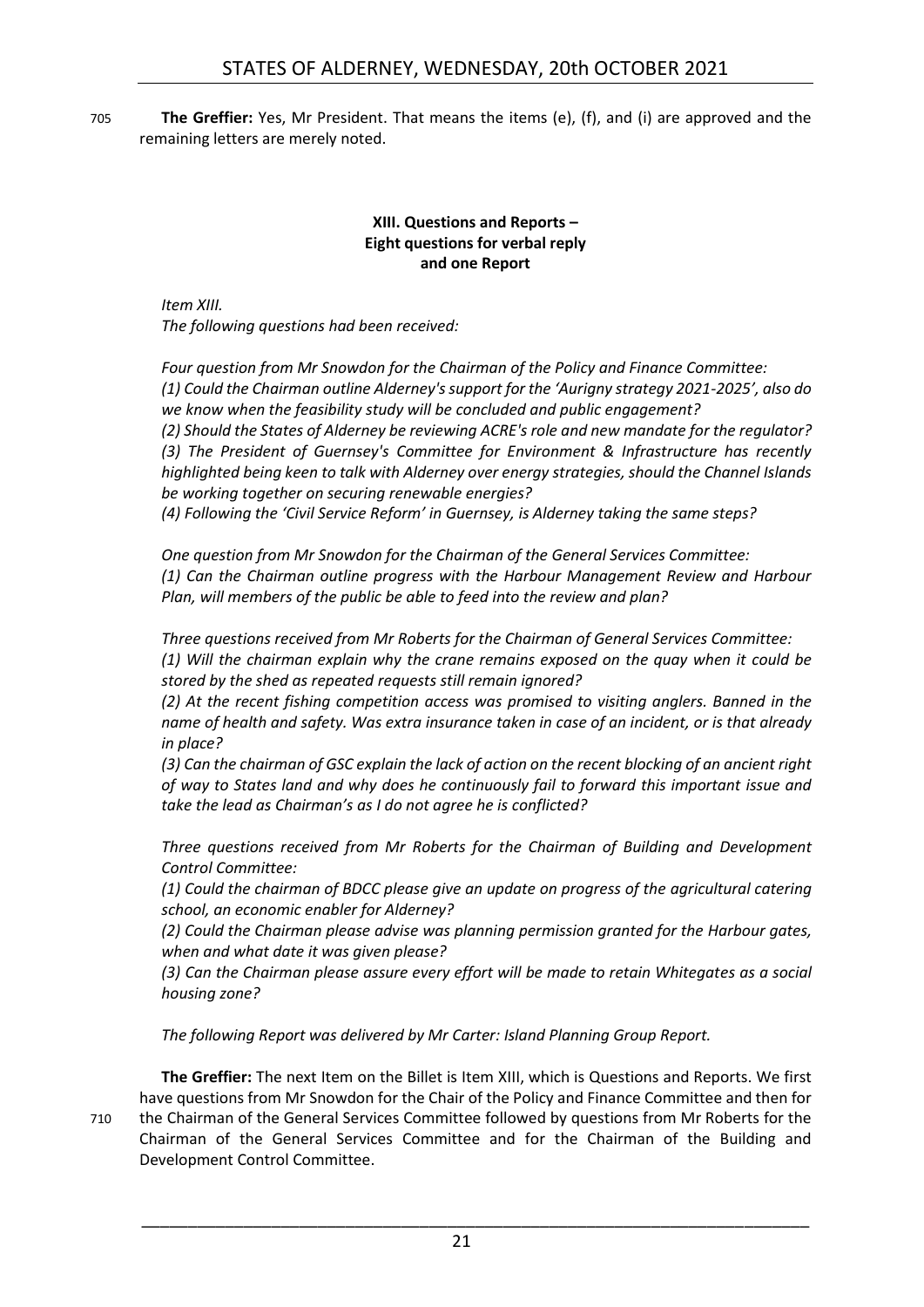**Mr Snowdon:** Sir, sorry to interrupt. Can I just ask for clarification? The Island Plan report, do 715 we get to debate that at all or is that just for noting?

**The President:** No, that is subject to the normal process.

**Mr Snowdon:** Okay, thank you.

#### **Aurigny Strategy 2021-25; feasibility study**

720

<span id="page-21-0"></span>**The President:** So, Mr Snowdon, would you like please to ask your first question of Mr Abel?

**Mr Snowdon:** Thank you, sir, Your Excellency.

This is to Mr Abel, Could the Chairman outline Alderney's support for the 'Aurigny strategy 725 2021-2025', also do we know when the feasibility study will be concluded and public engagement? Thank you, sir.

#### **The President:** Mr Abel.

730 **Mr Abel:** Your Excellency, Mr President, colleagues and Mr Snowdon, with regard to your question.

The Alderney strategy, if you want to look at that in a little bit more detail in terms of public access, is covered on the Government of Guernsey's website, gov.gg, under the previous Billet for last week's States of Deliberation meeting. It is quite comprehensive and extensive and we have

- 735 been fortunate here in Alderney that P&F were given a presentation by Mr Nico Bezuidenhout, the CEO of Aurigny, and he was accompanied to underline the importance of the relationship we have by Mr Kevin George who is the Chairman of Aurigny as well. The presentation he gave to us is within or aligned with obviously the strategy presented. It gave a clear view, shall I say, of the situation going forward and how it links in to the PSO.
- 740 The CEO of Aurigny, Mr Bezuidenhout, uses the current situation where we have two Dorniers in place and does not look, at this particular time, at any of the upside in terms of their strategy. His strategy is to manage the situation around the two Dorniers. He is challenged obviously with regard to some of his routes between Guernsey and the UK, plus also he is challenged with regard to the multiple fleets that he runs and the challenges around that with both one or two
- 745 types of plane.

In terms of the PSO they have been involved directly between the States' Trading Supervisory Board of Guernsey and P&R and to a certain extent we are really just sitting on the side hoping that we get a resolution which is workable for Alderney. From the discussions we have had with both P&R in Guernsey and also from the presentation certainly the PSO is felt to be workable. And

750 again they projected in the presentation that the general level of services that have been discussed will be met within the £2 million allowance within the PSO.

Overall I think the Aurigny CEO was confident he could deliver what he has. When I looked at the bottom line of his figures and they were not looking too exciting, he was really maintaining a break even situation which reflects an Island-owned company, so there are some real positives

- 755 there. He certainly has spent a lot of time on assessing the various challenges he has got and he certainly is a very competent person, and I think the Bailiwick is very fortunate they have managed to – I do not know what the word is – find him, or whether it is to actually attract him to come and live and work in the Bailiwick. Certainly the relationship that we now have with Aurigny is very positive and the support we are getting is also very positive. I think all of us were impressed with
- 760 the presentation and feel a lot more confidence than we have for many years in dealing with Aurigny.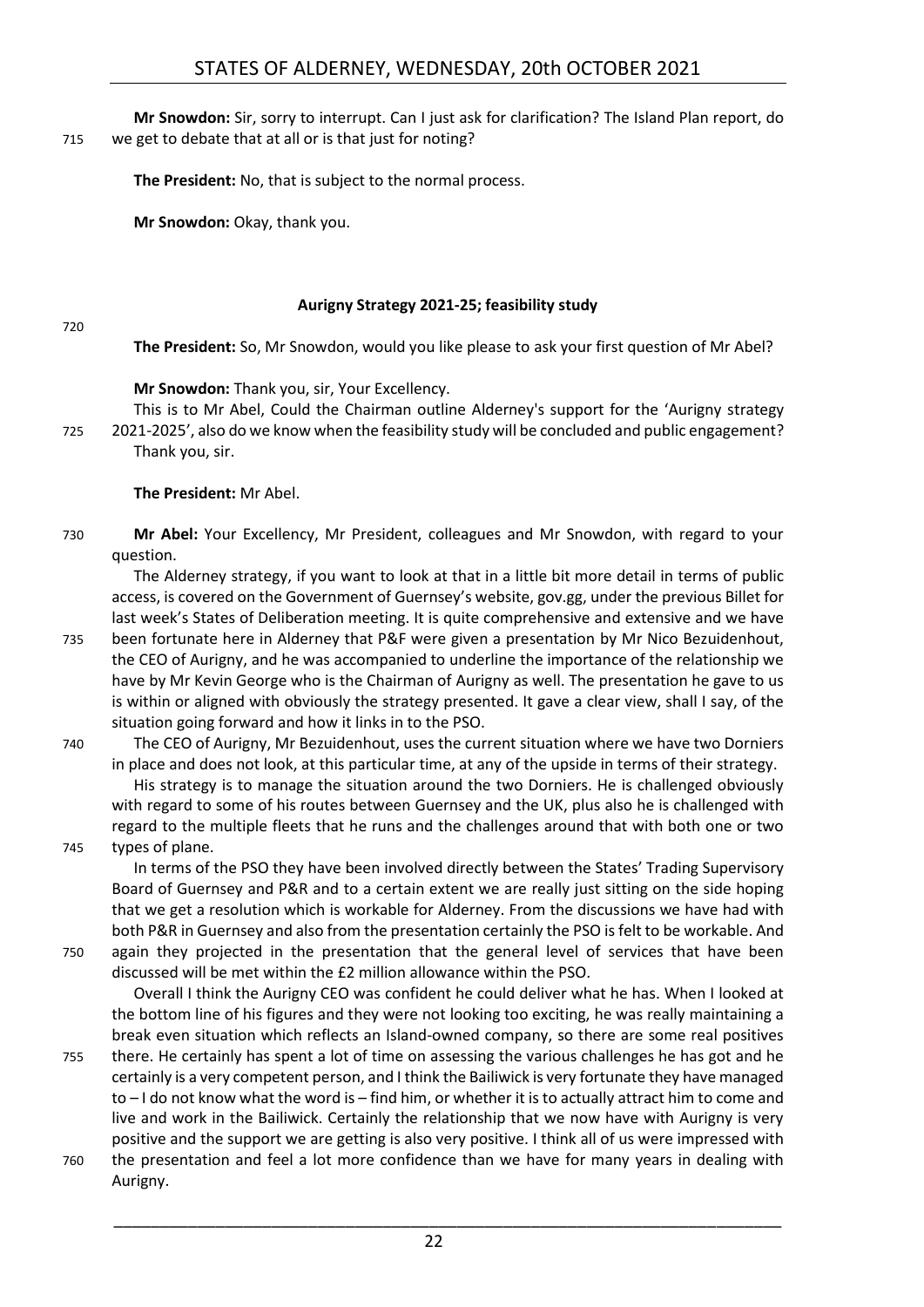With regard to the runway extension and the feasibility study there, this is becoming quite a mission in terms of when it is going to be completed and what are the results of it. We keep hearing good noises, which is fortunate, but again we were initially promised way back some 765 months ago to be given the presentation of this. We were also promised, or it was indicated to us, that this study should be available roughly in September. More recently it has been rolled through to October and if I look at the date we are not too far from November so as it stands in terms of your question, Mr Snowdon, I do not see us getting much or many answers on this particular item until November. But certainly both the Supervisory Board who are overseeing this and also P&R,

770 for which this is also part of their project, the commitment to presenting this project and involving the community here in Alderney is there and is a key part, I think, to this project being assessed and having the community getting on board – can I use the word – this particular project.

Again, for Alderney, it is extremely important and if we can get confidence that that will go forward obviously it gives us a lot more confidence in the transport links for the Island and also

775 gets rid of one of the big concerns we have had for many years in Alderney because of the lack of understanding on whether we have a future in terms of the air transport strategy for the Bailiwick. Thank you, Mr President.

**The President:** Thank you. Do you have a supplementary question, Mr Snowdon, arising out of 780 that answer?

**Mr Snowdon:** Yes, I think so. Thank you, sir, Your Excellency.

It was just basically to ask the Chairman would he agree that when he is looking at making savings in the medium- and long-term, therefore talking with the Alderney community, Aurigny 785 themselves and also the States of Guernsey, is absolutely essential if that feasibility does say that a longer runway is the way we are headed?

Thank you.

**The President:** Mr Abel.

790

**Mr Abel:** I think, Mr President, Your Excellency, I can only say, yes.

#### **The President:** Very succinct, thank you.

Does any other Member have a question for Mr Abel arising out of the answer he gave to 795 Mr Snowdon? Mr Roberts.

#### **Mr Roberts:** Yes, please, sir

We have got two aircraft only. One going in on check in November. Will he agree if the other one goes technical in November these times could be extremely challenging for Alderney? 800 Thank you.

**The President:** Mr Abel.

**Mr Abel:** Mr President, Your Excellency, colleagues.

- 805 Certainly that has been an area that has been discussed extensively with Aurigny because the single plane, while the other plane is maintained, obviously exposes us to risk. In the presentation and the discussions with Mr Bezuidenhout he has indicated that the fall-back plan is obviously to get support from the Isles of Scilly who will provide access to a plane of similar size, a Twin Otter, which I think you know well, to support us during that particular time.
- 810 One hopes it will not come to a point where we have to ask for that service, but certainly there is that commitment from Aurigny to provide it and to maintain services.
	- Thank you for that question.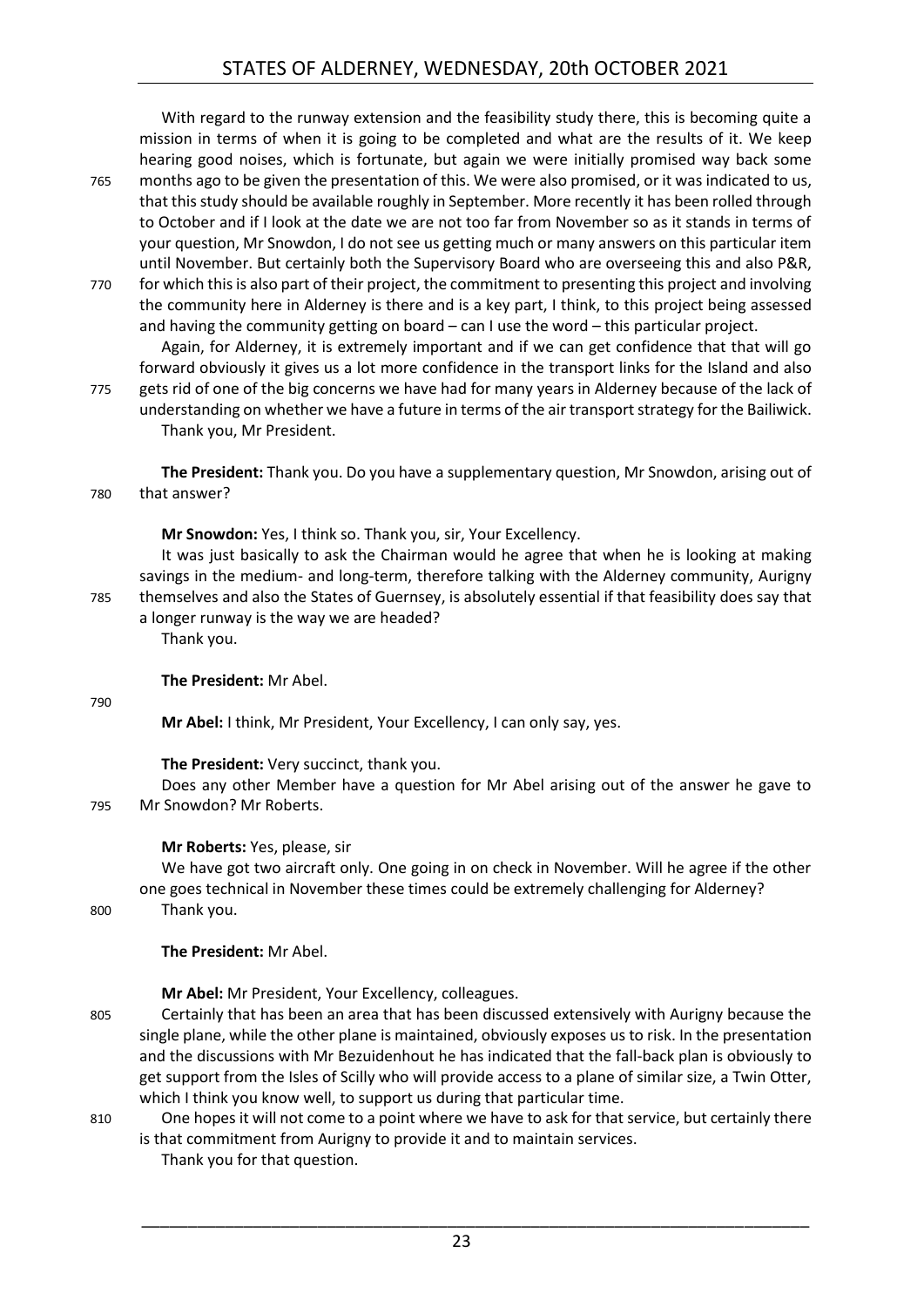**The President:** Thank you.

815 Any other questions for Mr Abel? No, then, Mr Snowdon, your second question, please.

# **Alderney Commission for Renewable Energy (ACRE) – Review of role and mandate**

<span id="page-23-0"></span>**Mr Snowdon:** Your Excellency, thank you, sir. Should the States of Alderney be reviewing ACRE's role and a new mandate for the regulator? Thank you, sir.

820

# **The President:** Mr Abel.

**Mr Abel:** Mr President, Your Excellency.

- The ACRE legislation, which I think goes back to 2007, is quite a document when you read it. 825 Our focus over the last few years has been really around its duties as the commissioners with regard to the sea bottom and renewables inside the sea. Only recently was it pointed out to me that the ACRE or the Renewable Energy (Alderney) Act actually looks at total renewables across the Island, not only in the sea but also on land.
- So, yes, I think it is something that we need to look at going forward because as we move 830 towards land-based renewables, which are some of our first steps that we wish to obviously adopt as the marine alternative has not come to fruition, we need to have a look and see whether that legislation is in line with our needs and also whether the way it is managed or operated as a commission is suitable for what we need going forward. At the present time I think it is something that is probably in the lower bracket of our priorities but I think it is a good question and we need
- 835 to have a look and see what it needs going forward. Thank you, Mr President.

**The President:** Thank you.

Do you have a supplementary question, Mr Snowdon?

840

# **Mr Snowdon:** Yes, thank you.

Would the Chairman agree that ACRE is currently potentially mothballed and we need to try and ensure that the experience and expertise is available to ACRE as it moves forward, but once we understand how it is going to move forward?

845 Thank you.

# **The President:** Mr Abel.

**Mr Abel:** I think again, Mr President, a succinct answer, yes.

850

**The President:** Thank you very much indeed. Does anybody else have a question on this one for Mr Abel? No, then your third question please, Mr Snowdon.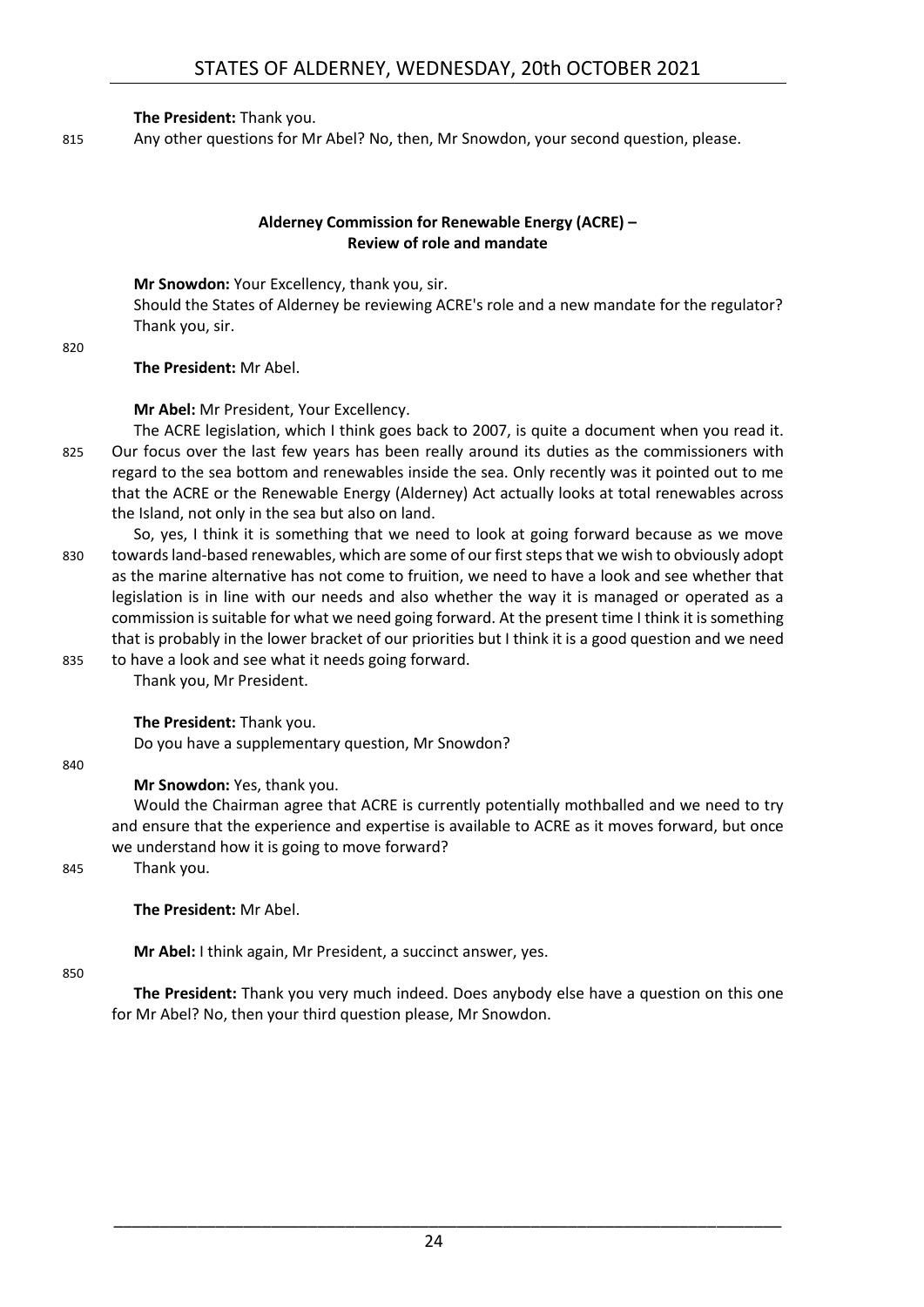#### **Energy strategies – Renewable energies for the Channel Islands**

#### <span id="page-24-0"></span>**Mr Snowdon:** Thank you, sir.

855 The President of Guernsey's Committee for Environment & Infrastructure has recently highlighted being keen to talk with Alderney over energy strategies, should the Channel Islands be working together on securing renewable energies?

Thank you, sir.

#### 860 **The President:** Mr Abel.

**Mr Abel:** Thank you, Mr Snowdon, for the question.

As you are aware, I think the ink is not quite dry based on the conversation that we had last week with Deputy de Sausmarez, who is head of their environmental committee on that side. 865 Certainly the working group between Alderney and Guernsey have also been discussing this in the past with regard to the Bailiwick grid and also how this can be extended.

The extra question on whether we can get Guernsey and Jersey, Sark and ourselves into the pot is certainly quite a challenge and my initial answer was going to be I am quite happy to leave that in yours and Mr Roberts' capable hands to move forward.

- 870 At the current time, as everybody is aware, we really need to focus our priorities on moving to the first step of reducing our carbon footprint and introducing renewables into the Island to offset some of the diesel that we are using. Again, this has been talked about for some years and we have gone around, I would say, not just in round circles but I use the term 'squircles', which is a square circle where you get lost in the middle and I think the commitment is, and in line with the
- 875 Island Plan, which Mr Carter is going to talk to, has to be advanced as a matter of priority. Thank you for the question.

**The President:** Thank you.

Mr Snowdon, further question?

880

**Mr Snowdon:** Nothing to ask, just to thank Mr Abel for answering.

#### **The President:** Thank you.

Does anybody else want to ask a question? No, then we will go to your final question for 885 Mr Abel please, Mr Snowdon.

#### **Civil Service Reform in Guernsey – Steps taken by Alderney**

<span id="page-24-1"></span>**Mr Snowdon:** Thank you, sir.

Following the 'Civil Service Reform' in Guernsey, is Alderney taking the same steps? Thank you.

890

#### **The President:** Mr Abel.

**Mr Abel:** Mr President, Your Excellency.

I am going to be a little bit flippant if I may, Mr President. I think Alderney's Civil Service and 895 Guernsey's Civil Service are not quite the same size. Again, the question is valid though and I will try and answer it as best I can.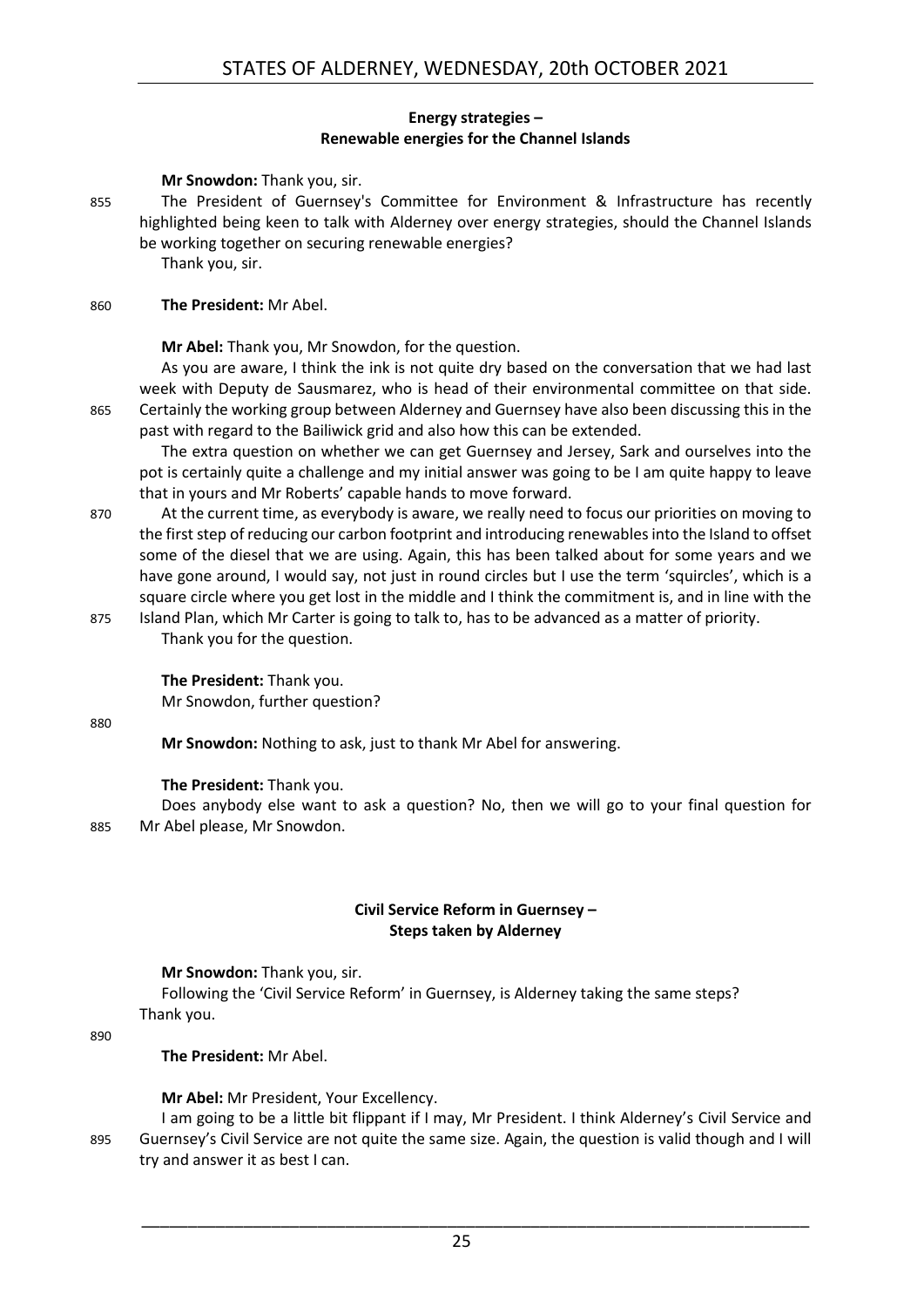One of the reasons that I stood to be a Member of the States was because I could see that our own Civil Service is not fit for purpose. It is a year now since I have been on the States and from my own appraisal of the situation our Civil Service is not fit for purpose, it needs to be bolstered 900 and also its focus altered, adjusted and focussed on delivering a good level of service to the Island. Certainly that discussion has been had with our Chief Executive. Part of the steps that we have taken and we have all seen, and a positive one, is we have a Chief Executive who we are confident in and we have a way forward.

Sadly, some of the legacy items from the past require us to deal with those issues before we 905 can actually advance, and I know our Chief Executive is frustrated by having to deal with those, she is successfully doing that, but there are a lot.

So with regard to the budget, and as you are aware, the budget has allowed for additional staff and again the discussion is how they will be utilised and how the effectiveness of the Civil Service will be improved, and that certainly has been in discussions in P&F in past months and will be in 910 P&F in coming months.

So when we look at the reform question you have placed to us, I would like to reform something but unfortunately we need to actually form it first before we can reform it. However, I think there are some real positives for ourselves from the Guernsey reform process, partly based on the relationship we have also built up with the Civil Service in Guernsey and with P&R in

915 Guernsey and there we are getting support already with regard to minimised duplication of services. Also I see a big positive is as Guernsey gets into its reform process they hopefully will develop better systems which we can also utilise going forward and also their systems that they implement to improve efficiencies we can learn from and utilise and develop as well. So it is a good question and a big challenge I think to the Civil Service in terms of moving forward and 920 delivering the level of service and support that the community requires.

#### **The President:** Thank you.

Mr Snowdon, supplementary question?

#### 925

**Mr Snowdon:** No, just thank you to Mr Abel for the detailed answer. Thank you.

**The President:** Thank you. Anybody else wish to ask a question? Mr Roberts.

#### 930

#### **Mr Roberts:** Yes, please, sir, Your Excellency.

I too am changed with the CEO changes. Is the President of P&F supporting expansion of the Civil Service?

Thank you.

Thank you.

935

#### **The President:** Mr Abel.

**Mr Abel:** Expansion of the Civil Service is always a very tricky question and becomes very sensitive to everybody around, Mr President, Your Excellency.

940 I do not actually believe we need to expand the Civil Service but if we could actually get the positions that we have currently filled and having the right expertise, capabilities and experience built into those positions will certainly move the Civil Service where it needs to be.

I think in terms of the budgets, if we go back three to five years ago the number of people was a lot higher than we have today and by default those people have disappeared and obviously 945 when I look around I see the level of service and support and capability disappearing so to a certain extent we are going through a loop and yes, this year's budget is slightly more than last year's budget but is no bigger than a budget from two or three years ago. We need to have a Civil Service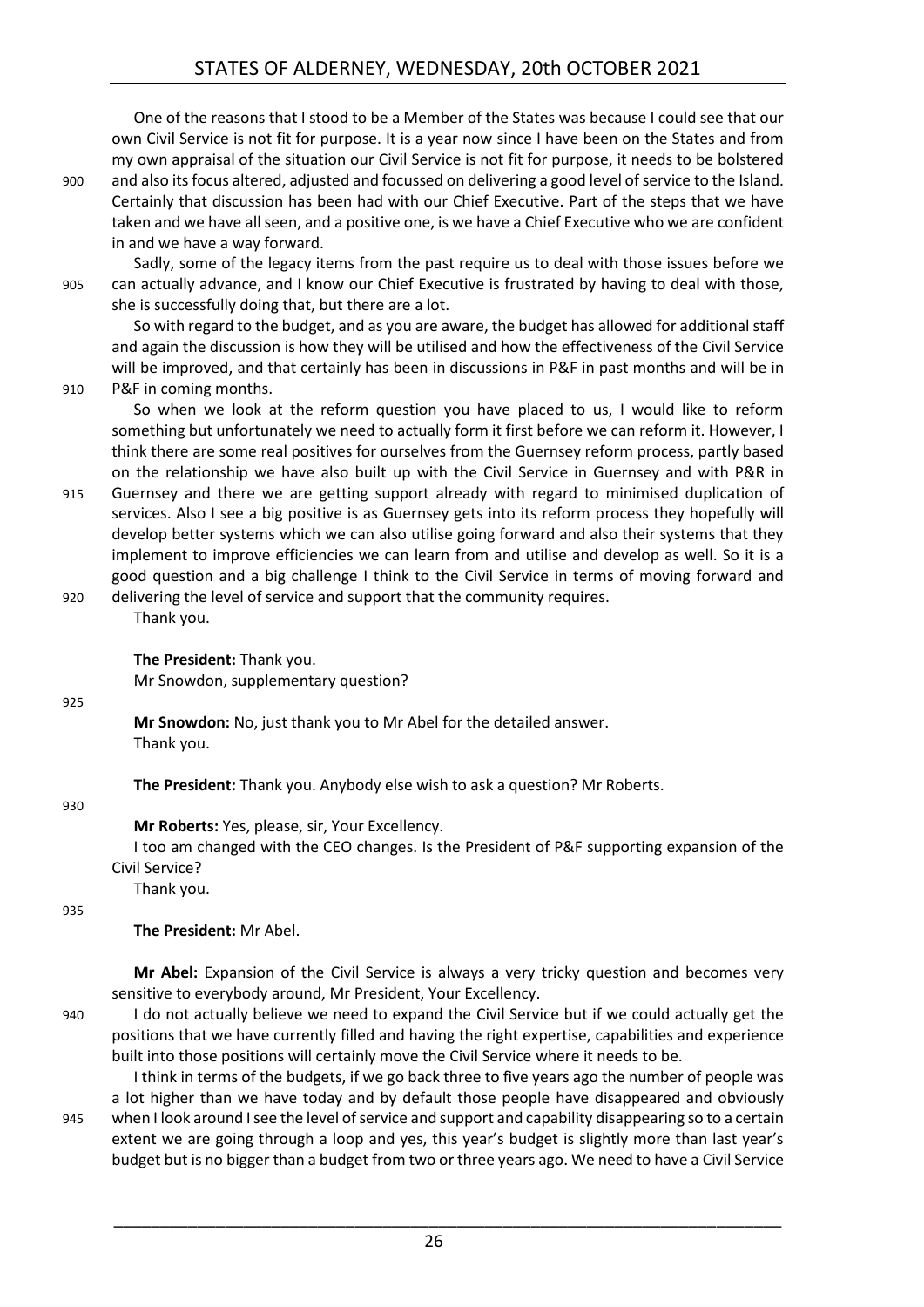which is fit for purpose and that is the discussion we are having and will continue to have in coming months.

950 Thank you for the question.

#### **The President:** Thank you.

Any other questions for Mr Abel? Thank you, Mr Abel.

Now, Mr Snowdon, you have got a question for the Chairman of the General Services 955 Committee.

#### **Harbour Review and Harbour Plan – Progress and public involvement**

<span id="page-26-0"></span>**Mr Snowdon:** Thank you, sir, Your Excellency.

Can the Chairman outline progress with the Harbour Management Review and Harbour Plan, will members of the public be able to feed into the review and plan?

960 Thank you, sir.

#### **The President:** Mr Kelly.

**Mr Kelly:** Your Excellency, Mr President, fellow Members, first of all thank you to Mr Abel for 965 partially answering the question but I think the question does call for a more comprehensive response.

I thank Mr Snowdon for asking the question, thereby allowing me to continue to inform the public of the General Services Committee's continuing monitoring of the Harbour, both in the immediate term and Policy and Finance's desire to look at the medium- to long-term situation. In

- 970 relation to what Mr Snowdon refers to as the Harbour Management Review, if I may correct him, it is in fact the Harbour Review not purely management. This is being conducted by the States of Guernsey Harbour Master as a peer review. The terms of reference have been approved by the Chief Executive and communicated to members of the General Services Committee and the Harbour staff. Where issues such as maintenance, of the highly technical equipment that we have
- 975 that is not present in Guernsey and it will not be covered in the terms of reference but is being organised by the Chief Executive to cover that point.

Once the review with recommendations is complete this will be presented to the General Services Committee for consideration. Most probably and hopefully by the December meeting. Implementation of any changes that come from this review will be reflected in how the Harbour 980 is run from 2022 onwards. The scope of the review will include governance and management, port state responsibilities and coastal state responsibilities.

In relation to the Harbour Plan or the Harbour Master Plan as it is sometimes known, up until recently, sir, this was a mythical beast; everybody referred to it – a bit like the yeti – but no one had seen it! *(Laughter)* It was subject to a decision by P&F in September that we have actually had

985 a Harbour Plan and Members will have noted from the Budget report that a suitably qualified third party will hopefully be engaged to conduct the work and the aim is to have the third party in place by the end of this year, as the States has neither the capacity or capability to manage the process itself, and that is no reflection upon any of the Civil Service.

Members will be kept aware of progress and stakeholders in the community will be given the 990 opportunity to comment on proposals through a consultation process. Thank you, sir.

**The President:** Thank you.

Mr Snowdon, do you have another question?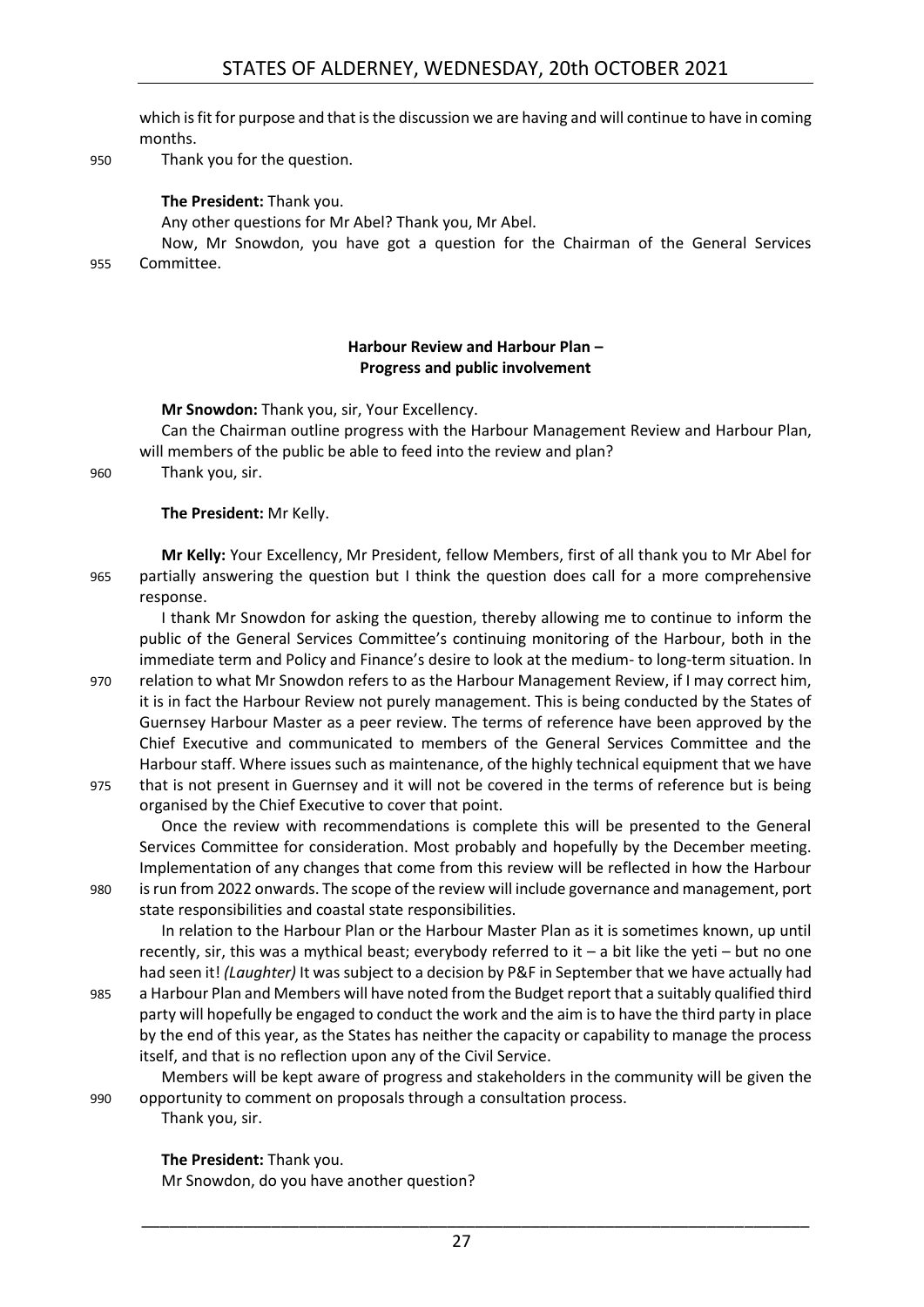**Mr Snowdon:** Yes, just one, and thank you to Mr Kelly for the detailed answer, it was basically just to ask will the review, whatever it is called, and plan, be made public at all? Thank you.

1000 **Mr Kelly:** Which review? If we are talking about the first review, if we want to call it that, let's not worry about semantics, the Harbour Review then that, no doubt, will be made public because it is a peer review. In relation to the larger-scale review, which as my friend Mr Abel said earlier, will cover the whole of Braye Bay and not just the immediate vicinity of the Harbour, then yes, that too will be made public.

#### 1005

995

**The President:** Thank you, Mr Kelly. Does anybody else have a question arising out of those answers? Mr Roberts.

#### **Mr Roberts:** Yes, please, sir.

1010 This is pertaining to the Harbour Review, would the Chairman regard the review being carried out by the Guernsey Harbour Master, who works closely with Alderney Harbour, totally independent and unbiased?

#### **The President:** Mr Kelly.

#### 1015

**Mr Kelly:** I think the answer to that, sir, I will follow Mr Abel's example, I will be succinct, is yes. However, I will expand slightly. If we were to get a peer review where do we go? Do we go to Southampton? I doubt it because the Harbour Master in Southampton has got a different scale to the problems we have. Do we go to the Scottish Highlands? Well, that is a good idea, but there 1020 again the same accusation could be made because the current Harbour Master served there too.

I have no doubt about the capability and professional ability of the Guernsey Harbour Master and I do hope you are not casting assertions against his ability.

**Mr Roberts:** I was asking a question, sir.

#### 1025

**The President:** I think you have answered that question, thank you, Mr Kelly.

**Mr Kelly:** Thank you, sir.

1030 **The President:** Any other questions for Mr Kelly arising out of …? That being the case, I think, Mr Snowdon, that completes your list of questions.

Now, Mr Roberts, you have one question for the Chairman of the General Services Committee.

**Mr Roberts:** Not one question, I have got three, sir.

1035

**The President:** Oh sorry, yes. Three questions in fact.

**A Member:** Make it one!

1040 **A Member:** Just pick one! *(Interjection and Laughter)*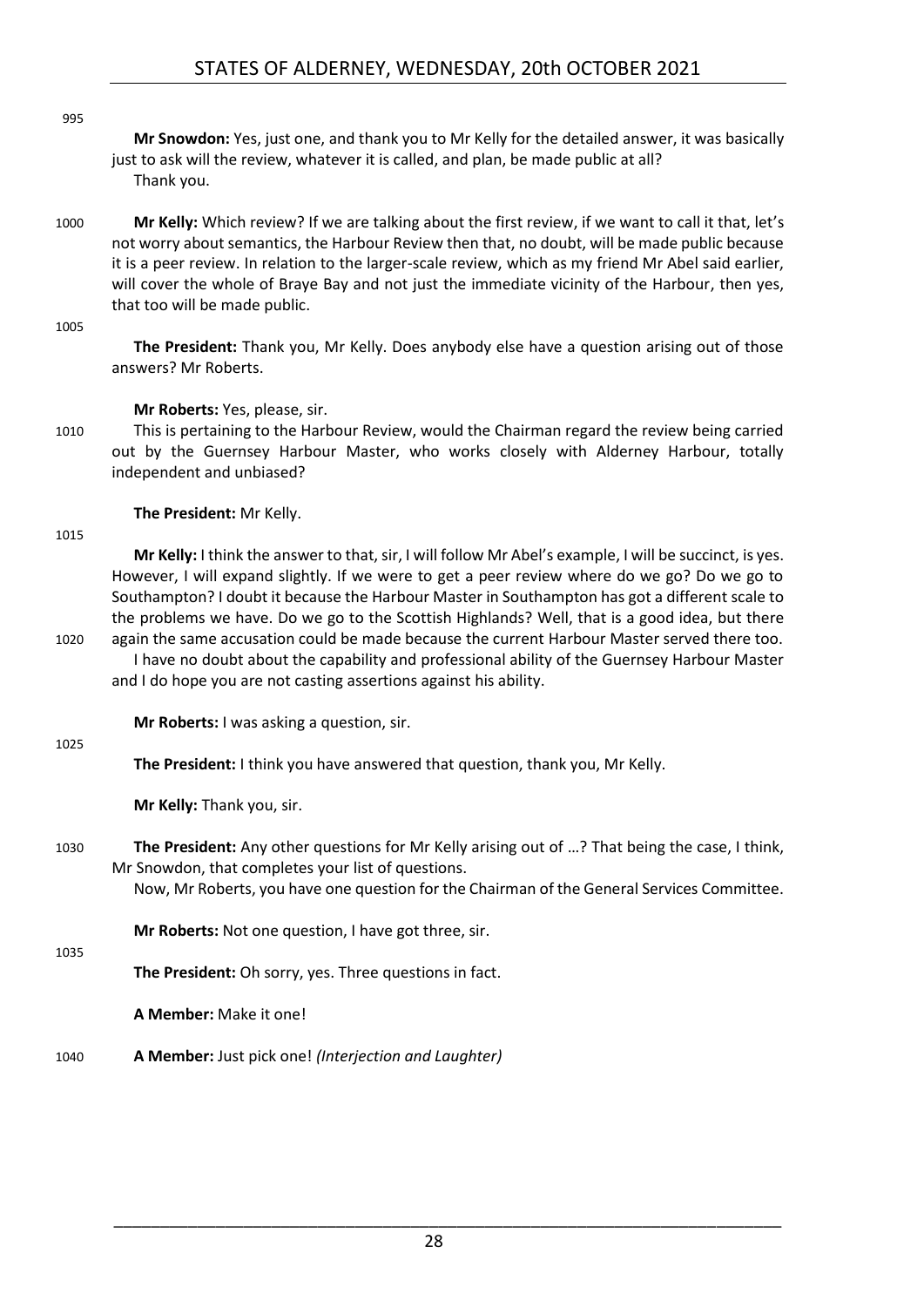#### **The crane – Exposure on the quay**

<span id="page-28-0"></span>**Mr Roberts:** Will the Chairman explain why the crane remains exposed on the quay when it could be stored by the shed as repeated requests still remain ignored?

### 1045 **The President:** Mr Kelly.

**Mr Kelly:** Your Excellency, Mr President, fellow Members, like Mr Roberts, I totally agree that when the crane is not in operation it should be stored away from the quay, there is no argument there. Mr Roberts is fully aware of the preparatory work on the suggested storage place at Fort 1050 Grosnez and why it has been delayed. I am as anxious as he that this should take place, that is the removal of the crane off the quay, and have reminded the States' Chief Executive of our Committee's policy on the matter of crane storage.

I am aware of the tremendous pressure the Harbour staff have been under over the last few months, monitoring our borders because of COVID restrictions. However, as that requirement is 1055 now easing due to the seasonal nature of marine leisure traffic, I fully expect the Harbour Master to ensure his staff carry out the stated GSC policy.

I would like to remind Members that we are policy makers, not managers, no matter how tempting it is to forget that and that is something that I am often guilty of. Thank you, sir.

1060

**The President:** Thank you. Mr Roberts, do you have a supplementary question?

**Mr Roberts:** Yes. Does the Chairman not then feel that that policy should be implemented?

#### 1065 **The President:** Mr Kelly.

**Mr Kelly:** I am going to do a Mr Abel, sir, yes.

**The President:** Thank you very much indeed. Does anybody else …? Mr Snowdon, you have a 1070 question of Mr Kelly arising out of his answer?

#### **Mr Snowdon:** Yes, thank you.

I just wanted to pick up on this one: would the Chairman agree that the crane is a very expensive asset that has just been replaced and if a resolution is passed by General Services it 1075 needs to be implemented?

Thank you.

**Mr Kelly:** Yes and yes.

1080 **The President:** Thank you very much indeed. Well, anybody else? Moving swiftly along, Mr Roberts.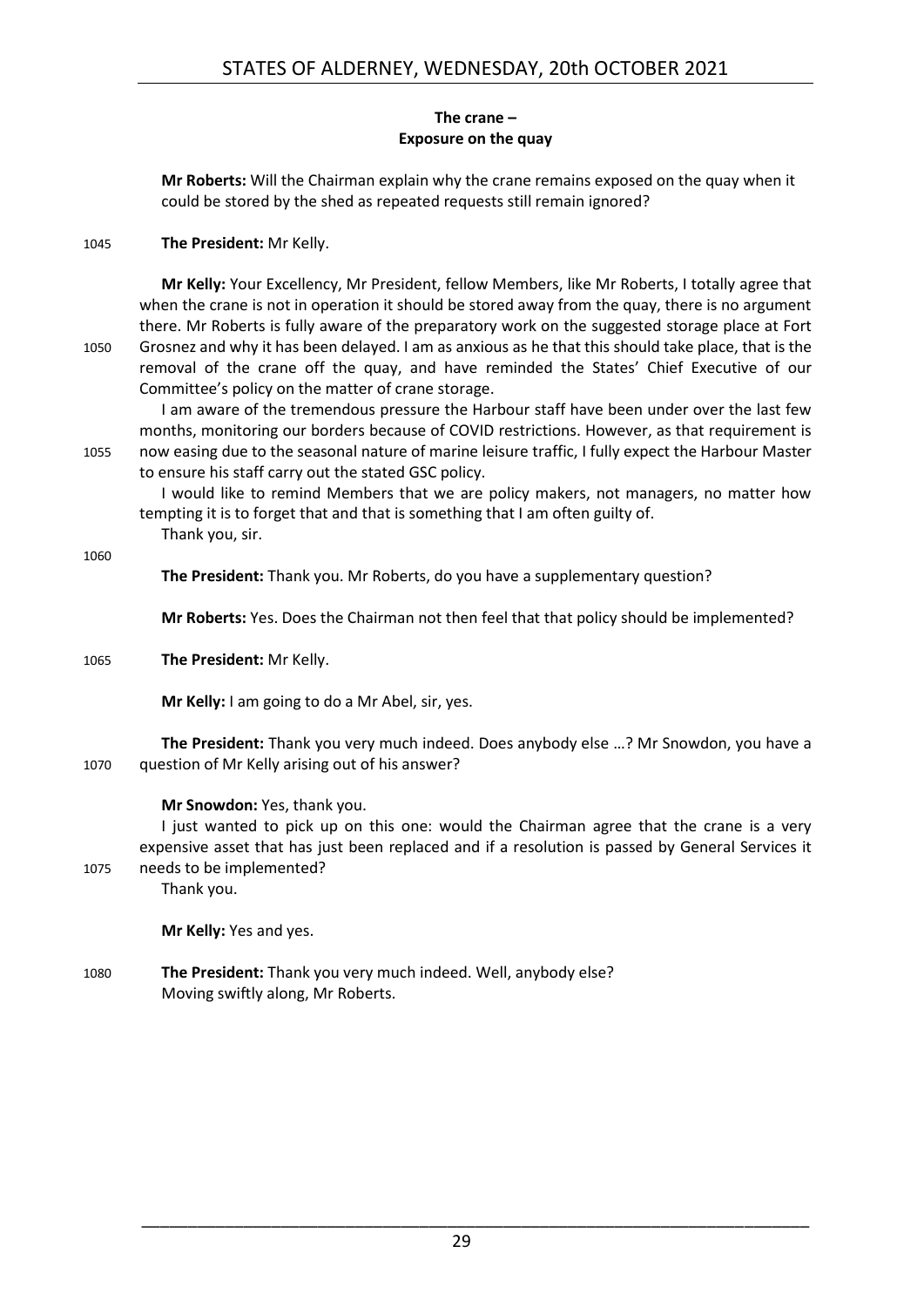#### **Angling Festival – Harbour access and insurance**

#### <span id="page-29-0"></span>**Mr Roberts:** Yes, thank you, sir.

At the recent fishing competition access was promised to visiting anglers. Banned in the name of health and safety. Was extra insurance taken in case of an incident, or is that already in place?

#### **The President:** Mr Kelly.

1085

**Mr Kelly:** Your Excellency, Mr President, fellow Members, in relation to Mr Roberts' question on the fishing festival I am not sure whether the second sentence of that question re: health and 1090 safety was a question or a statement. If it were the former, no, if the latter, it is an incorrect statement.

Mr Roberts may recall that as a member of GSC last year, before I was a member of the Committee at its July meeting the GSC discussed the Commercial Quay. And if I may, sir, I may quote from the minutes of that meeting, 'It was noted that following a tour of the Commercial

1095 Quay by the Harbour Master with members of the GSC, the Harbour Master will review feasible options with regard to public access to the Commercial Quay subject to health and safety considerations and regulatory requirements. The GSC noted the above.'

On 6th August that year a press release went out outlining fishing access to the Commercial Quay, through the gate next door to the ferry room, along the pathway and there remained no 1100 access through the main Commercial Quay gate. Now I appreciate Mr Roberts was absent at that July meeting. However, in September of that year the Commercial Quay access was again discussed, with Mr Roberts in attendance. As the report from the Harbour Master was tabled and considered the General Services Committee resolved to confirm its support of the Commercial Quay access criteria, that is no access via the main gate, and at times set out in the Harbour 1105 Master's report. Sir, I can find no evidence of Mr Roberts, or any other Member, dissenting from that.

This year a press release was issued again outlining the access criteria, as per last year, via the side gate but in addition to last year's access, access was allowed for the disabled and elderly. If I may remind Members by reading two short paragraphs from that press release:

Supervised vehicle access will also be permitted for the disabled and elderly during times that the Harbour Office is staffed this weekend.

"The Harbour Office and the General Services Committee both recognise how important this event is to the local community and we look forward to welcoming visiting anglers," …

- 1110 That was a quotation, sir. I emphasise the last paragraph, and if I am still Chairman of General Services next year, in September, I will be liaising with the fishing festival organisers to ensure they are aware of the facilities offered to them and despite the perceptions of some, the willingness of the States and its employees to assist that festival.
- 1115 **The President:** Thank you, Mr Kelly. A question, Mr Roberts.

#### **Mr Roberts:** Yes, please, sir.

Health and safety is of course part of today, however, the people of Alderney have had right 1120 of access passed by the General Services Committee, I believe it was in 2004, and implemented where they overruled them and actually gave public access to that when we were not using the boats, unloading the boats … I am looking for a question here! (**The President:** Yes!) Sorry.

Would he not agree that this has been eroded by regulation in an area that sees two boats a week with regulations related to busy city container ports, like Rotterdam and Folkestone?

1125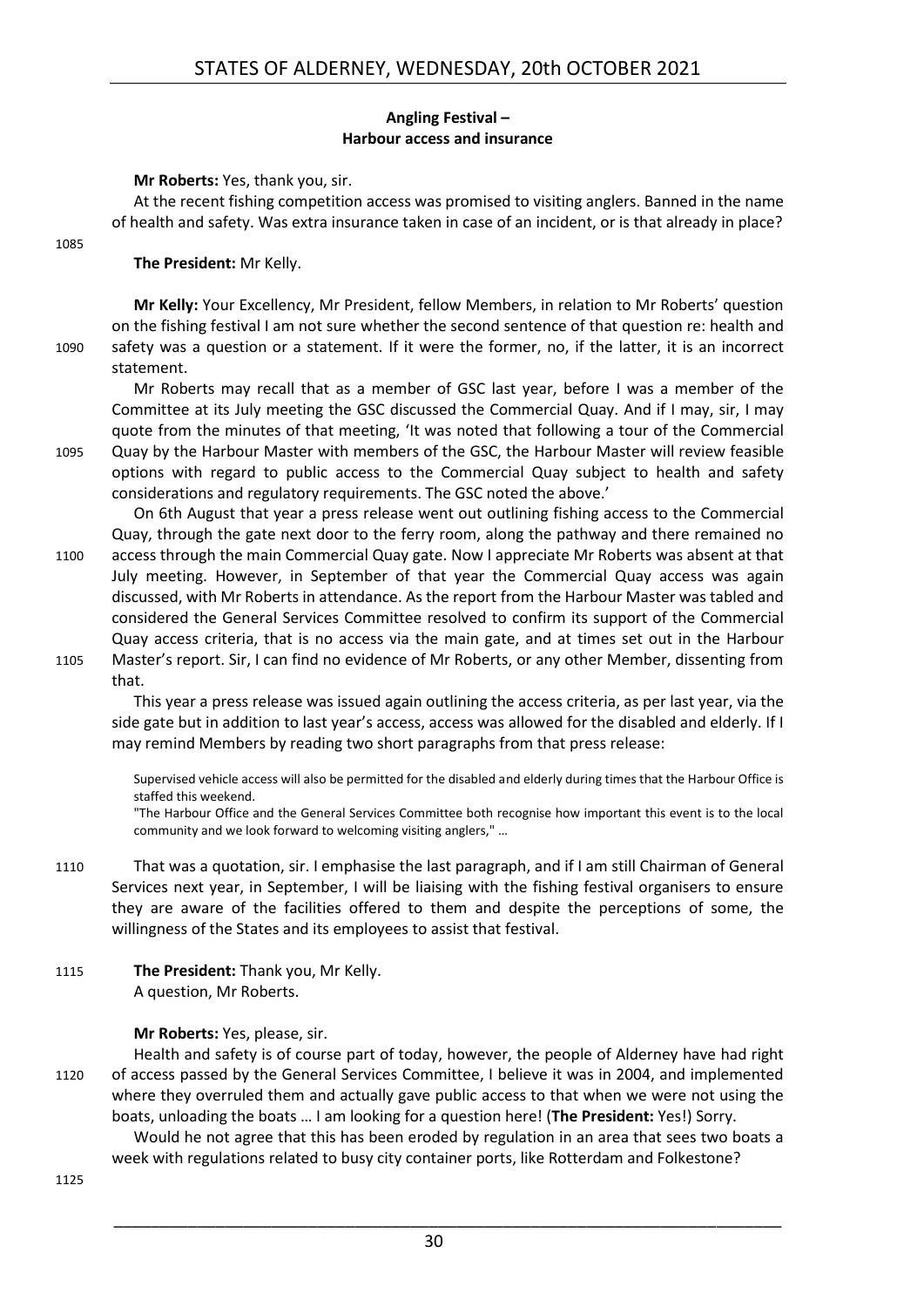### **The President:** Well recovered, Mr Roberts!

**Mr Roberts:** I beg your pardon?

1130 **The President:** Well recovered.

**Mr Roberts:** Thank you.

**The President:** Mr Kelly.

1135

**Mr Kelly:** Yes, sir. I was not around in the States in 2004 and to be frank my research did not go back to 2004. I deal with the current and the present, sir.

We are *presently* required, under both the Port Maritime Safety Code and International Shipping Port Security Code to have a secure area. If we did not we would not be able to have 1140 international shipping, it would be banned. The Harbour is regularly inspected by international inspectors to see that we are complying with the code.

All we are asking for, sir, is for one small area in the middle of the quay to remain secure. We are not banning people from going to the end of the quay to fish. As one of my junior Members of the States said the other day, would we allow skateboarding on the Airport if it was shut? And

1145 the answer is we would not, clearly not. And the same applies to people fishing in the quay, sir. Next year – *(Interjection)* 

**Mr Roberts:** Point of order, sir.

We used to allow at the Airport people flying their planes, their toy planes! 1150 Thank you, sir.

> **The President:** Thank you very much. Not a point of order but informative. *(Laughter and Interjections)*

1155 **Mr Kelly:** I do not know how to respond to that, sir!

**The President:** Well, I am still trying to work out who the junior Member on the skateboard is! *(Laughter)* 

1160 **Mr Kelly:** There are only a few, sir, he is not too far away. Yet again, sir, I do not know how to respond politely to Mr Roberts –

**The President:** I am sure you will find a way.

# 1165 **Mr Kelly:** Yes. I will just ignore it, sir, if I may. *(Laughter)*

For international shipping to be allowed into this Harbour we need to have a secure area. I am mindful that we have a review of the Harbour coming up in the next few weeks and I will be interested to see the States of Guernsey Harbour Master's report on that matter.

But I will repeat what I said in my main reply that I will be working next year, if I am in post, to 1170 assist the fishing festival with access because I do appreciate how important it is to the shoulder months of the economy.

**The President:** Thank you very much indeed. Ms Burgess.

#### 1175 **Ms Burgess:** Thank you, Mr President.

Sorry to prolong this conversation but can we also deal with access on to the quay, can we perhaps have it confirmed that the gates are unlocked when the quay is not in use as there have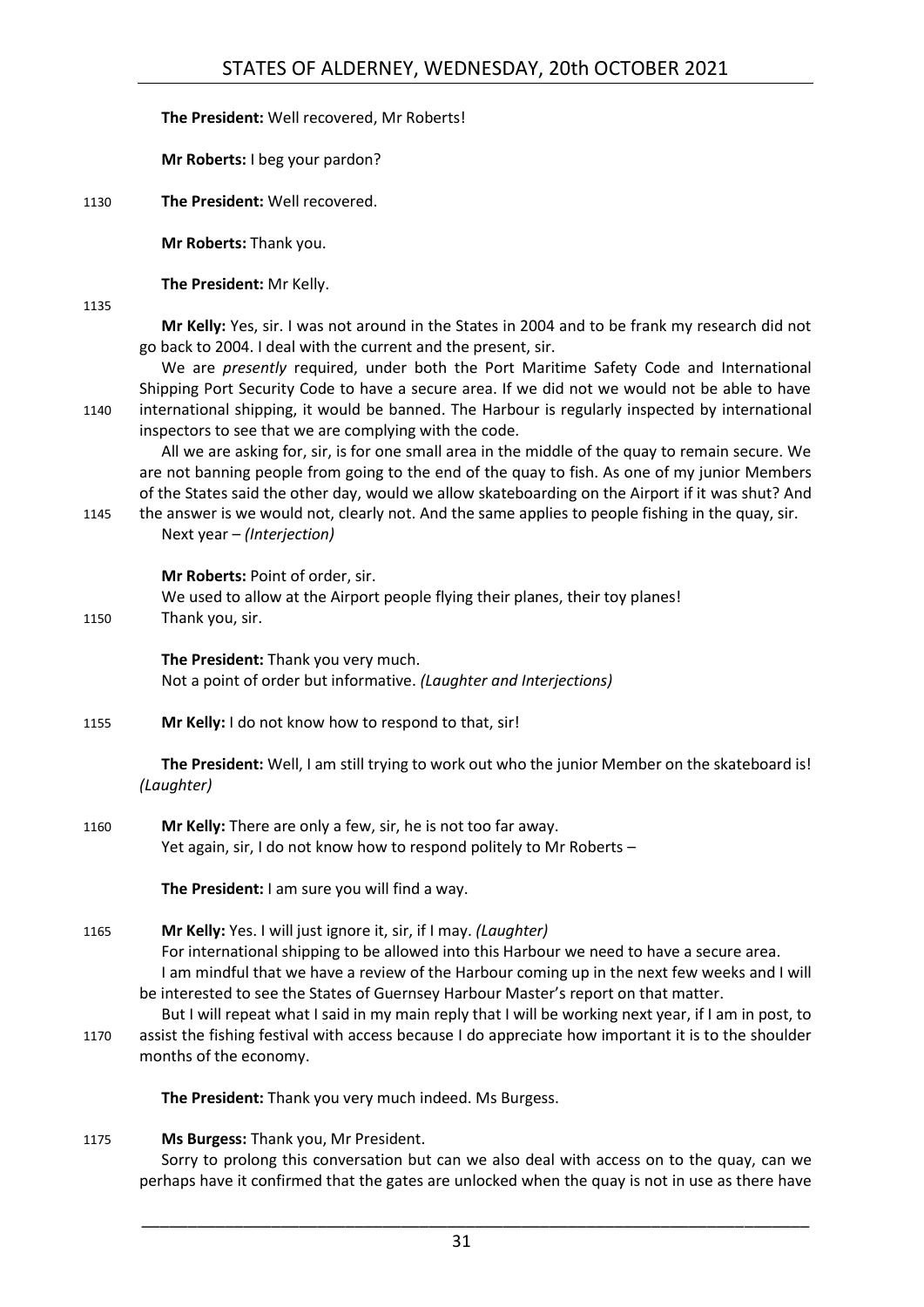# STATES OF ALDERNEY, WEDNESDAY, 20th OCTOBER 2021

been comments made from the public that they have found the side access gates locked when they have tried to access …?

1180

**The President:** Mr Kelly.

**Mr Kelly:** Your Excellency, Mr President. Well, as my deputy, ma'am, I would have thought that -

1185

**Ms Burgess:** I was asking on behalf of the public.

**Mr Kelly:** – you are quite easily able to inspect and to speak with the Harbour Master. I do understand. I get the sailing club regularly popping down to make sure the gate is open, and I will 1190 continue to do that. I have already stressed, not in a management way, clearly, because that would be contravening the Chief Executive's role but as a policy maker that the gate be left open.

**Ms Burgess:** Thank you.

1195 **The President:** Thank you very much indeed.

**The President:** Mr Snowdon.

**Mr Snowdon:** Yes, sorry, sir. I am just losing track of where we are going with this. I just wanted 1200 a bit of clarification. Regarding older people and people maybe with disabilities, if they wish to go fishing they can drive their car all the way to the end of the quay with permission from the Harbour Master or whoever is down there, is that correct? And is that all year round? Thank you very much, sorry to prolong this but I just wanted that …

1205 **Mr Kelly:** Do not apologise, it is other people you have to apologise to, not me, sir. *(Laughter)* Your Excellency, Mr President –

**The President:** I think maybe we should all just take a breath. *(Laughter and Interjections)*

1210 **Mr Kelly:** Yes I can. If they contact the Harbour Master or his staff if they are disabled or infirm in some way through age or physical disability … if you speak to the Harbour Master he will allow access. He has said that, the press release has said that.

**The President:** Thank you very much indeed. 1215 The next question, Mr Roberts, please.

#### **Blocking of an ancient right of way to States land – Lack of action**

<span id="page-31-0"></span>**Mr Roberts:** Can the chairman of GSC explain the lack of action on the recent blocking of an ancient right of way to States land and why does he continuously fail to forward this important issue and take the lead as Chairman, as I do not agree he is conflicted?

1220 **The President:** Mr Kelly.

**Mr Kelly:** Sir, Your Excellency, fellow Members.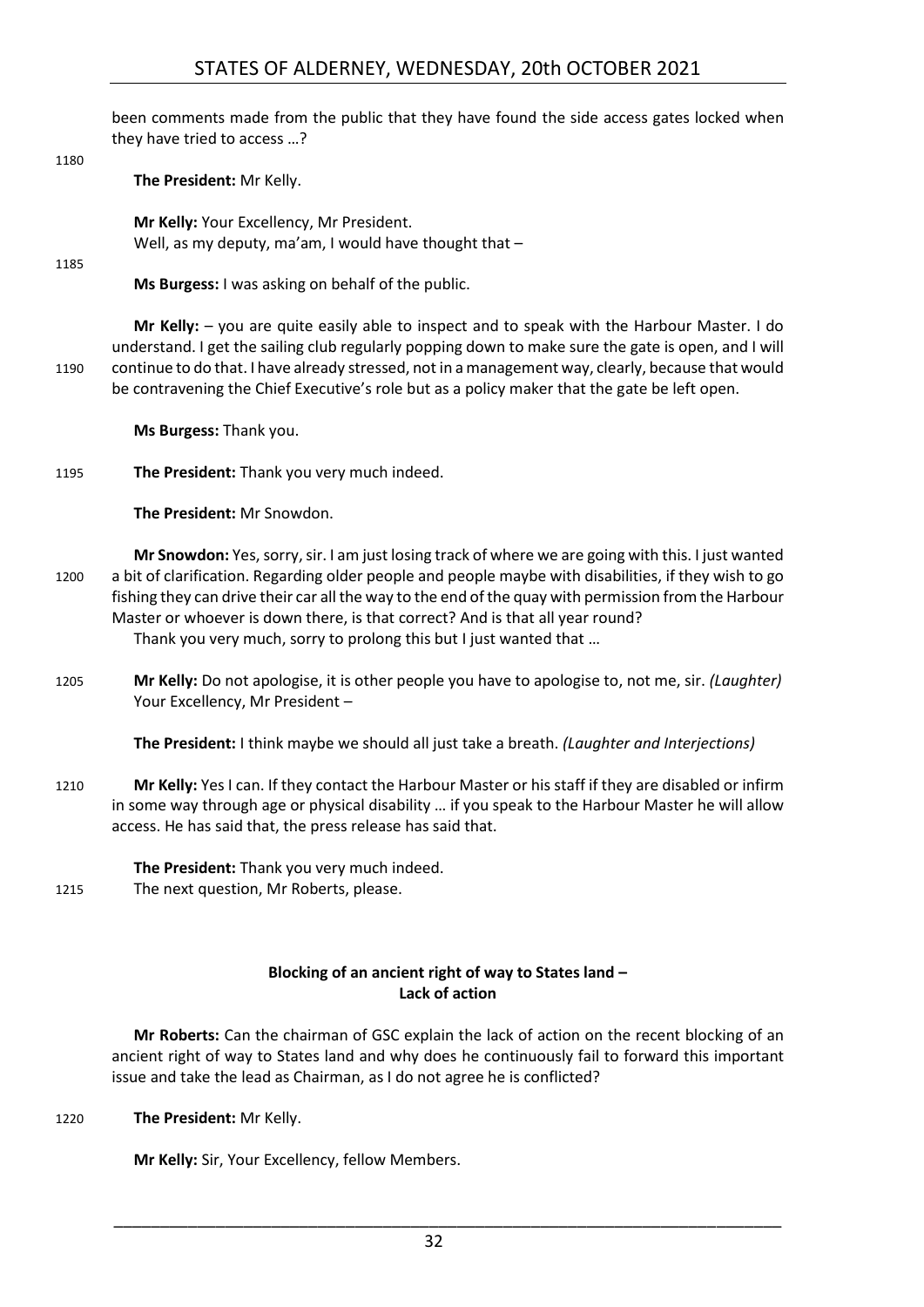Concerning Mr Roberts' final question – hopefully final question – I was overtaken with three emotions: disappointment, perplexion and flattery. Disappointment as he knows that I agree with 1225 him that the customary practice – it is a customary practice not a law – of a Route de Souffrance means that a placing on statute or a court judgment be sought in order to give this ancient right legal footing by way of precedence. I have expressed that to him on a number of occasions, sir.

I am perplexed in why he believes myself, as Chairman of General Services Committee, I should have a responsibility of the matter, since in February this year the matter has been in the hands 1230 of the Policy & Finance Committee when as a result of it being raised by me at the Committee it was resolved to seek Law Officers' advice on the issue before it could be taken any further. Part of the advice initially received was that I was conflicted as one of the parties involved in the original dispute was at that time working on my house. Members will remember, hopefully, no doubt it is etched in their minds, that in May, June and July Policy & Finance meetings, Mr Roberts 1235 advised the Committee that he is in contact with the Law Officers on this ongoing issue.

At July's meeting the Chief Executive updated P&F, advising that discussions are ongoing with the Law Officers and a conversation had been held with a land user regarding the issue. All options are being discussed and researched. Since then I am aware the Law Officers have suggested that a States Member act as mediator in this individual dispute and Mr Roberts was approached by the 1240 States' Civil Service on 1st October to so mediate. I am equally aware that yesterday, 19 days later after initially being requested, he declined to mediate.

This brings me on to my final emotion, sir, that of being flattered. Is Mr Roberts suggesting that despite it being a Policy and Finance matter, since February, him being a Member responsible for dealing with the matter for months, that I have greater powers of persuasion and can mediate or 1245 lead on the matter despite my connection with one of the parties? If that be the case, sir, I am flattered. However, sir, I doubt whether that is the sentiment intended.

Emotions aside, I will stress that I believe the principal of a Route de Souffrance of the whole of the Island is very important to Alderney, not just because of the historic nature but because of the practical issues involved in this one individual dispute, that was first brought to our notice in 1250 February. I will continue to press the Chairman and all members of the Policy and Finance Committee for a resolution. To offer my assistance to Mr Abel, I have asked the Law Officers if I am still conflicted and I await their written response.

**The President:** Thank you. Do you have a supplementary question?

1255

# **Mr Roberts:** Yes, sir, please.

Pertaining to Mr Boyd's mention of my refusal to mediation, it is because I have spoken with the parties and they are adamant that there is no  $-$ 

1260 **The President:** This is not …

**Mr Roberts:** Sorry, would he not agree – *(Laughter)*

**The President:** Yes, now then!

1265

**Mr Roberts:** – that having spoken to those two parties about mediation I find there is an impasse between the two parties? I did not refuse. Would he not agree that was the right course for me to take?

1270 **Mr Kelly:** I am unable to answer that question, sir, because I do not know, and none of us know, the result of the discussion between the parties because it has not been reported. The only things that have been reported to Policy and Finance, sir, is that Mr Roberts was in consultation with the Law Officers. If it was such that the conversations he had with both parties together failed then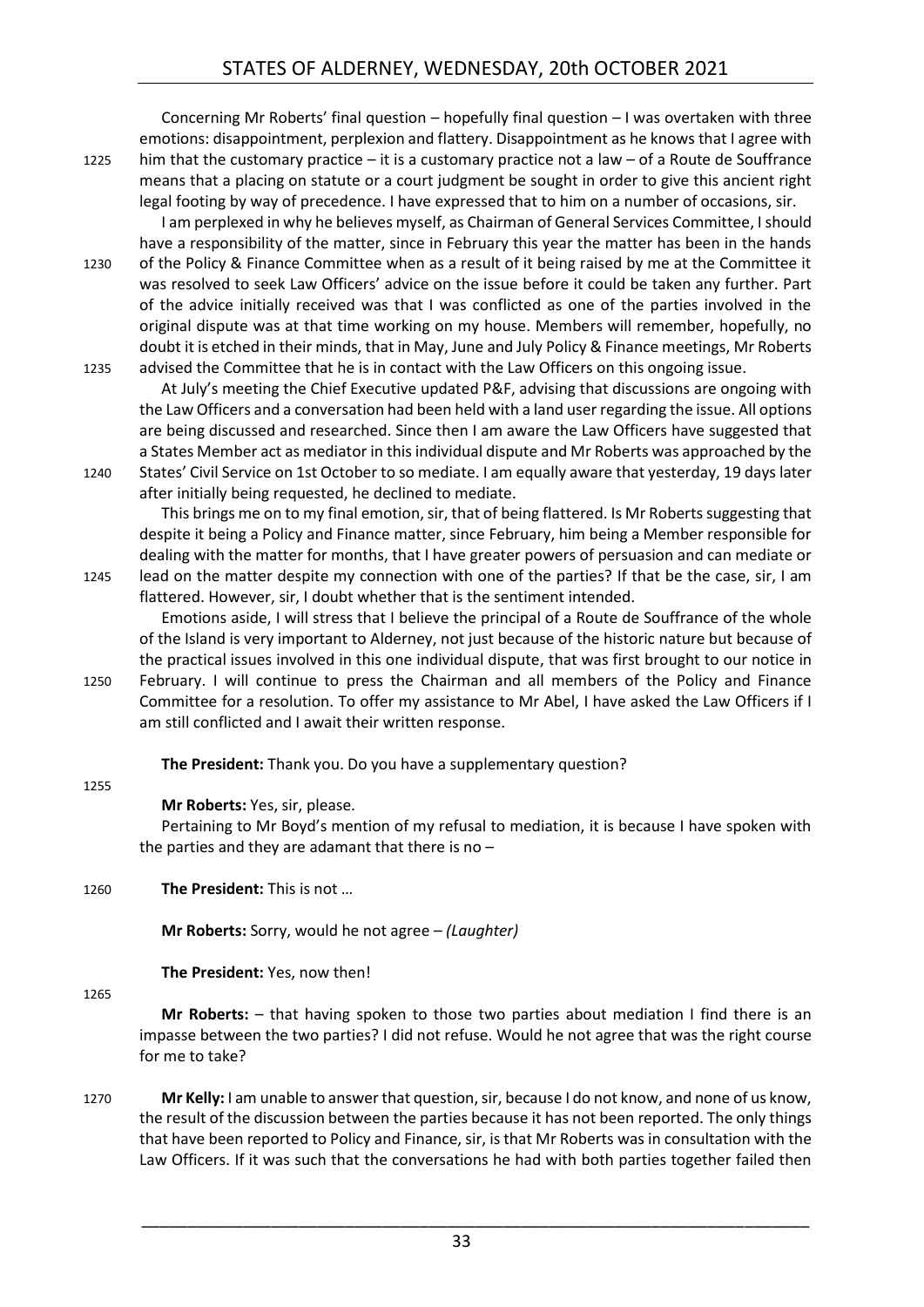yes, I do agree, and perhaps I will take the flattery and then say perhaps I could do a better job, I 1275 do not know, sir.

> **The President:** Thank you very much indeed. Any other …? Mr Snowdon, do you have a question?

1280 **Mr Snowdon:** Yes, I think we have got to try and move forward on this matter, so would the Chairman agree that we should really discuss this at the next P&F and try and find out how we resolve this issue because it is going to go on for some time I think and P&F is probably the right place to do it?

1285

**Mr Kelly:** Absolutely, sir, yes.

Thank you.

**The President:** Thank you.

#### **Agricultural catering school – Update on progress**

<span id="page-33-0"></span>1290 **The President:** Now, Mr Roberts, you move on to the Chairman of the Building and Development Control Committee. Would you like to put your first question, please?

#### **Mr Roberts:** Yes, please, sir.

Could the Chairman of BDCC please give an update on progress of the agricultural catering 1295 school, an economic enabler for Alderney?

#### **The President:** Mr Gentle.

**Mr Gentle:** Your Excellency, Mr President, sir, colleagues.

1300 I thank Mr Roberts for his question and I note he has had a bit of a hard time with the last couple of questions so I will try and go a bit easy on him, not treat him as a Part 3 , I think that is a line that only His Excellency might understand. *(Interjection)*

#### The BDCC mandate states, amongst other things, that it is:

to be the authority for approving plans in both the public and private sector.

And:

to be the Committee for the preparation, maintenance and operation of the Land Use Plan as per Part IV of The Building & Development Control (Alderney) Law, 2002, as amended.

1305 BDCC – and you were on it once – and planning is the end of the line. The Government puts in place the framework for both the public and private sector to work within and in the case of BDCC that framework is the Land Use Plan, alongside the previously mentioned law. So basically you tick all the boxes, you satisfy all the criteria and it is pretty settled that your commission will be granted. Policy S4 of the Land Use Plan states, and I quote:

> Development proposals which support economic prosperity and/or growth in jobs on Alderney may be permitted, subject to other relevant policies in the Land Use Plan,

1310 Now, anything that is an economic enabler is to be welcomed and grabbed with both hands. The BDCC are not involved in any shape or form in progressing an agricultural catering school. As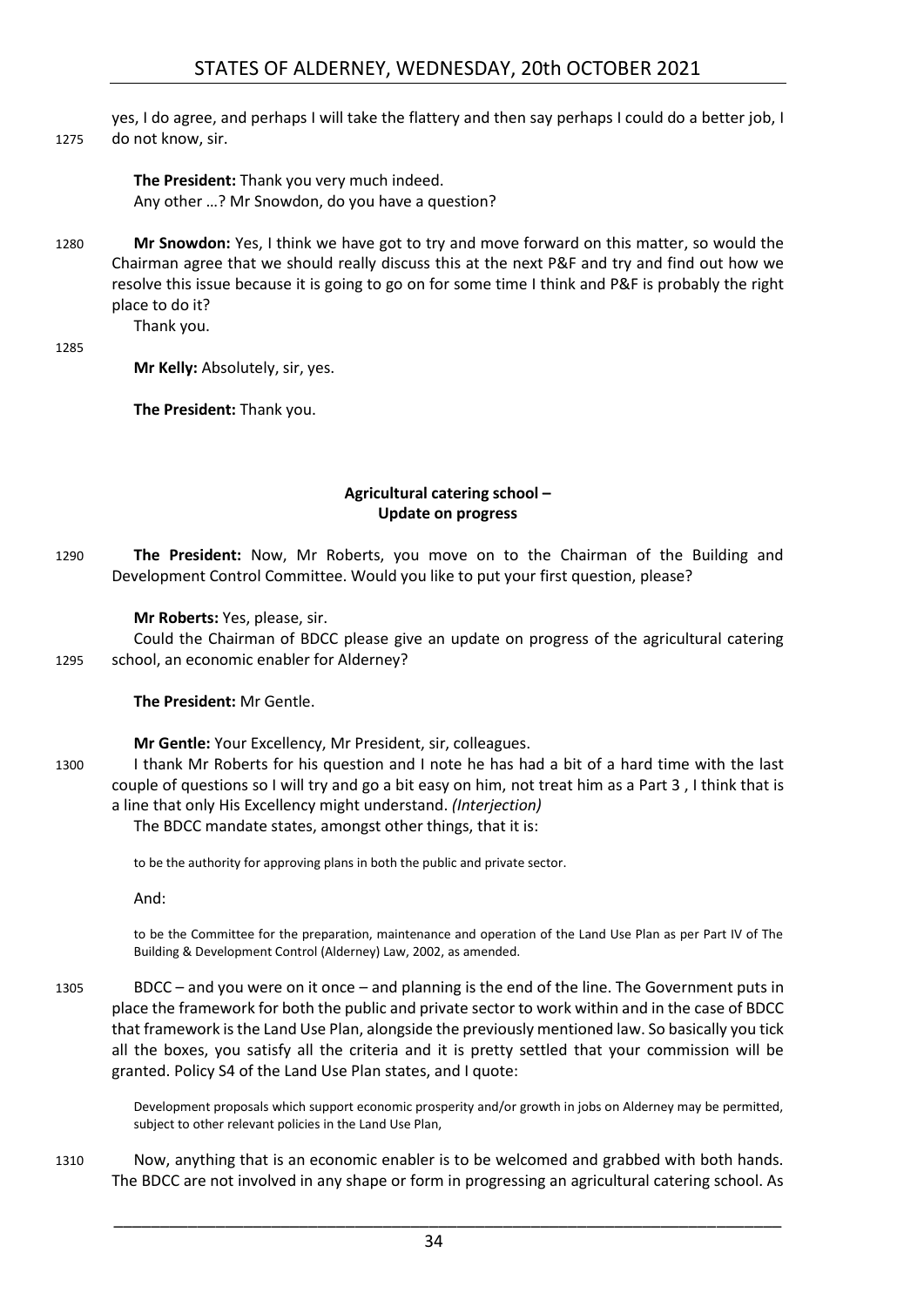stated, we are last in line. Until a planning application is received and dealt with on its own merits at the time, I must stress that the BDCC are oblivious to anyone's wishes.

I am obviously not as succinct as Mr Abel, the answer is no, so I am sorry it is not the answer 1315 you or others may have wanted to hear.

Thank you.

**Mr Roberts:** That is not quite true. I am not going to give him a hard time. I do not wish to ask a supplementary, sir.

1320

**The President:** Well, thank you very much indeed for that, Mr Roberts. Does anybody else want to ask Mr Gentle a question on that one? No.

# **Harbour gates – Planning permission**

<span id="page-34-0"></span>**The President:** Question number two then Mr Roberts, please.

1325

**Mr Roberts:** Could the Chairman please advise was planning permission granted for the Harbour gates, when and what date it was given please?

**Mr Gentle:** Your Excellency, Mr President, sir, colleagues, the Harbour gates, it is like I have 1330 just stepped into the *Twilight Zone*! The Commercial Quay renovation took place between 2008 and 2011 so I am probably right in guessing that the gates were one of the last things to be put there, sometime around the end of 2000 and beginning of 2012.

Having spoken to a previous chair of BDCC and sought the advice of the Law Office, I have been informed that prior to when the BDC Law was updated no permission was needed as the States 1335 of Alderney were exempt from requiring permission on land belonging to themselves. They could do whatever, wherever, whenever the mood took them on land belonging to themselves.

Under section 67(1) of the Building Development Control Law, 2002, as originally drafted, nothing in Part 2 of the Law relating to control of development applied to the States. Parts 3 and 4, also of that Law, similarly did not apply. The provisions of the Land Use Plan, which was made

1340 under Part 4 of the Law, did not apply to any development carried out or any use of the land by the States but this legal loophole was closed when Section 67 of the Law was amended by Ordinance with effect from 14th March 2018, and this is covered in Parts 12 and 13 of the Ordinance. In practice the States, and I think it is probably through GSC, but I am not asking Mr Kelly to comment, (**Mr Kelly:** Thank you.) should have been in the habit of seeking to ensure 1345 that any development was consistent with planning law.

But once again the answer to your question is sorry, no. Planning permission would not appear to have been granted as it was not required back then. It would be needed today. Thank you.

1350 **The President:** Do you have a supplementary question, Mr Roberts?

**Mr Roberts:** No, sir, I am going to let him off, thank you.

**The President:** Thank you.

1355 Mr Snowdon.

**Mr Snowdon:** Thank you, sir, Your Excellency.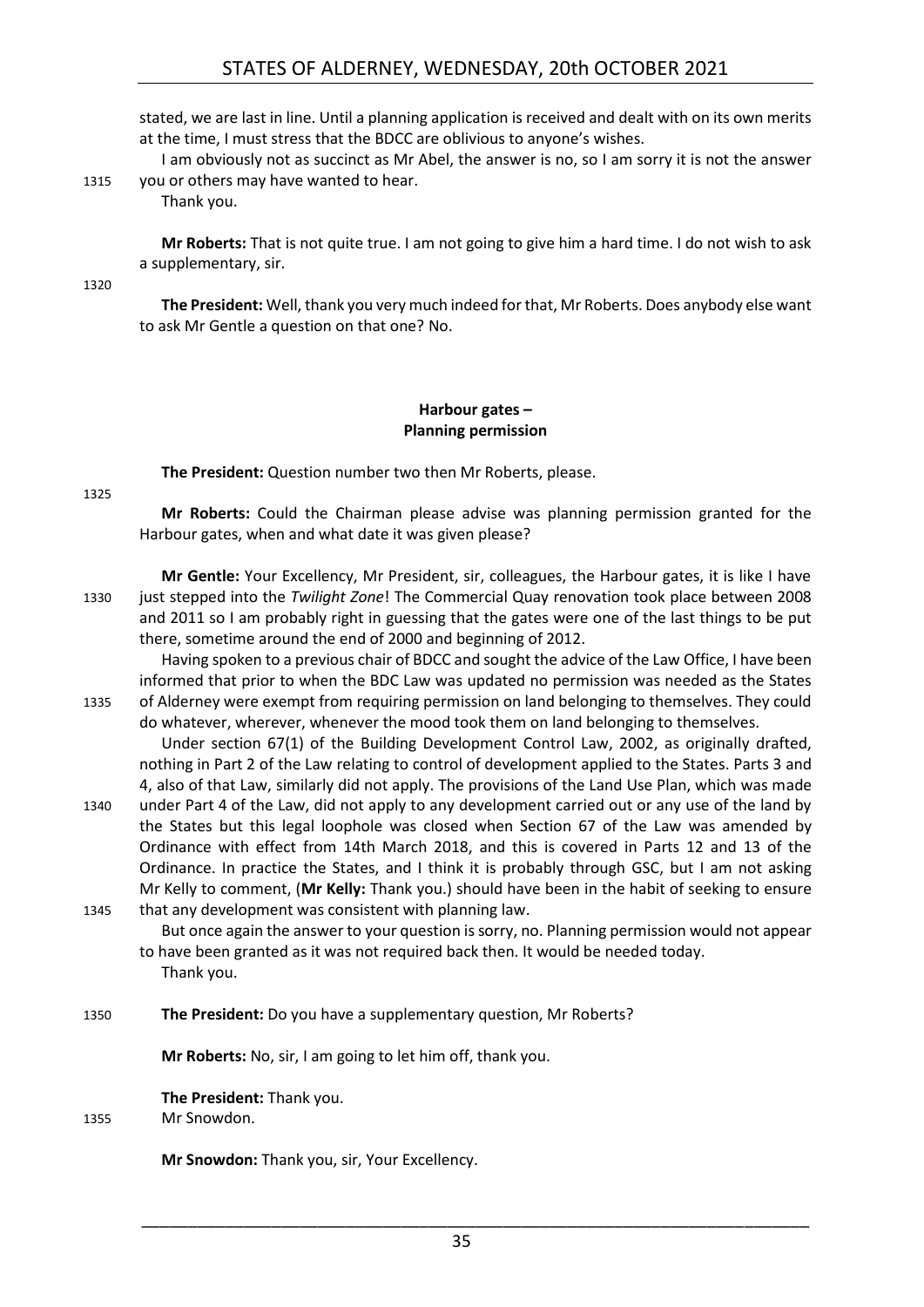# STATES OF ALDERNEY, WEDNESDAY, 20th OCTOBER 2021

Would the Chairman agree that from the accounts for the Harbour from I think he said the 14th … I can't remember the month, March, whenever it was, 2018, accounts after that time for 1360 the Harbour would indicate or show if there was any expenditure on fences or anything so we could go back and look if that was wanting to be done?

Thank you.

**The President:** Could you do that, Mr Gentle?

1365

**Mr Gentle:** I suggest Mr Snowdon liaises with Mr Kelly and/or the Treasury to find out the answer.

Thank you.

1370 **The President:** Thank you. Any other questions?

#### **Whitegates – Retention as a social housing zone**

<span id="page-35-0"></span>**The President:** Your final question then, please, Mr Roberts.

**Mr Roberts:** Thank you, sir.

Can the Chairman of BDCC, and I thank him for his answers, please assure every effort will be 1375 made to retain Whitegates as a social housing zone?

**The President:** Mr Gentle.

**Mr Gentle:** Your Excellency, sir, Mr President, colleagues.

1380 I thank you for the question. And I am going to start by saying I know exactly what you were doing four years ago today as a member of BDCC *(Interjection by Mr Roberts)*

**The President:** Mr Roberts, please.

1385 **Mr Gentle:** A policy meeting on 20th October 2017 noted that Whitegates is zoned for social housing, and you were there, sir. Nothing has changed.

Whitegates is still currently zoned for social housing. In order for it to change then at the Land Use Plan review a cogent case would need to be put forward in the call for sites. Section 31 of the BDC Law deals with changes to the Land Use Plan. Section 1(b) is the most relevant part where it 1390 states that BDCC can affect alterations to the Land Use Plan if they are desirable but it also states that an inquiry can be called if deemed necessary, and this is an occasion where it certainly would be required.

I believe that section 16 of the Law allows for an agreement to be drawn up between the States of Alderney as the owners of Whitegates and the States of Alderney as land owners of a new site 1395 elsewhere for social housing and this means that the States of Alderney would relinquish the use of Whitegates for social housing but only on the strict understanding that land of a similar capacity was made available somewhere else for social housing.

As previously stated by myself in this Chamber, I think it might have been in the last meeting, from a personal perspective I can acknowledge the idea of relinquishing somewhere like 1400 Whitegates, for example, if proceeds from that were utilised to replace social housing elsewhere but it would certainly not be logical and justifiable if the alternative was a greenfield site. However, acknowledging an idea and agreeing with it are two different things. The view of the Committee presently is that we follow the Land Use Plan and ensure that land is made available for the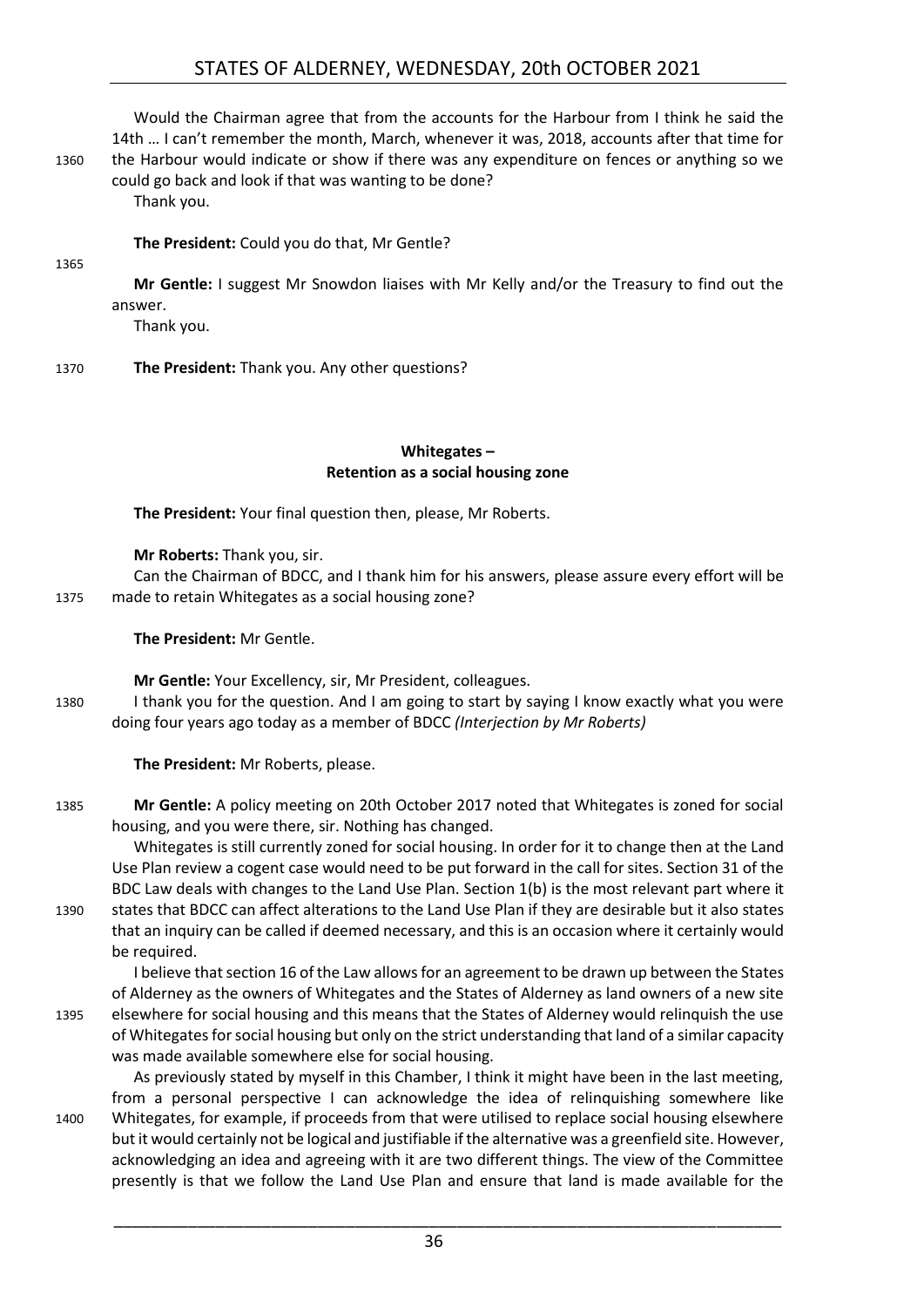# STATES OF ALDERNEY, WEDNESDAY, 20th OCTOBER 2021

construction of new social housing and to ensure, in the case of Whitegates, that it is designed to 1405 be in keeping with its sensitive location surrounded by the designated area.

Thank you.

**Mr Roberts:** No further questions, sir.

1410 **The President:** Thank you. Mr Snowdon.

**Mr Snowdon:** Thank you, sir.

- It is just a question which I am happy to be corrected on but if we could just go through that 1415 process again, the independent inspector would have to approve that, is my understanding, when it was presented in the Land Use Plan if you were rezoning elsewhere. I just wanted that to be on record, if Mr Gentle agrees that that submission to the independent inspector would have to be approved, I understand, to change the use from the BDCC.
- 1420 **Mr Gentle:** Your Excellency, Mr President, sir, colleagues. You drifted off and got quieter and quieter towards the end. (**Mr Snowdon:** Sorry.) No, I am happy to answer the first part, an inspection would be called having asked the President to appoint an inspector. It is not a matter for BDCC to worry on.
- 1425 **Mr Snowdon:** Thank you.

#### **Reports – Island Planning Group Report**

<span id="page-36-0"></span>**The Greffier:** There being no further questions, sir, if we can move on to Reports, which is the Island Planning Group Report received from Ms Burgess.

1430 **The President:** Thank you very much indeed.

There were some comments at the People's Meeting, Mr Harris.

**Mr Harris:** Thank you, sir, Your Excellency, Mr President and fellow colleagues.

There were quite a few comments on this Item. The Environmental Strategy produced in 2020 1435 seems to be an internal document, this should be publically available. That was a comment that was noted.

Mr Carter advised that the consultation process opens on 15th October and closes on 8th November. The press release will be issued on Friday 15th October, which was last Friday, along with articles on social media, Quay FM, local publications and the States of Alderney website.

- 1440 Regarding energy, it was queried how this was going to be achieved. Mr Carter advised that how it would be achieved would follow the consultation process. The Energy Group are also in consultation with Alderney Electricity Ltd and other appropriate professionals. This will enable the States to look at a clear policy for the Island with the input from the public.
- It was noted that progressing energy renewables will be beneficial for future generations. 1445 Consultation is also planned for the school. A query was raised as to how many consultants will be required. It was queried who will finance it as renewable energy costs a lot of money. Mr Carter advised that commercial engagement would obviously be required. Tidal energy is the way forward as it is always there, it is more reliable than wind or solar, and it was noted that all options will be considered.

1450 Thank you, sir.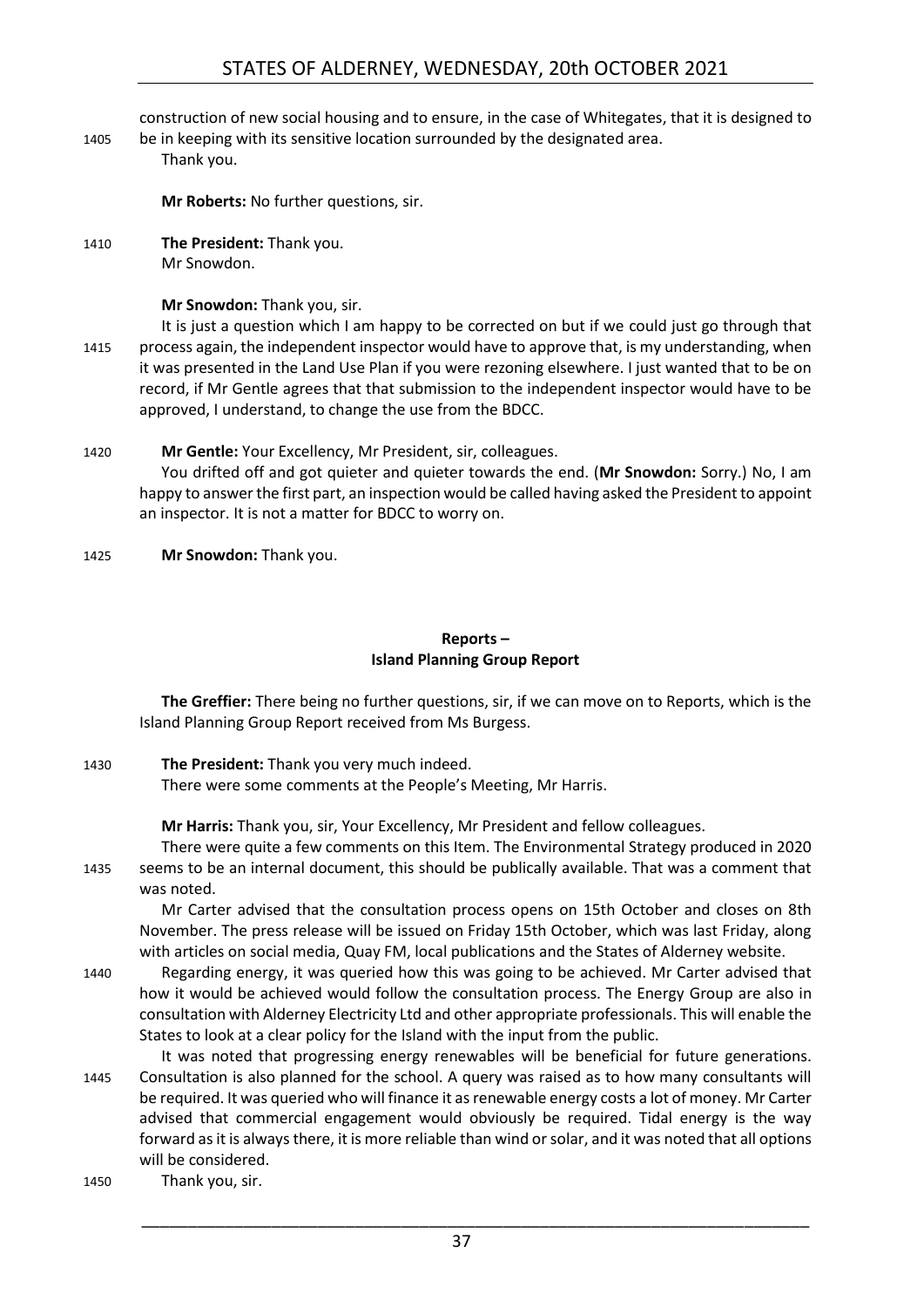**The President:** Thank you very much indeed. So, Mr Carter, your Report.

**Mr Carter:** Thank you very much, Mr President, Your Excellency, fellow Members.

1455 You have a Report in front of you, this is the distilled thoughts of the Island Planning Group. In effect three areas here: there is a vision statement, a value statement and six key themes. The six key themes are: the economy; energy; accessibility and connectivity; community development; natural and man-made environments; and governance.

The Group were only too aware that there has been a failure of plans in the past. Looking back 1460 to 2004, £30,000 was devoted to a plan. That money I do not think saw the light of day in terms of action. So we are very aware that this particular plan, this particular attempt, is built on a history of non-achievement.

Effectively the stage we are at now is that this is a draft set of proposals. The public are now being asked to comment on it as are discussions with the States of Guernsey. I have a meeting 1465 with Mark Hellier in two weeks' time to, again, make sure that what we get back is information that we can then do the difficult bit which is the *how* do we then make these things happen.

This is the easy bit. Anyone can write a plan in terms of a document of this nature, a vision statement and headings. The difficult bit will be the action plans and that is where the next stage goes, which will be after 8th November when we have the feedback and the start of an analysis.

1470 That analysis will take place with the P&F Committee for all to take part and there will be a public meeting in terms of presenting to the public where we think we might get to, and obviously feedback from that is vital.

So in terms of a report, this is very much a staging point and we wait, I think as of 12 o'clock, Monday lunchtime, there had been about 190 responses to the consultation, which I think was 1475 quite remarkable.

And that is my report to you, ladies and gentleman.

**The President:** Thank you very much indeed.

Now, just for the assistance of Members, can I just briefly read to you the provisions of Rule 1480 19.3. After a report under paragraph 1, which is the report you have just heard, is presented any Member may:

Offer a personal opinion on the report and may ask a question relating to the content of that report.

Mr Snowdon.

**Mr Snowdon:** Just one question you can ask, is it?

1485

**The President:** Yes, but you can make a statement. Now, does anybody wish to take advantage of that opportunity? Mr Snowdon.

**Mr Snowdon:** Nearly there. Your Excellency, thank you.

- 1490 Firstly, I just want to say thank you to Mr Carter. I think he was very strong on this before he stood as a States Member. I think he has delivered the goods in moving this forward and also thank you to the other Members that have been part of the working group, or whatever you call yourselves.
- Just a little observation was I did actually go and do the survey online with, is it the monkey 1495 survey? (**Mr Carter:** Survey Monkey.) Thank you. It feels a little bit that the questions and answers are a bit narrow, I do not know if they can be broadened out a little bit to push it … you are probably going to tell me that is what it is meant to do but it seems to push maybe a little bit too much in a direction than potentially in my personal view it could be a bit broader just to get a bit more of a flavour but I think that is very good.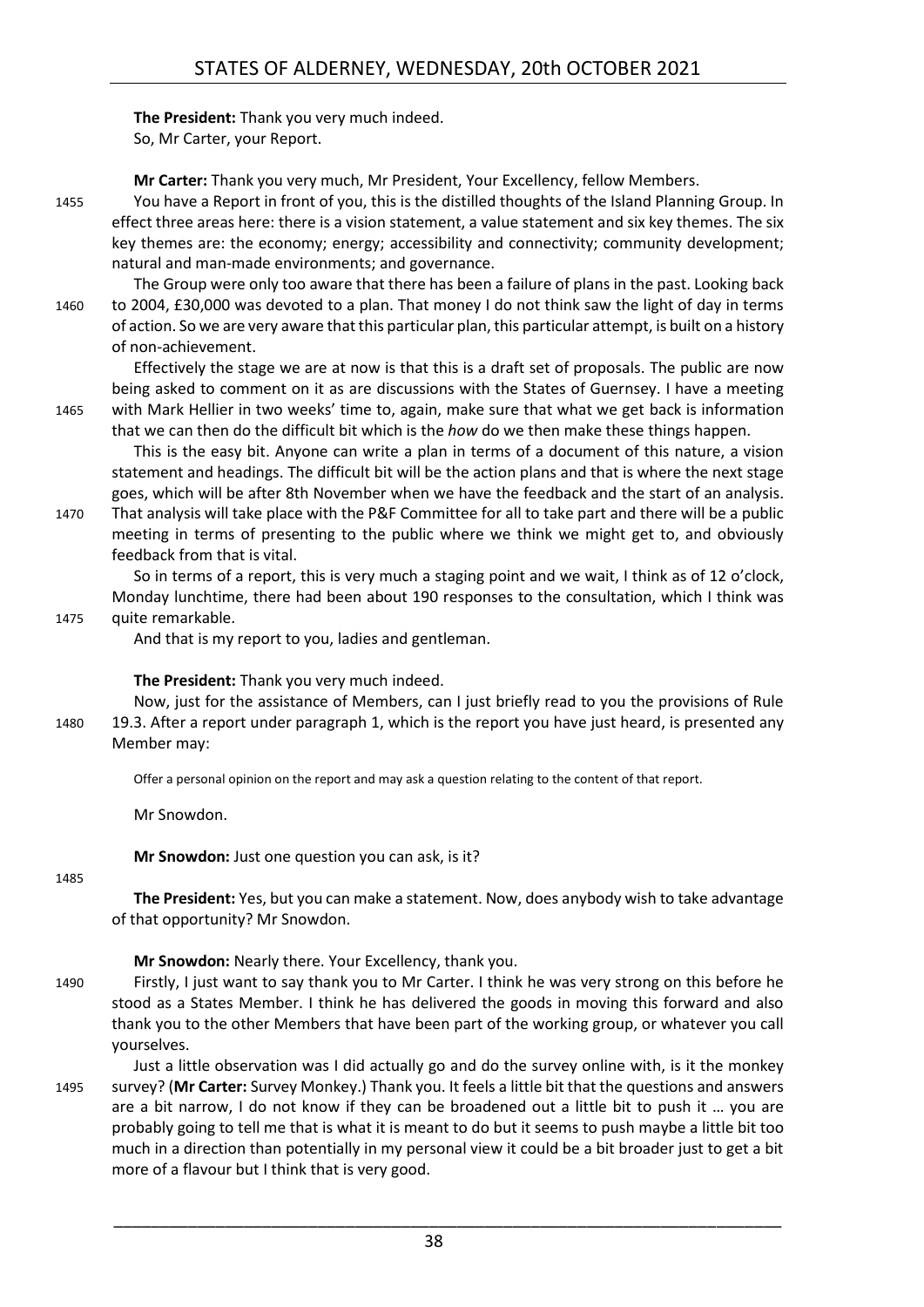1500 Also, if I can get my one question, is the survey available to people that do not have the internet? Is it something that is going to go around to every household or something and they feed back so those people that cannot go on the internet can do that?

I just wanted to touch on a few little points moving forward with this. I think you are absolutely right, these are the headings that we need to concentrate on. I think it is a very positive document 1505 and it is good that this is all lined up but I think, as Mr Carter has said, the hard bit is the bit where we think about the strategies for all of these different items and how we implement them and, I think it is probably at a late date, but it just concerns me that we need to be aligned with certain other areas. For example, we had a little bit about the Aurigny talk earlier today so it is important that the Island and Alderney is aligned with other factors, so you have got Aurigny which may be

- 1510 one factor so we need to make sure we are aligned with those factors hopefully if the community is happy with that. You have got energy obviously which I think came up at the People's Meeting. Unfortunately I missed that, but how we move forward with that and how the community is happy with those strategies and then the governance stuff which I think we are talking about tomorrow.
- But I think we need to just make sure that this is a stepping stone to quite a long path, and I 1515 really think it is positive that you have presented this to the States of Alderney today and thank you for all the help. But I think we just need to make sure that long path that the strategy is that we keep public consultation going with this and also public input because there are a vast amount of people in the community that know quite a lot on these different subjects, let's try and use them to feed in as well.
- 1520 So I go back to saying thank you very much to all of this group for presenting this and I look forward to us working with the community and other parties, as I have highlighted, to hopefully move things forward in a positive manner.

Thank you.

1525 **Mr Carter:** Can I respond to that?

**The President:** Yes, please.

**Mr Carter:** Just the response in terms of the specific question about non-internet access. Yes, 1530 paper copies are available. Barbara Benfield is working with the older members of the community so see what they will do with regard to their responses.

From the perspective of closed and open questions, the boxes are there in effect for anyone to write anything so that gives us a positive openness there.

I would absolutely concur with you that this should be an ongoing process and would be of the 1535 opinion that we in effect on an annual basis are reporting back on where we have got to and when we fail to put our hands up that we have failed and this is why, and we try again. So the goals are there. It is just the methodologies that we need to perhaps each time retry and try again.

I think your key point here though is that prioritisation is absolutely essential. Looking back at past plans everybody wanted us to do everything, to be all things to all people. In the end, we 1540 have a limited amount of resource and those resources need to be aligned with all of those other external stakeholders that we work with, like Aurigny, like the States of Guernsey, like the UK government. That we actually have to make sure that we do align and then put in place resources that will actually achieve what we want and obviously what I am looking for is some very quick wins to show people that the plan is worth doing.

1545 Thank you.

**The President:** Mr Roberts.

**Mr Roberts:** Yes, sir, just a short ... I think it is very good and I would like to thank Mr Carter for 1550 his very hard work. It is a very concise list of our aspirations and I think he should have aspirations. I have got a few concerns, very similar to what Mr Snowdon has said that we need to get out to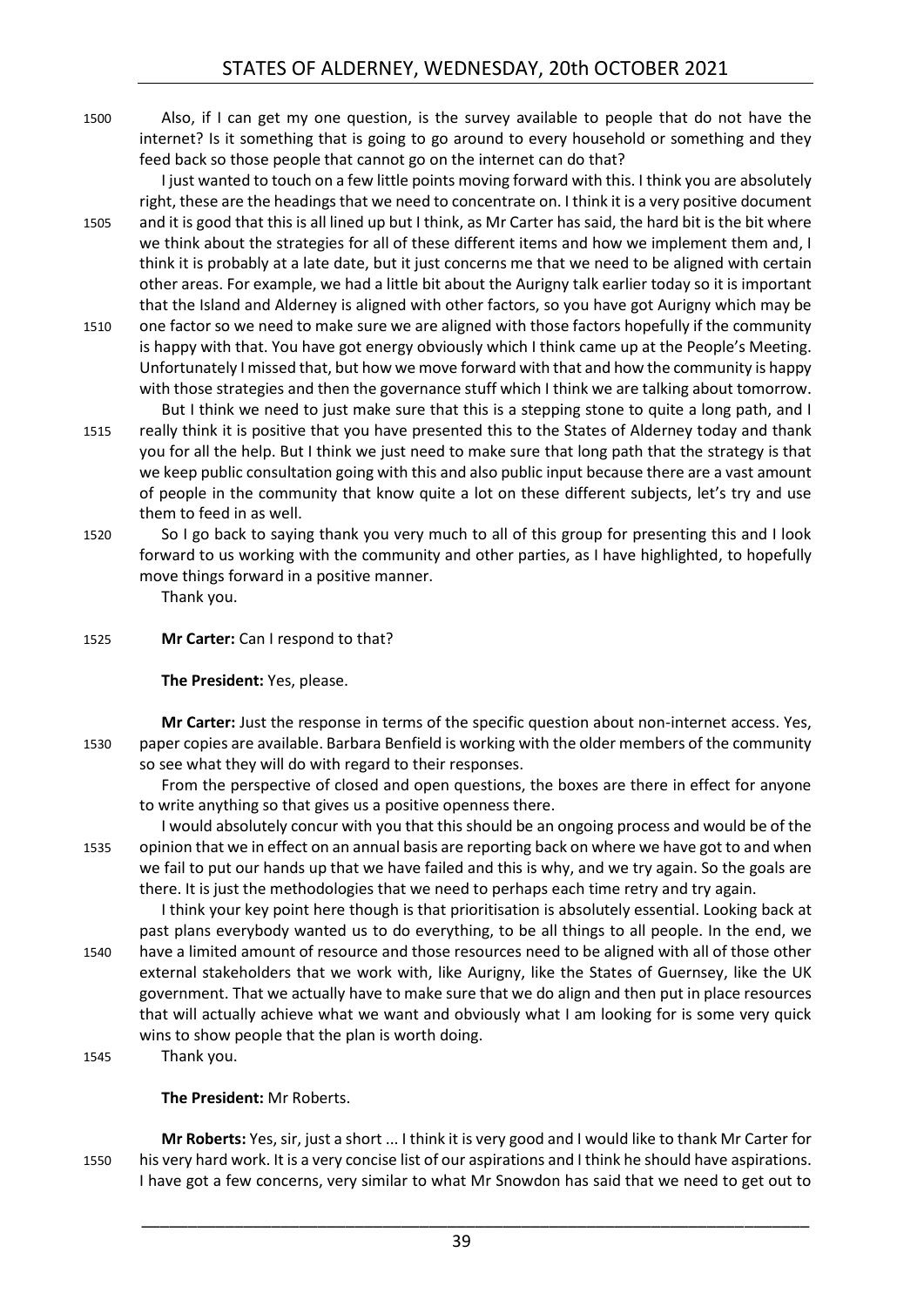the whole public and particularly on any major changes to Government, the public have to have an input into that. You cannot just do it without the public.

So I would like to see a public meeting of this consultation as well as everything else that is 1555 being done down the line because the public are the people that vote us in, they have every right to have a say in how we do it so that is just my one concern.

But again, I would like to congratulate you on a very good document. Thank you.

1560 **Mr Carter:** Goodness me, praise indeed. But, yes, just to reiterate there will be a public meeting for people on this particular project effectively or the plan itself and we will together, I hope, achieve something.

**The President:** Well on that very positive note I think that concludes the afternoon's business.

#### **Farewell to Mr Geoff Workman, His Excellency's Representative**

- <span id="page-39-0"></span>1565 **The President** There are a couple of further items which do not appear on the Billet. The first one is in relation to Mr Geoff Workman, who sits today to my left, who would normally sit to my right, the reason being that His Excellency is here today so his role as His Excellency's Representative is slightly different.
- Geoffrey Workman was appointed to the role of His Excellency's Representative on the States 1570 of Alderney in January 2013 where he was referred to as the 'stand-in rep', so he did that until September 2018 and undeterred he then put himself forward and was appointed to be the fulltime Representative. And those of you who attend these meetings regularly and those listening online will know that he has attended with great regularity. I am sure in some ways it is a slightly frustrating role because he is the only one of us who does not get a speaking part but nevertheless
- 1575 he has always maintained a poker face throughout the years and his contribution has been extremely helpful, and it is always helpful to have a connection between our States of Alderney and His Excellency, and Geoff has performed that role well over the last number of years.

But today will be his last appearance in Court. You may see a sort of look of relief on his face; *(Laughter)* it is either that or the end of this meeting! But either way, we wish him a long and a 1580 happy and healthy retirement. We all give ourselves to public service on this Island and his role has been a voluntary role, not always the most attractive, I suspect, but nevertheless a very important one so I think you will all join with me in extending our thanks to him for his contribution.

#### **Farewell to the Lieutenant Governor Vice Admiral Sir Ian Corder KBE, CB**

<span id="page-39-1"></span>**The President:** Now, we turn to His Excellency himself, who as I said at the outset will be 1585 attending this, his last meeting, as his posting comes to an end at the end of November when he and Lady Corder will return to live in the UK.

Now, I am not going to say a great deal other than this, that I would like to express our thanks on behalf of the States of Alderney and the community for the level of interest and support and co-operation we have had from His Excellency over a period of now more than five years.

1590 It is an extremely important and vital part of our structure as a community and it has certainly, as far as I am concerned, always been very reassuring to me that I could always seek advice and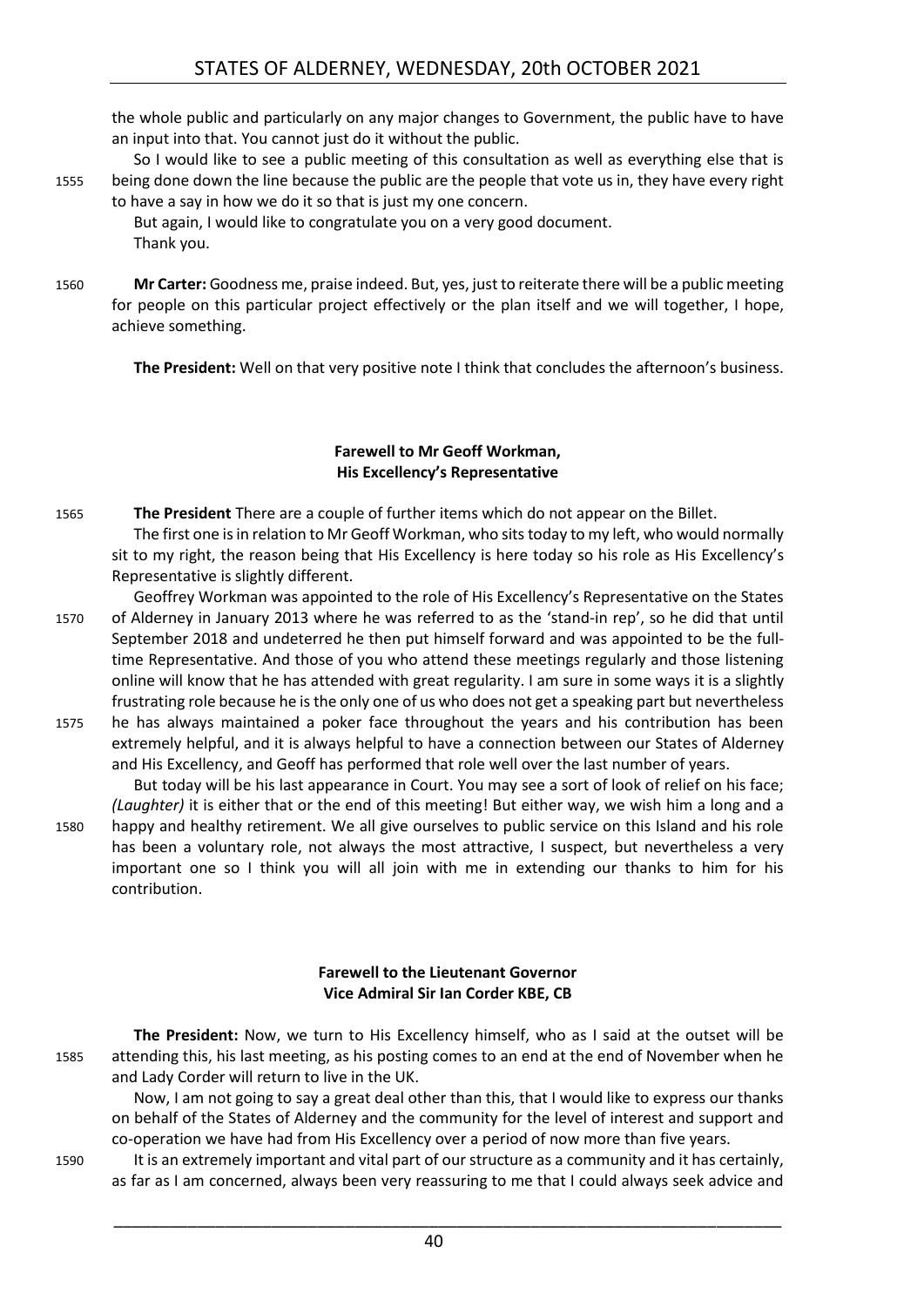support if there were any areas in which I felt that I needed that sort of input. So he is not always in the foreground but he is always in the background. He assists and supports us wherever he can and I have to say, he and Lady Corder will be very sadly missed. We are having a *vin d'honneur* in 1595 their honour at 5.30 p.m. and I shall drone on, I think, a little bit longer then! *(Laughter)*

But for the purposes of this afternoon, I think I should now leave the final words to the top of the bill, so if I might hand over to His Excellency. It is a convention, I am told, that the Lieutenant Governor only gets to speak once in this Chamber, and that is when he is leaving! There is obviously a good reason for that! *(Laughter)* Your Excellency.

# **Farewell address of the Lieutenant Governor Vice Admiral Sir Ian Corder KBE, CB**

- <span id="page-40-0"></span>1600 **The Lieutenant Governor:** Mr President, distinguished States Members and residents of Alderney, first of all, thank you very much for those kind words. And can I begin actually be echoing your words of appreciation to my Representative here in Alderney for the last three years, Geoff Workman.
- It is a crucial role of the Lieutenant Governor to sit in the elected Assemblies of the three 1605 jurisdictions of the Bailiwick; to sit there silent! But to sit there absorbing what is going on because nothing more helps my understanding of the complex dynamics and issues facing these very special Islands than listening to the elected Members discussing the issues of the day. But there is a tyranny of geography here, not to mention the tyranny of the weather, and also a tyranny of programming because having to sit in the States of Guernsey, the States of Alderney and the Chief
- 1610 Pleas of Sark, who conveniently programme many of their meetings to be at the same time as yours, it does mean it is impossible to be in the two places at once and so I am hugely grateful to Geoff for sitting in this place and absorbing those same dynamics and where necessary telling me what is going on and keeping me informed.

Mr President, some of you may have watched the recent BBC programme called *Vigil*. I will not 1615 comment on its accuracy! *(Laughter)* Mr Gentle just shook his head with despair there, and I rather hoped he would have kept you up with a running commentary of its accuracy, or lack of, probably in language that he would not care to use in the Chamber! But at least it means you are familiar a little bit with the submarines that have been conducting his mission for so many years. It is an extremely important mission, it is the ultimate deterrent and the ultimate defence of the United 1620 Kingdom and the British Isles.

Longer ago than I care to remember, it was in the early 1990s, I was a desk officer in the Ministry of Defence and my responsibility was for the operational conduct of those submarines, and we were at the process of handing over from the previous class of submarines the Resolutionclass to the current class, the Vanguard-class and we sailed a certain submarine  $-1$  will not

- 1625 mention its name on its last patrol. It was a very old submarine and it got back having completed the mission, as always, with a certain sense of euphoria. The boat that was meant to relieve it had gone out and was going on patrol and it had a mishap and had to come back, so the first boat had to go back out on its *second* last patrol, which it conducted, again with appropriate professionalism and diligence and came back, and they were about to put their feet up when the
- 1630 first of the new class was slightly delayed, so that same boat had to down on its *third* last patrol. So there were a couple of things that arose from that, one was an extremely tired crew, the second was a certain cynicism and about every use of the word of the 'last' in the submarine community and I sort of share that cynicism, also having been extended twice in this current role, because originally we were due to depart in March and then the end of August and now the end of
- 1635 November *but* with five weeks only to run I maybe am a bit more confident that this will indeed be my last appearance at the States of Alderney.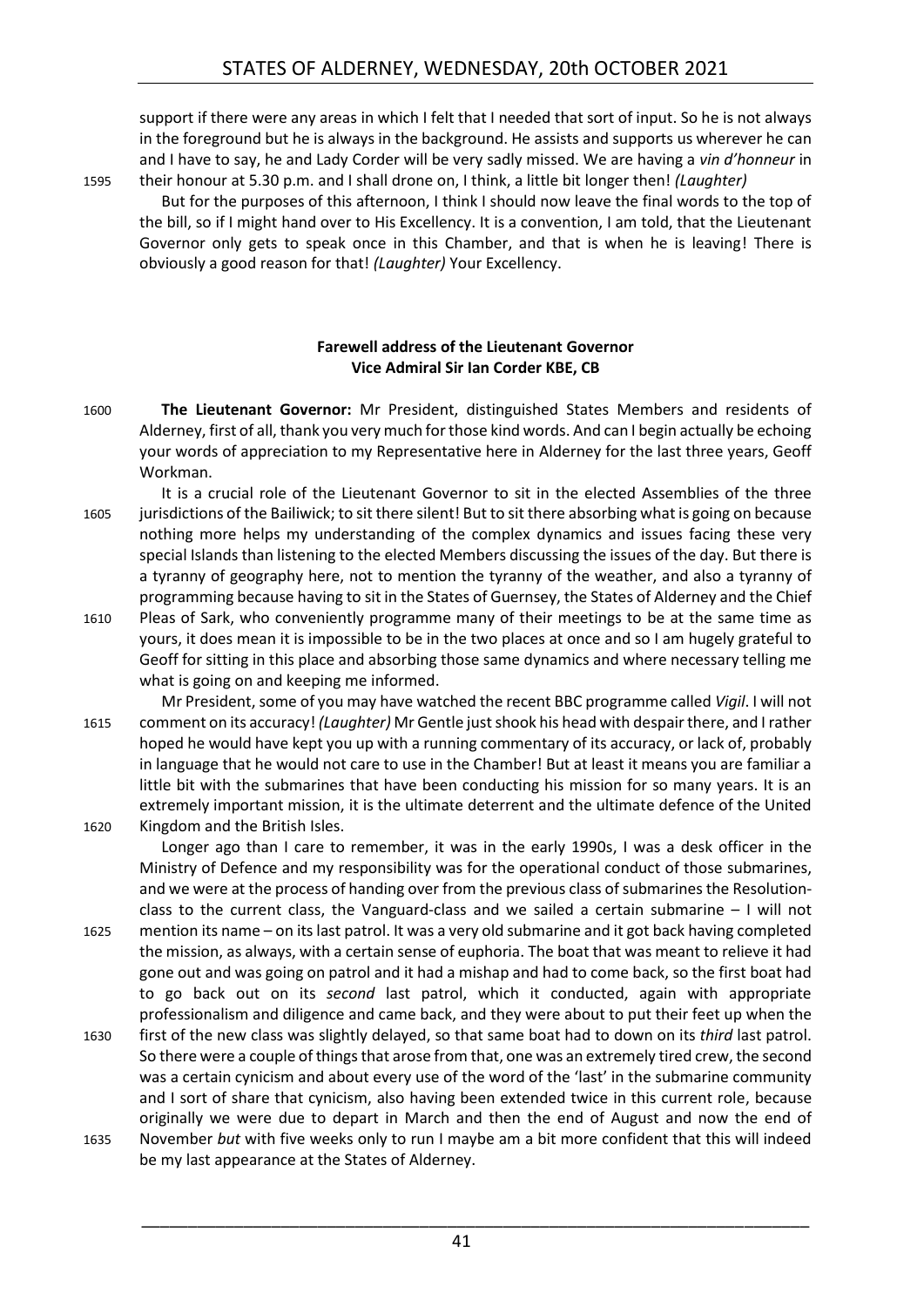Five weeks to go, never to return, so the convention has it. The convention is that once you have fulfilled this highly privileged post you go away and you never come back to get under the feet of one's successor as you could say. Well, I say never, if you do come back then you do so 1640 with the utmost discretion, quietly and incognito.

But I have to say, after five and a half years in the post Kathryn and I are probably in a slight degree of denial about what is going to happen and suffering quite a lot of ground rush, to be honest, because over those five and a half years we have developed an enormous affection for these Islands, and I cannot say that sincerely enough, a huge affection for these Islands. But it is 1645 the right thing to do. It is good. It is time for a refresh, it is time for new perspectives and new ideas.

So, Mr President, I am very grateful to you for observing the tradition of inviting the departing Sovereign's Representative to address this body and delighted actually to have made a States during your tenure *(Laughter)* because events were contriving to try and stop that. It is an

1650 important tradition actually because the elected bodies of a jurisdiction are arguably the most, if not the most, certainly one of the most, important institutions that you have. It is an institution by which the outside world judges you and it is certainly an institution, as you all know, by which your own residents judge you and it is a dignified body with a proud history. And by … I was going to say, and of course Members always, but I think I will qualify it, by and large Members conduct

- 1655 themselves with that level of dignity and it is only, of course, through natural exuberance and passion for the issues of the day that maybe occasionally they let their excitement get the better of them. But it is important given the dignity and the status or stature of these bodies that the Sovereign's Representative pays his or her respects to you and through you to the people of Alderney.
- 1660 Now, the relationship between the Crown Dependencies and the Crown and through the Crown to the UK and the wider British family and internally within this Bailiwick is an extraordinarily precious thing. It is an extraordinarily unique thing. It is a *very* historic relationship. It is a subtle and nuanced relationship and it has evolved over many years and it is absolutely fundamentally the basis on which the Bailiwick of Guernsey, Alderney and Sark exist and their 1665 constitutions function. So it is hugely important and I cannot emphasise how much importance

the Crown places on that relationship.

Over the years, of course, the relationship has evolved, the various parties to the relationship test the boundaries, it is human nature, we are a restless species, we will test the boundaries but it has stood the test of time. And to have had the role of maintaining oversight of that relationship

1670 has been a huge privilege. And it is a very privileged role in many ways, not least because it has such a wide and discretionary access to just about every aspect of the Bailiwick's business, and so over the past five and a half years I think Kathryn and I have visited every school, every care home, every public service, *many* businesses and pretty much every charity within this Bailiwick and it is an extraordinarily rich mix of people and we are *very* privileged to live here. Kathryn even had the 1675 opportunity to let off about £500-£600 worth of explosives in Les Vardes Quarry which is not something you get to do every day. So it has given us an extraordinary oversight of the richness of the place in which we live.

It is also one of the very few appointments that has a genuine Bailiwick-wide purview and a Bailiwick-wide responsibility and through that access, I have to say, we have come to know and 1680 meet many extraordinary people and as a Bailiwick we are very rich in the human resources that we have, and to count many of those people as our friends. We have been hugely fortunate to have been very widely welcomed and embraced into the life here for which I thank all of you and that is as true in Alderney as much as anywhere else, and to you specifically I am very grateful and so is Kathryn for the warmth of your welcome and hospitality and your openness to us.

1685 But I have to say, the engagement with Alderney has certainly been one of the most enjoyable aspects of our role. All three Islands have distinctive characteristics, and that is true of Alderney as much as anywhere else. Potentially it is not an easy thing in Alderney to capture in one strapline or one headline as to what makes this place unique. Is it your own distinctive  $-$  and it is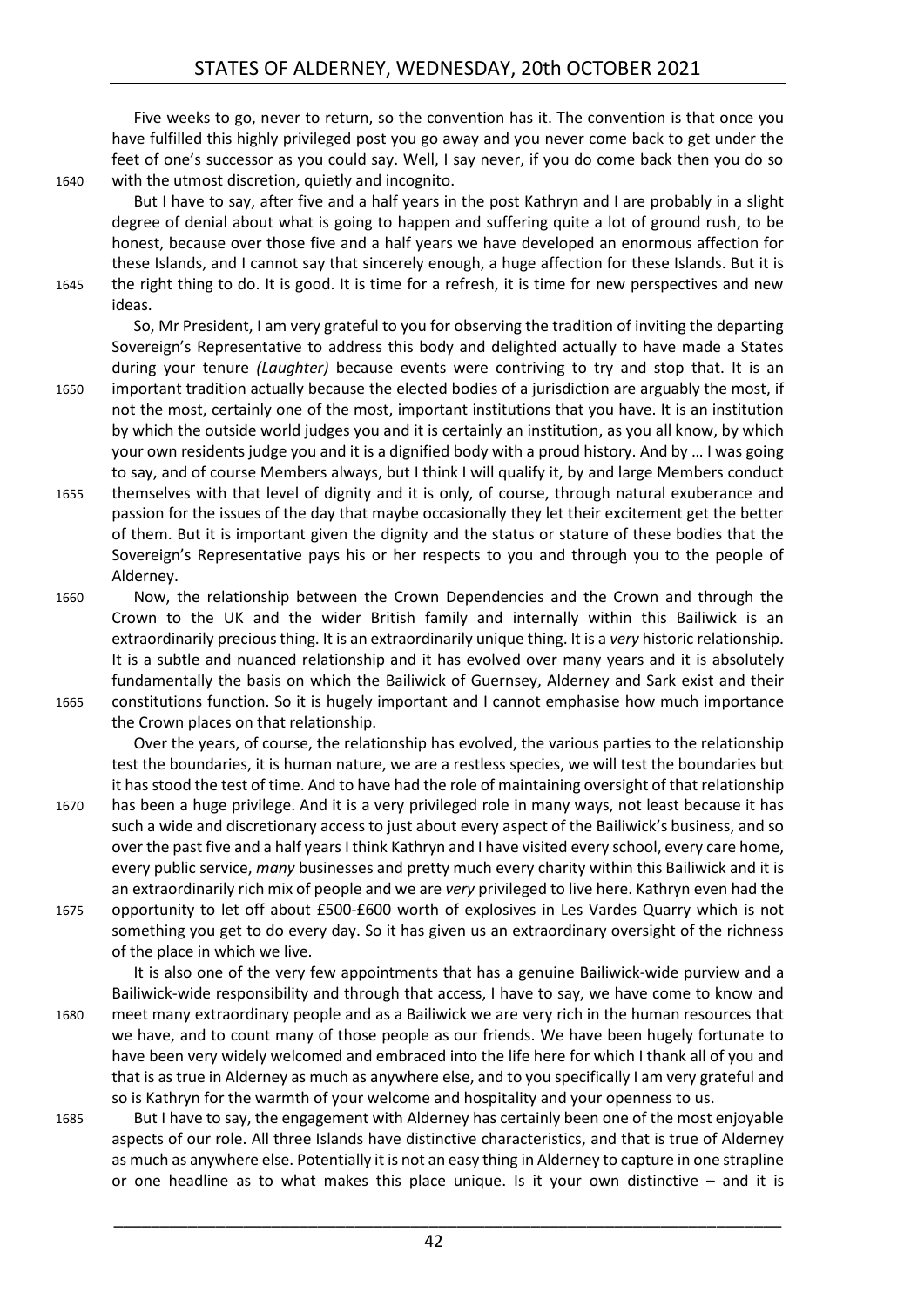distinctive – natural beauty? It is different to the other two Islands. Is it the distinctive closeness 1690 of the community here? There are divisive issues, or there certainly have been divisive issues here, as there are in any community, but my sense is you have never let it stop you caring for each other, which is so important.

I have also enjoyed your very distinct determination to enjoy yourselves, whatever the circumstances or whatever the world may throw at you. All, of course, captured in what is 1695 described as your annual collective outbreak of lunacy as in Alderney Week. But it is a sense of character and spirit of the Island that you will always enjoy yourselves, enjoy each other's company and work together as a community irrespective of those inevitable little niggling disputes that arise in any society.

It has also of course been a great privilege to be educated in your very unique, and genuinely 1700 unique, war time experience. And certainly one of the most moving experiences I think Kathryn and I have had in the five and a half years was the first time we came here to witness a Homecoming and to have the privilege of meeting some of the homecomers but also to experience a very different atmosphere here on a cold, bleak December day celebrating events in 1945, which is quite different to the atmosphere around the rest of the Bailiwick, and again a huge 1705 privilege.

And it has been quite an extraordinary five and a half years actually. I do not really genuinely like hyperbole and, of course, we always live in interesting times but the last five years does seem to have been a little bit more interesting than normal. If we just cast back: we came here in the spring of 2016 and at that particular time Brexit was actually being derided by the intellectual elite

1710 within Europe as absurd. The British Prime Minister, Cameron, had just won his second election and for the first time in quite some time the UK had a majority single party government. I seem to remember the President of the United States, President Obama, was cracking some jokes about one of his potential successors … be careful what you wish for! So things have changed a lot.

Of course, Brexit has occurred and that has been a very challenging process. Just think, over 1715 that time we have had two UK elections, three Prime Ministers, we have had six Lord Chancellors responsible for the relationship with the Crown Dependencies. Nerve agent attacks in Salisbury, who would have ever thought that would have happened? So there is a big wide world out there that is changing its context all the time, and that presents a huge challenge for you as the political leadership of a small place like this.

1720 And of course I absolutely must mention, mustn't I, the events of the last 18 months, the pandemic. I must recognise, of course, that despite the many months of Alderney avoiding the ravages of the pandemic … inevitable you could not avoid it forever and I do acknowledge the sadness that has come to Alderney as much as anywhere else in terms of losing some of your loved ones. But it has been impressive, genuinely impressive, to see the way that Alderney as a

1725 community and the jurisdiction acquitted itself. I have been genuinely impressed and the President and I have talked regularly throughout the progress of the pandemic. It has been genuinely impressive to see how the community has come together to look after itself and look after each other, the responsible and mature way which you as a community have responded to these extraordinary, unprecedented restrictions on public liberty, or certainly unprecedented in

1730 most of our lifetimes. The strong community leadership that has come from you, Mr President, from you as States' Members from your Island officials and from your public health workers it has been a very significant achievement for such a small place.

I have also been particularly pleased to see the way in which as an Island and as an administration you have interfaced with the Bailiwick-wide structures which obviously had to take 1735 decisions at incredible pace, and the way in which the smaller Islands, and this is true of Sark as well, the way Alderney and Sark have interacted with that process has done you much credit I think.

I am also genuinely pleased to see the way in which the pandemic has brought about such a shift in the atmosphere between the people of Guernsey and the people of Alderney. I think it is 1740 true to say that Alderney has been rediscovered by a lot of Guernsey folk who have genuinely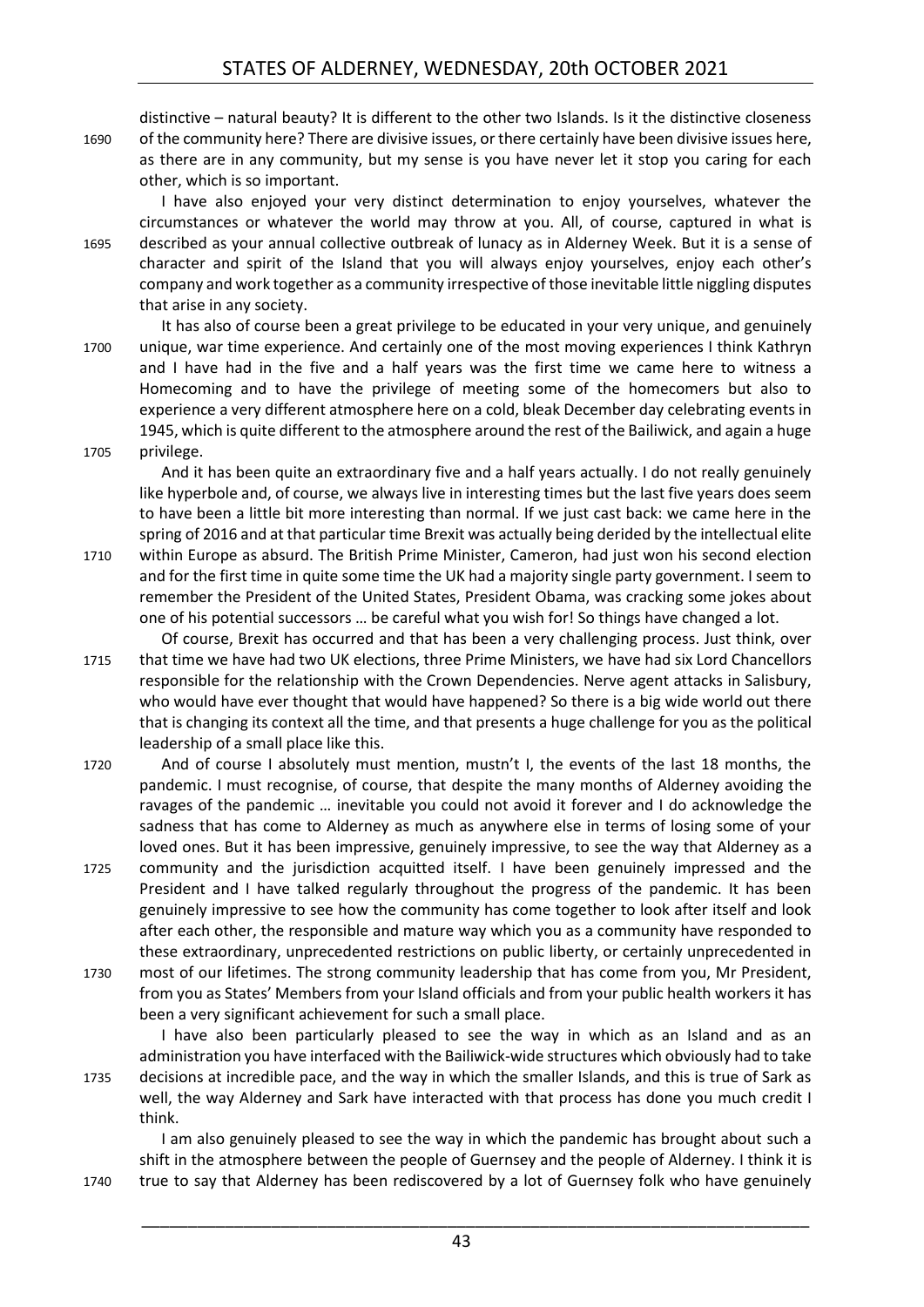regained a huge affection for their fellow Island, so I think that is a great positive out of a very difficult circumstance.

But of course – and Lieutenant Governors cannot make a speech without saying this – we have to recognise that many big challenges remain. I think collectively we all have to reflect on the 1745 enduring challenge that exists in maintaining modern, democratically accountable functioning institutions in a small community like this. The world is getting more complicated, government is getting more complicated, regulation is getting more complicated, it is less and less of an amateur sport, to be honest. So in a world league of seasoned professionals you have a couple of big games on your hands to keep going. There is an enduring challenge to ensure that you get a willingness

1750 in the community to continue to do the work as States Members. Being an elected representative is a contact sport, it is not easy – and I like the way you are grinning when Isay that, it is not easy – and I would strongly urge you to continue to go about your business looking like you are enjoying yourselves, because it is so important that you pull through your successes because the fragility, the difference between success and failure in a small jurisdiction like this is tiny, and so I cannot 1755 emphasise that enough.

You clearly have the continued issues of sustaining modern, high quality public-sector services in a tiny jurisdiction and pragmatism has got to be the answer there, pragmatism and co-operation and picking the best solution for you in your circumstances, drawing on everything that is available to you, including as much as you can from your bigger neighbour.

- 1760 And, of course, one of the problems of leaving in the Autumn is that everybody is talking about budgets and fiscal challenges and this is an annual conversation but it is a more difficult conversation I think this time than I have ever seen it before because it is such a confused picture. On the one hand we are coming off the back of a totally abnormal 18 months so the economic reforms, the fiscal performance of jurisdictions and governments over this last 18 months is no
- 1765 real indicator about what is going to happen in the future. It is extremely pleasing that so many Islands in the Bailiwick have done so well in comparison to what they were expecting to do but it is *very* difficult to draw conclusions from the last 18 months about what is going to happen in the future.
- We all know that there are some very significant challenges coming. We know that there is a 1770 significant debate going on in Guernsey which affects Alderney with respect to tax structures and all I would say is do not let that debate fracture the Bailiwick. It is absolutely essential that that is approached on a Bailiwick-wide basis and that you, when the pressure comes – and I have seen this so many times in my career in UK government when I have had more savings rounds than most people here have had hot dinners – it is very easy when the pressure comes on to fracture 1775 and it is so important, given the gains that have been made in relationships with Guernsey
- recently, that you address these issues collectively.

And also it is very easy  $-$  if I may use a bit of a cliché  $-$  to start counting the cost of everything and forgetting about the value of anything and you will have to make some quite difficult and profound judgements going forward where you retain that sense of value; value in your 1780 institutions, value in your community and value in the trust and integrity with which you regard each other so *please* try to remember that when the pressure comes on because it gets difficult.

But I am genuinely confident about the future. Why am I confident? I am confident because having met and interacted with so many people around Alderney, the sense of resilience and resourcefulness that you have as an Island community is absolutely tangible and your sense of 1785 willingness to get on and fix problems is tangible.

I also think that you have many friends that want to help you. I have already talked about the relationship with Guernsey, it is tangibly better than it was when I first came to the Bailiwick, genuinely tangibly. I am also delighted to hear the comments I have heard here, as indeed I heard in Sark, about the co-operation that is ongoing, the relationships that have been built, particularly 1790 with the pandemic, and they will serve you so well if you work hard to maintain them.

The broader Channel Island community is rooting for Alderney as a bigger collective body and you genuinely have friends in Whitehall, in London and in the corridors of power, I liaise with them